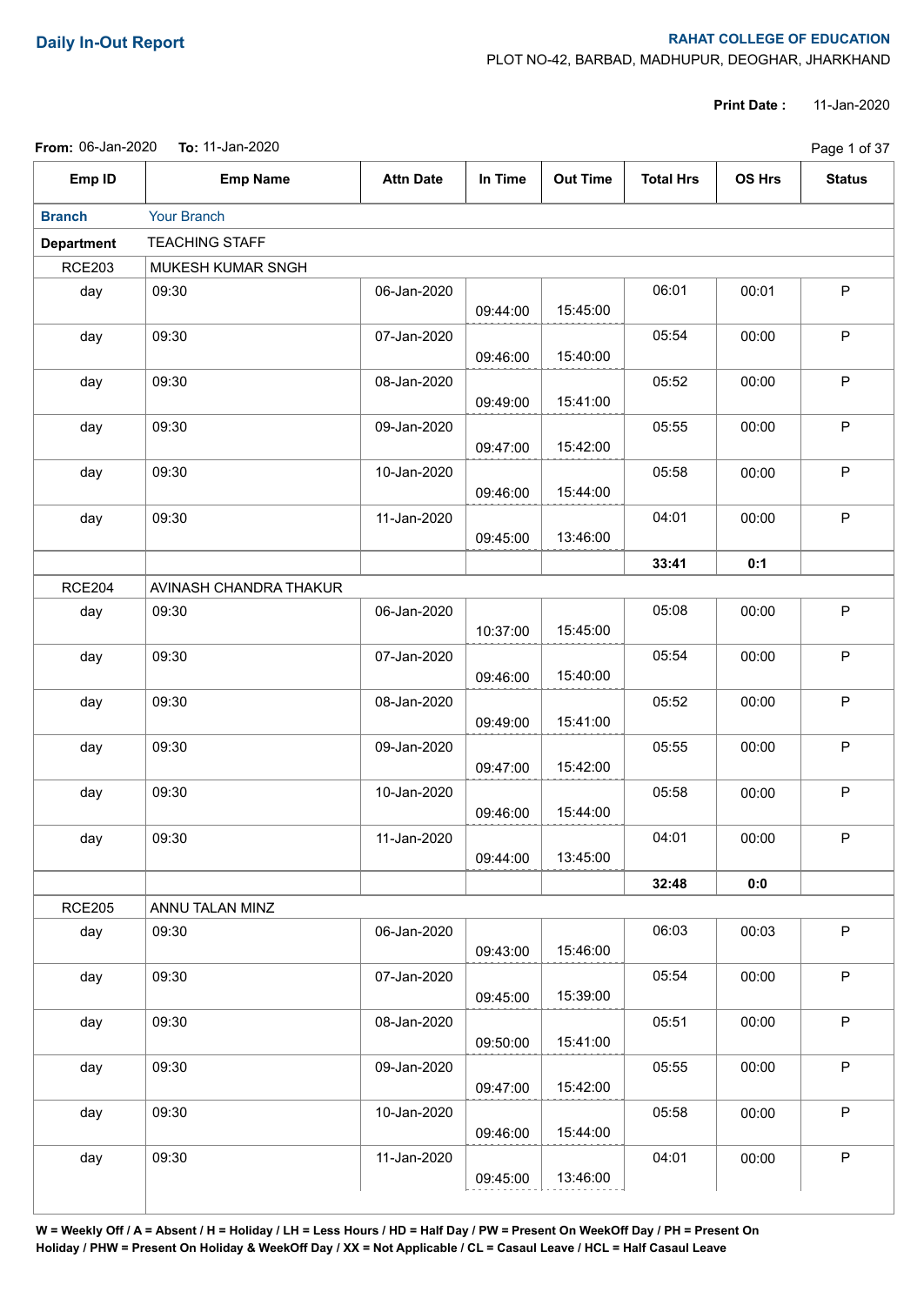Page 2 of 37

| Emp ID        | <b>Emp Name</b>       | <b>Attn Date</b> | In Time  | <b>Out Time</b> | <b>Total Hrs</b> | OS Hrs | <b>Status</b> |
|---------------|-----------------------|------------------|----------|-----------------|------------------|--------|---------------|
|               |                       |                  |          |                 | 33:42            | 0:3    |               |
| <b>RCE206</b> | SANDIP KUMAR MAHTO    |                  |          |                 |                  |        |               |
| day           | 09:30                 | 06-Jan-2020      | 09:43:00 | 15:45:00        | 06:02            | 00:02  | $\sf P$       |
| day           | 09:30                 | 07-Jan-2020      |          |                 | 05:54            | 00:00  | $\mathsf P$   |
| day           | 09:30                 | 08-Jan-2020      | 09:46:00 | 15:40:00        | 05:52            | 00:00  | $\mathsf P$   |
|               |                       |                  | 09:49:00 | 15:41:00        |                  |        |               |
| day           | 09:30                 | 09-Jan-2020      | 09:47:00 | 15:42:00        | 05:55            | 00:00  | $\mathsf P$   |
| day           | 09:30                 | 10-Jan-2020      | 09:46:00 | 15:44:00        | 05:58            | 00:00  | $\sf P$       |
| day           | 09:30                 | 11-Jan-2020      | 09:45:00 | 13:46:00        | 04:01            | 00:00  | $\sf P$       |
|               |                       |                  |          |                 | 33:42            | 0:2    |               |
| <b>RCE207</b> | <b>MANISHA KUMARI</b> |                  |          |                 |                  |        |               |
| day           | 09:30                 | 06-Jan-2020      | 09:44:00 | 15:45:00        | 06:01            | 00:01  | $\sf P$       |
| day           | 09:30                 | 07-Jan-2020      | 09:46:00 | 15:40:00        | 05:54            | 00:00  | P             |
| day           | 09:30                 | 08-Jan-2020      |          | 15:40:00        | 05:51            | 00:00  | $\mathsf P$   |
| day           | 09:30                 | 09-Jan-2020      | 09:49:00 |                 | 05:55            | 00:00  | $\mathsf P$   |
| day           | 09:30                 | 10-Jan-2020      | 09:47:00 | 15:42:00        | 05:58            | 00:00  | $\mathsf P$   |
|               |                       |                  | 09:46:00 | 15:44:00        |                  |        |               |
| day           | 09:30                 | 11-Jan-2020      | 09:45:00 | 13:46:00        | 04:01            | 00:00  | $\mathsf P$   |
|               |                       |                  |          |                 | 33:40            | 0:1    |               |
| <b>RCE208</b> | MD. JULFIKAR          |                  |          |                 |                  |        |               |
| day           | 09:30                 | 06-Jan-2020      | 09:44:00 | 15:45:00        | 06:01            | 00:01  | $\mathsf P$   |
| day           | 09:30                 | 07-Jan-2020      | 09:46:00 | 15:40:00        | 05:54            | 00:00  | $\mathsf P$   |
| day           | 09:30                 | 08-Jan-2020      | 09:49:00 | 15:41:00        | 05:52            | 00:00  | $\mathsf P$   |
| day           | 09:30                 | 09-Jan-2020      |          |                 | 05:55            | 00:00  | $\sf P$       |
| day           | 09:30                 | 10-Jan-2020      | 09:47:00 | 15:42:00        | 05:58            | 00:00  | $\mathsf P$   |
|               |                       |                  | 09:46:00 | 15:44:00        |                  |        |               |
| day           | 09:30                 | 11-Jan-2020      | 09:45:00 | 13:46:00        | 04:01            | 00:00  | $\mathsf P$   |
|               |                       |                  |          |                 | 33:41            | 0:1    |               |
| <b>RCE209</b> | DR. RANU BHATTACHARYA |                  |          |                 |                  |        |               |
| day           | 09:30                 | 06-Jan-2020      | 09:43:00 | 15:45:00        | 06:02            | 00:02  | $\mathsf P$   |
| day           | 09:30                 | 07-Jan-2020      | 09:46:00 | 15:40:00        | 05:54            | 00:00  | $\sf P$       |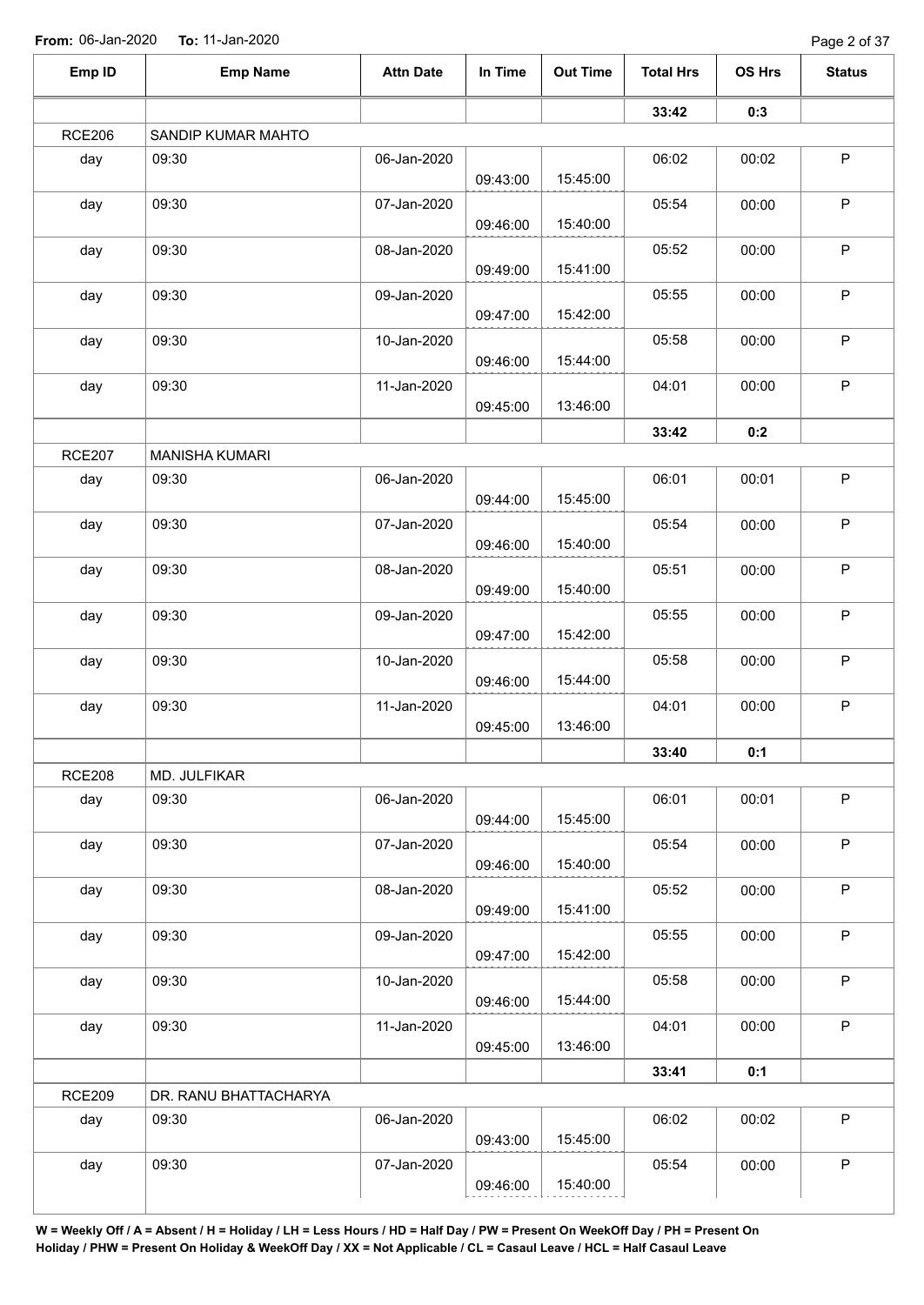Page 3 of 37

| Emp ID        | <b>Emp Name</b>      | <b>Attn Date</b> | In Time  | <b>Out Time</b> | <b>Total Hrs</b> | OS Hrs | <b>Status</b> |
|---------------|----------------------|------------------|----------|-----------------|------------------|--------|---------------|
| day           | 09:30                | 08-Jan-2020      |          |                 | 05:51            | 00:00  | $\sf P$       |
|               |                      |                  | 09:49:00 | 15:40:00        |                  |        |               |
| day           | 09:30                | 09-Jan-2020      |          |                 | 05:55            | 00:00  | $\sf P$       |
|               |                      |                  | 09:47:00 | 15:42:00        |                  |        |               |
| day           | 09:30                | 10-Jan-2020      |          |                 | 05:58            | 00:00  | $\sf P$       |
|               |                      |                  | 09:46:00 | 15:44:00        |                  |        |               |
| day           | 09:30                | 11-Jan-2020      |          |                 | 04:01            | 00:00  | $\sf P$       |
|               |                      |                  | 09:44:00 | 13:45:00        |                  |        |               |
|               |                      |                  |          |                 | 33:41            | 0:2    |               |
| <b>RCE210</b> | DWARIKA PRASAD YADAV |                  |          |                 |                  |        |               |
| day           | 09:30                | 06-Jan-2020      | 09:44:00 | 15:45:00        | 06:01            | 00:01  | $\sf P$       |
|               |                      | 07-Jan-2020      |          |                 | 00:00            | 00:00  | $\mathsf A$   |
|               |                      | 08-Jan-2020      |          |                 | 00:00            | 00:00  | $\mathsf A$   |
|               |                      |                  |          |                 |                  |        |               |
|               |                      | 09-Jan-2020      |          |                 | 00:00            | 00:00  | $\mathsf{A}$  |
|               |                      | 10-Jan-2020      |          |                 | 00:00            | 00:00  | $\mathsf A$   |
|               |                      | 11-Jan-2020      |          |                 | 00:00            | 00:00  | $\mathsf{A}$  |
|               |                      |                  |          |                 |                  |        |               |
|               |                      |                  |          |                 | 6:1              | 0:1    |               |
| <b>RCE211</b> | SIMA PANDEY          |                  |          |                 |                  |        |               |
| day           | 09:30                | 06-Jan-2020      | 09:44:00 | 15:45:00        | 06:01            | 00:01  | $\sf P$       |
|               |                      |                  |          |                 |                  |        | $\sf P$       |
| day           | 09:30                | 07-Jan-2020      | 09:46:00 | 15:40:00        | 05:54            | 00:00  |               |
| day           | 09:30                | 08-Jan-2020      |          |                 | 05:51            | 00:00  | P             |
|               |                      |                  | 09:49:00 | 15:40:00        |                  |        |               |
| day           | 09:30                | 09-Jan-2020      |          |                 | 05:54            | 00:00  | P             |
|               |                      |                  | 09:48:00 | 15:42:00        |                  |        |               |
| day           | 09:30                | 10-Jan-2020      |          |                 | 05:58            | 00:00  | $\mathsf P$   |
|               |                      |                  | 09:46:00 | 15:44:00        |                  |        |               |
| day           | 09:30                | 11-Jan-2020      |          |                 | 04:02            | 00:00  | $\mathsf P$   |
|               |                      |                  | 09:44:00 | 13:46:00        |                  |        |               |
|               |                      |                  |          |                 | 33:40            | 0:1    |               |
| <b>RCE212</b> | SAMAPAN MANDAL       |                  |          |                 |                  |        |               |
| day           | 09:30                | 06-Jan-2020      |          |                 | 06:02            | 00:02  | P             |
|               |                      |                  | 09:43:00 | 15:45:00        |                  |        |               |
| day           | 09:30                | 07-Jan-2020      |          |                 | 05:54            | 00:00  | P             |
|               |                      |                  | 09:46:00 | 15:40:00        |                  |        |               |
| day           | 09:30                | 08-Jan-2020      |          |                 | 05:52            | 00:00  | $\mathsf P$   |
|               |                      |                  | 09:49:00 | 15:41:00        |                  |        |               |
| day           | 09:30                | 09-Jan-2020      |          |                 | 05:55            | 00:00  | $\mathsf{P}$  |
|               |                      |                  | 09:47:00 | 15:42:00        |                  |        |               |
| day           | 09:30                | 10-Jan-2020      |          |                 | 05:58            | 00:00  | $\mathsf P$   |
|               |                      |                  |          |                 |                  |        |               |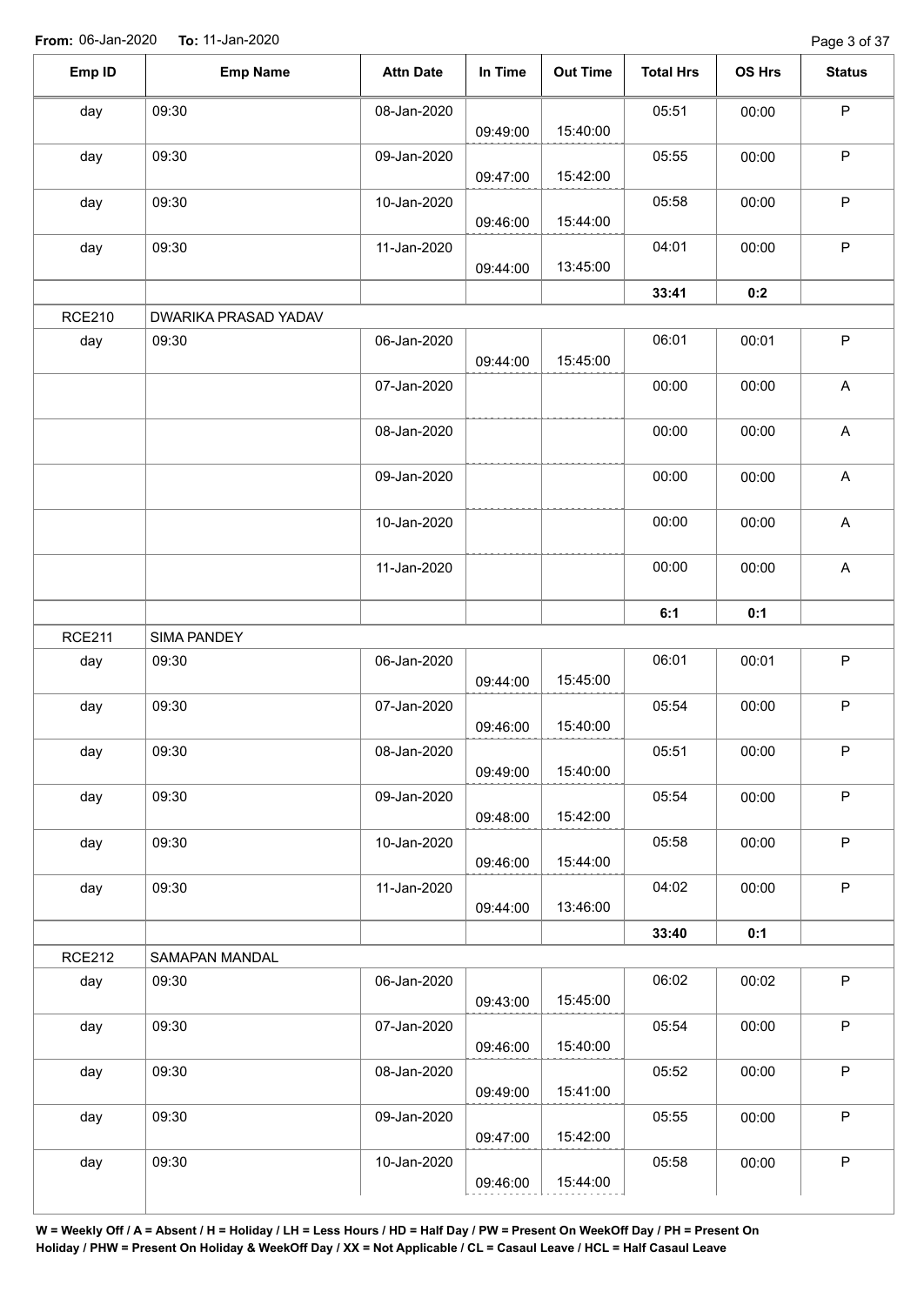Page 4 of 37

| Emp ID        | <b>Emp Name</b>    | <b>Attn Date</b> | In Time  | <b>Out Time</b> | <b>Total Hrs</b> | OS Hrs | <b>Status</b> |
|---------------|--------------------|------------------|----------|-----------------|------------------|--------|---------------|
| day           | 09:30              | 11-Jan-2020      |          |                 | 04:01            | 00:00  | $\mathsf P$   |
|               |                    |                  | 09:44:00 | 13:45:00        |                  |        |               |
|               |                    |                  |          |                 | 33:42            | 0:2    |               |
| <b>RCE213</b> | MD. MUSTAQUE       |                  |          |                 |                  |        |               |
| day           | 09:30              | 06-Jan-2020      | 09:43:00 | 15:45:00        | 06:02            | 00:02  | $\sf P$       |
| day           | 09:30              | 07-Jan-2020      | 09:46:00 | 15:40:00        | 05:54            | 00:00  | $\mathsf P$   |
| day           | 09:30              | 08-Jan-2020      | 09:49:00 | 15:40:00        | 05:51            | 00:00  | $\mathsf P$   |
| day           | 09:30              | 09-Jan-2020      | 09:47:00 | 15:42:00        | 05:55            | 00:00  | $\mathsf P$   |
| day           | 09:30              | 10-Jan-2020      |          |                 | 05:58            | 00:00  | $\mathsf P$   |
| day           | 09:30              | 11-Jan-2020      | 09:46:00 | 15:44:00        | 04:02            | 00:00  | $\mathsf P$   |
|               |                    |                  | 09:44:00 | 13:46:00        | 33:42            | 0:2    |               |
| <b>RCE214</b> | MD. SANAUL HAQUE   |                  |          |                 |                  |        |               |
| day           | 09:30              | 06-Jan-2020      | 09:44:00 | 15:46:00        | 06:02            | 00:02  | $\mathsf P$   |
| day           | 09:30              | 07-Jan-2020      |          |                 | 05:54            | 00:00  | $\mathsf P$   |
| day           | 09:30              | 08-Jan-2020      | 09:45:00 | 15:39:00        | 05:52            | 00:00  | $\sf P$       |
| day           | 09:30              | 09-Jan-2020      | 09:49:00 | 15:41:00        | 05:55            | 00:00  | $\mathsf P$   |
| day           | 09:30              | 10-Jan-2020      | 09:47:00 | 15:42:00        | 05:58            | 00:00  | $\sf P$       |
|               |                    |                  | 09:46:00 | 15:44:00        |                  |        |               |
| day           | 09:30              | 11-Jan-2020      | 09:45:00 | 13:46:00        | 04:01            | 00:00  | P             |
|               |                    |                  |          |                 | 33:42            | 0:2    |               |
| <b>RCE215</b> | SATYAJEET MONDAL   |                  |          |                 |                  |        |               |
| day           | 09:30              | 06-Jan-2020      | 09:44:00 | 15:45:00        | 06:01            | 00:01  | P             |
| day           | 09:30              | 07-Jan-2020      | 09:46:00 | 15:39:00        | 05:53            | 00:00  | P             |
| day           | 09:30              | 08-Jan-2020      | 09:49:00 | 15:41:00        | 05:52            | 00:00  | $\mathsf{P}$  |
| day           | 09:30              | 09-Jan-2020      | 09:47:00 | 15:42:00        | 05:55            | 00:00  | $\mathsf P$   |
| day           | 09:30              | 10-Jan-2020      |          |                 | 05:58            | 00:00  | P             |
| day           | 09:30              | 11-Jan-2020      | 09:46:00 | 15:44:00        | 04:02            | 00:00  | $\mathsf P$   |
|               |                    |                  | 09:44:00 | 13:46:00        | 33:41            | 0:1    |               |
| <b>RCE216</b> | <b>MADAN KUMAR</b> |                  |          |                 |                  |        |               |
| day           | 09:30              | 06-Jan-2020      | 09:43:00 | 15:45:00        | 06:02            | 00:02  | $\mathsf P$   |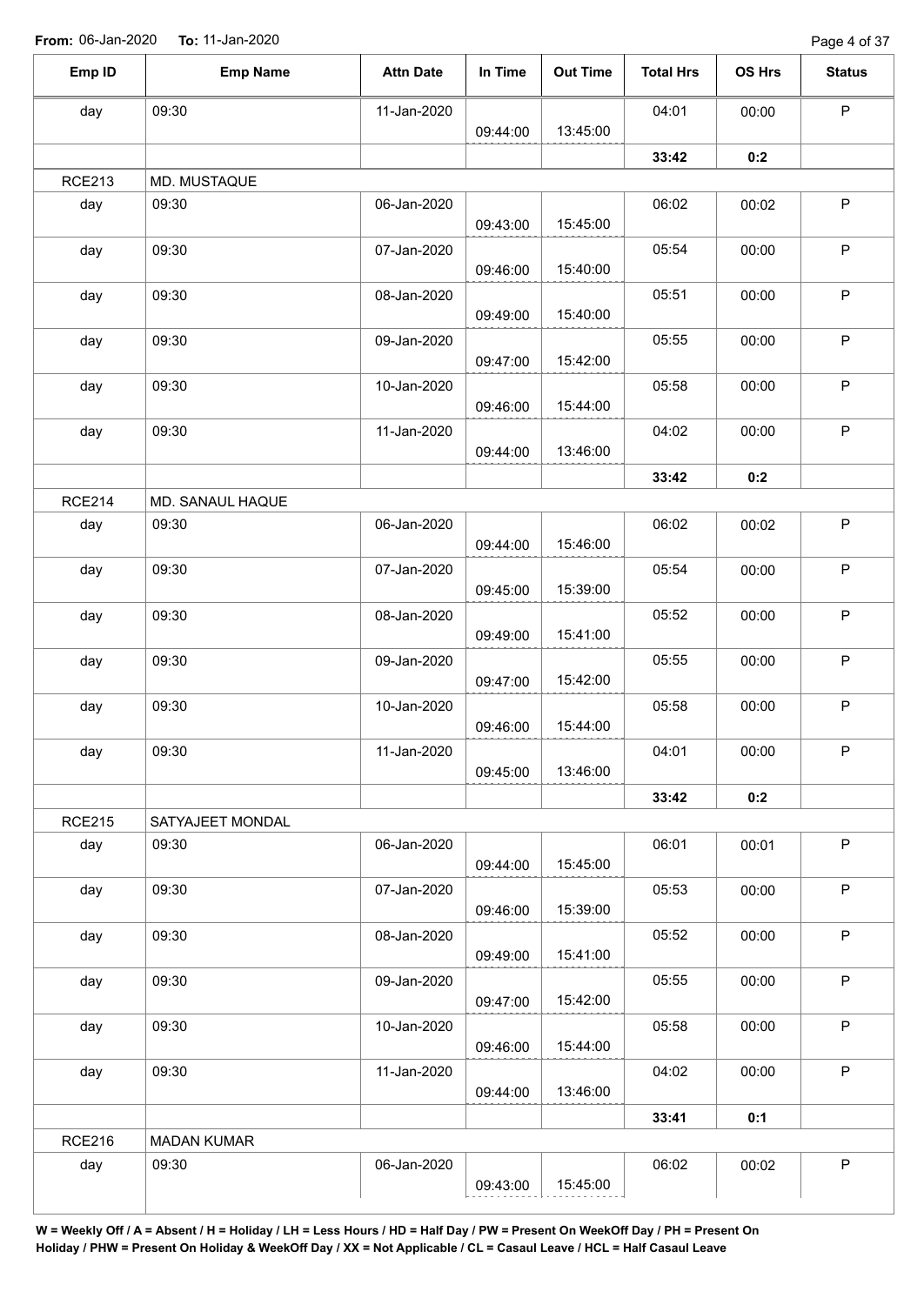| Emp ID            | <b>Emp Name</b>           | <b>Attn Date</b> | In Time  | <b>Out Time</b> | <b>Total Hrs</b> | OS Hrs | <b>Status</b> |
|-------------------|---------------------------|------------------|----------|-----------------|------------------|--------|---------------|
| day               | 09:30                     | 07-Jan-2020      | 09:46:00 | 15:40:00        | 05:54            | 00:00  | $\mathsf P$   |
| day               | 09:30                     | 08-Jan-2020      | 09:49:00 | 15:40:00        | 05:51            | 00:00  | $\sf P$       |
| day               | 09:30                     | 09-Jan-2020      | 09:47:00 | 15:42:00        | 05:55            | 00:00  | $\mathsf{P}$  |
| day               | 09:30                     | 10-Jan-2020      | 09:46:00 | 15:44:00        | 05:58            | 00:00  | P             |
| day               | 09:30                     | 11-Jan-2020      | 09:44:00 | 13:45:00        | 04:01            | 00:00  | P             |
|                   |                           |                  |          |                 | 33:41            | 0:2    |               |
| <b>RCE225</b>     | DR. MD ENAM               |                  |          |                 |                  |        |               |
| day               | 09:30                     | 06-Jan-2020      | 09:43:00 | 15:45:00        | 06:02            | 00:02  | P             |
| day               | 09:30                     | 07-Jan-2020      | 09:46:00 | 15:40:00        | 05:54            | 00:00  | P             |
| day               | 09:30                     | 08-Jan-2020      | 09:49:00 | 15:40:00        | 05:51            | 00:00  | $\sf P$       |
| day               | 09:30                     | 09-Jan-2020      | 09:48:00 | 15:42:00        | 05:54            | 00:00  | $\mathsf P$   |
| day               | 09:30                     | 10-Jan-2020      | 09:46:00 | 15:44:00        | 05:58            | 00:00  | $\mathsf P$   |
| day               | 09:30                     | 11-Jan-2020      | 09:44:00 | 13:45:00        | 04:01            | 00:00  | $\mathsf P$   |
|                   |                           |                  |          |                 | 33:40            | 0:2    |               |
| <b>RCE226</b>     | AKHILESH KUMAR PANDEY     |                  |          |                 |                  |        |               |
| day               | 09:30                     | 06-Jan-2020      | 09:44:00 | 15:45:00        | 06:01            | 00:00  | $\mathsf P$   |
| day               | 09:30                     | 07-Jan-2020      | 09:46:00 | 15:40:00        | 05:54            | 00:00  | P             |
| day               | 09:30                     | 08-Jan-2020      | 09:49:00 | 15:40:00        | 05:51            | 00:00  | $\sf P$       |
| day               | 09:30                     | 09-Jan-2020      | 09:48:00 | 15:42:00        | 05:54            | 00:00  | P             |
| day               | 09:30                     | 10-Jan-2020      | 09:46:00 | 15:44:00        | 05:58            | 00:00  | $\mathsf P$   |
| day               | 09:30                     | 11-Jan-2020      | 09:44:00 | 13:45:00        | 04:01            | 00:00  | $\sf P$       |
|                   |                           |                  |          |                 | 33:39            | 0:0    |               |
| <b>Department</b> | <b>NON TEACHING STAFF</b> |                  |          |                 |                  |        |               |
| <b>RCE217</b>     | <b>LALIT KUMAR TANTI</b>  |                  |          |                 |                  |        |               |
| day               | 09:30                     | 06-Jan-2020      |          |                 | 06:03            | 00:03  | $\mathsf P$   |
| day               | 09:30                     | 07-Jan-2020      | 09:43:00 | 15:46:00        | 05:56            | 00:00  | P             |
| day               | 09:30                     | 08-Jan-2020      | 09:45:00 | 15:41:00        | 05:54            | 00:00  | $\mathsf P$   |
| day               | 09:30                     | 09-Jan-2020      | 09:48:00 | 15:42:00        | 05:57            | 00:00  | $\sf P$       |
|                   |                           |                  |          |                 |                  |        |               |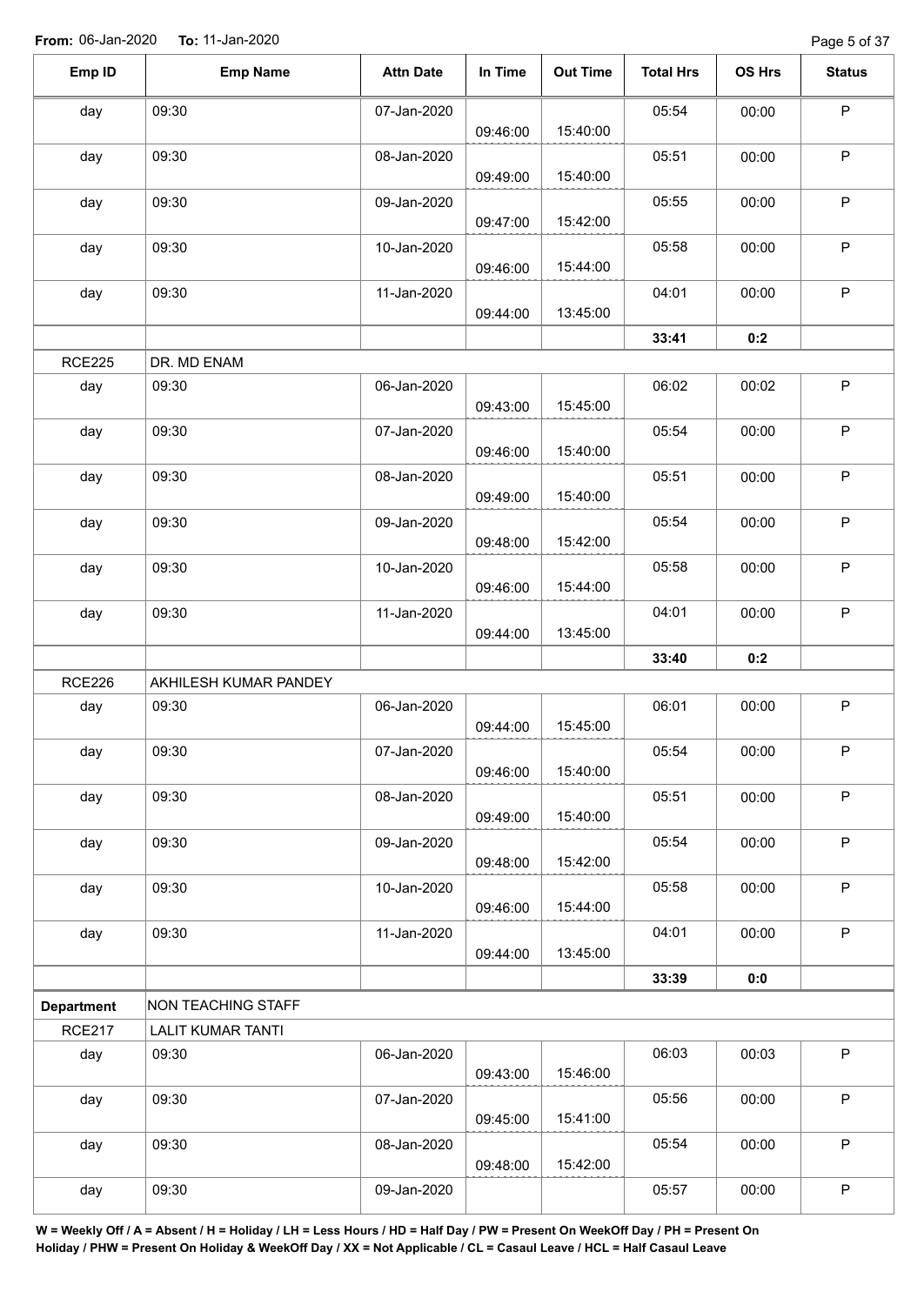Page 6 of 37

| Emp ID        | <b>Emp Name</b>      | <b>Attn Date</b> | In Time  | <b>Out Time</b> | <b>Total Hrs</b> | <b>OS Hrs</b> | <b>Status</b> |
|---------------|----------------------|------------------|----------|-----------------|------------------|---------------|---------------|
|               |                      |                  | 09:46:00 | 15:43:00        |                  |               |               |
| day           | 09:30                | 10-Jan-2020      | 09:45:00 | 15:45:00        | 06:00            | 00:00         | $\mathsf P$   |
| day           | 09:30                | 11-Jan-2020      | 09:43:00 | 13:47:00        | 04:04            | 00:00         | $\mathsf P$   |
|               |                      |                  |          |                 | 33:54            | 0:3           |               |
| <b>RCE218</b> | MD. SONU ANSARI      |                  |          |                 |                  |               |               |
| day           | 09:30                | 06-Jan-2020      | 09:43:00 | 15:46:00        | 06:03            | 00:03         | $\mathsf P$   |
| day           | 09:30                | 07-Jan-2020      | 09:45:00 | 15:41:00        | 05:56            | 00:00         | $\sf P$       |
| day           | 09:30                | 08-Jan-2020      | 09:48:00 | 15:42:00        | 05:54            | 00:00         | $\mathsf P$   |
| day           | 09:30                | 09-Jan-2020      | 09:46:00 | 15:43:00        | 05:57            | 00:00         | $\mathsf P$   |
| day           | 09:30                | 10-Jan-2020      | 09:45:00 | 15:45:00        | 06:00            | 00:00         | $\mathsf P$   |
| day           | 09:30                | 11-Jan-2020      | 09:44:00 | 13:47:00        | 04:03            | 00:00         | $\sf P$       |
|               |                      |                  |          |                 | 33:53            | 0:3           |               |
| <b>RCE219</b> | <b>FAIYAZ FAISAL</b> |                  |          |                 |                  |               |               |
| day           | 09:30                | 06-Jan-2020      | 09:43:00 | 15:46:00        | 06:03            | 00:03         | $\mathsf P$   |
| day           | 09:30                | 07-Jan-2020      | 09:45:00 | 15:41:00        | 05:56            | 00:00         | $\mathsf P$   |
| day           | 09:30                | 08-Jan-2020      | 09:48:00 | 15:42:00        | 05:54            | 00:00         | $\mathsf P$   |
| day           | 09:30                | 09-Jan-2020      | 09:46:00 | 15:43:00        | 05:57            | 00:00         | $\mathsf P$   |
| day           | 09:30                | 10-Jan-2020      | 09:45:00 | 15:45:00        | 06:00            | 00:00         | $\mathsf P$   |
| day           | 09:30                | 11-Jan-2020      | 09:43:00 | 13:47:00        | 04:04            | 00:00         | $\mathsf P$   |
|               |                      |                  |          |                 | 33:54            | 0:3           |               |
| <b>RCE220</b> | SAIFUL KHAN          |                  |          |                 |                  |               |               |
| day           | 09:30                | 06-Jan-2020      | 09:43:00 | 15:46:00        | 06:03            | 00:03         | $\mathsf P$   |
| day           | 09:30                | 07-Jan-2020      | 09:45:00 | 15:40:00        | 05:55            | 00:00         | $\sf P$       |
| day           | 09:30                | 08-Jan-2020      | 09:48:00 | 15:41:00        | 05:53            | 00:00         | $\mathsf P$   |
| day           | 09:30                | 09-Jan-2020      | 09:47:00 | 15:43:00        | 05:56            | 00:00         | $\mathsf P$   |
| day           | 09:30                | 10-Jan-2020      | 09:45:00 | 15:45:00        | 06:00            | 00:00         | $\sf P$       |
| day           | 09:30                | 11-Jan-2020      | 09:44:00 | 13:47:00        | 04:03            | 00:00         | $\mathsf P$   |
|               |                      |                  |          |                 | 33:50            | 0:3           |               |
|               |                      |                  |          |                 |                  |               |               |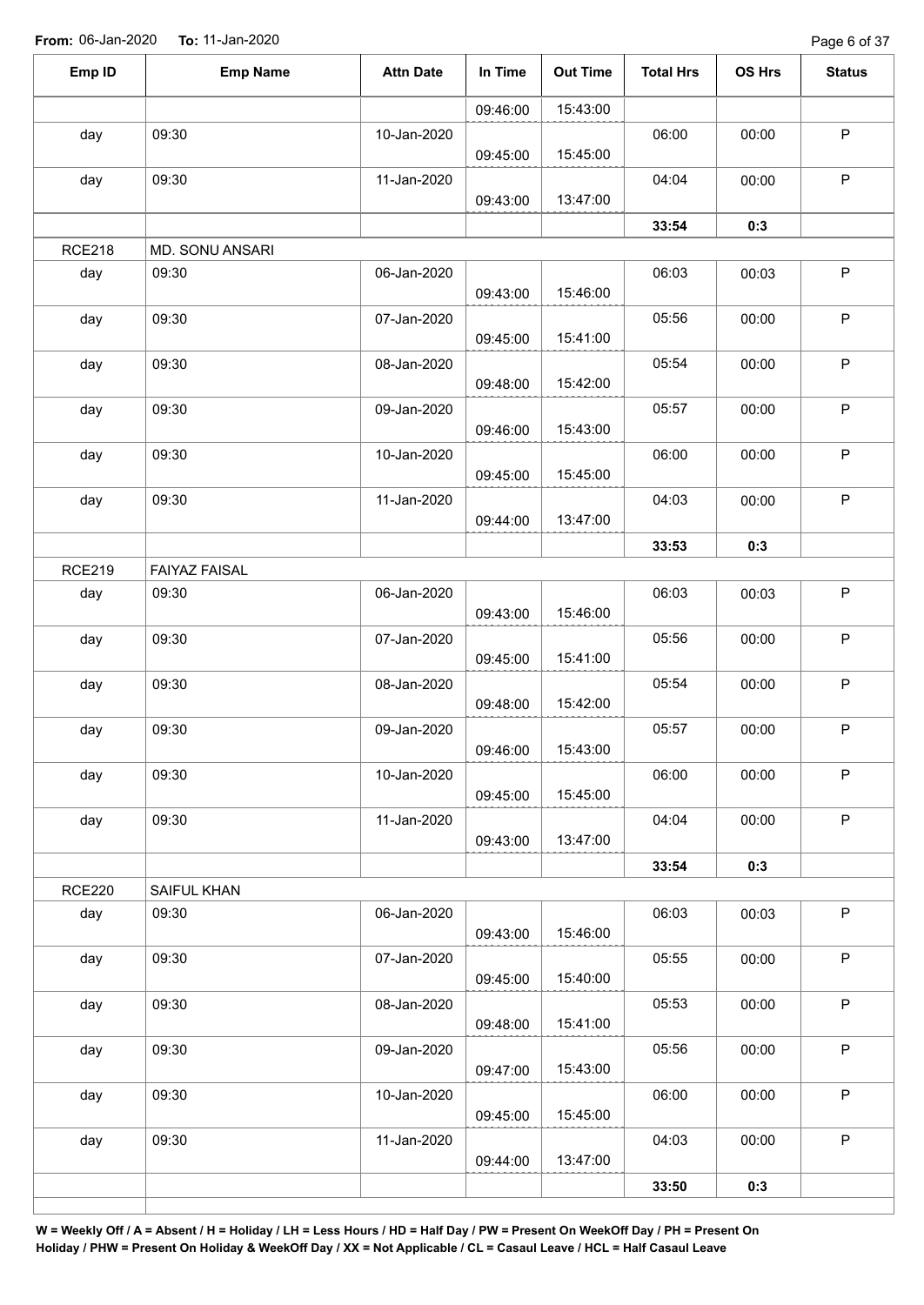| Emp ID            | <b>Emp Name</b>         | <b>Attn Date</b> | In Time  | <b>Out Time</b> | <b>Total Hrs</b> | OS Hrs | <b>Status</b> |
|-------------------|-------------------------|------------------|----------|-----------------|------------------|--------|---------------|
| <b>RCE221</b>     | MD. IRSHAD              |                  |          |                 |                  |        |               |
| day               | 09:30                   | 06-Jan-2020      | 09:43:00 | 15:46:00        | 06:03            | 00:03  | $\mathsf P$   |
| day               | 09:30                   | 07-Jan-2020      | 09:45:00 | 15:41:00        | 05:56            | 00:00  | $\mathsf P$   |
| day               | 09:30                   | 08-Jan-2020      | 09:48:00 | 15:42:00        | 05:54            | 00:00  | $\mathsf P$   |
| day               | 09:30                   | 09-Jan-2020      | 09:46:00 | 15:43:00        | 05:57            | 00:00  | $\mathsf P$   |
| day               | 09:30                   | 10-Jan-2020      | 09:45:00 | 15:45:00        | 06:00            | 00:00  | $\mathsf P$   |
| day               | 09:30                   | 11-Jan-2020      | 09:43:00 | 13:47:00        | 04:04            | 00:00  | $\mathsf P$   |
|                   |                         |                  |          |                 | 33:54            | 0:3    |               |
| <b>RCE222</b>     | MURLI YADAV             |                  |          |                 |                  |        |               |
| day               | 09:30                   | 06-Jan-2020      | 09:43:00 | 15:46:00        | 06:03            | 00:03  | $\mathsf P$   |
| day               | 09:30                   | 07-Jan-2020      | 09:45:00 | 15:41:00        | 05:56            | 00:00  | $\mathsf P$   |
| day               | 09:30                   | 08-Jan-2020      | 09:48:00 | 15:42:00        | 05:54            | 00:00  | $\sf P$       |
| day               | 09:30                   | 09-Jan-2020      | 09:46:00 | 15:43:00        | 05:57            | 00:00  | $\mathsf P$   |
| day               | 09:30                   | 10-Jan-2020      | 09:45:00 | 15:45:00        | 06:00            | 00:00  | $\sf P$       |
| day               | 09:30                   | 11-Jan-2020      | 09:43:00 | 13:47:00        | 04:04            | 00:00  | $\mathsf P$   |
|                   |                         |                  |          |                 | 33:54            | 0:3    |               |
| <b>RCE223</b>     | ERSHAD AHMAD            |                  |          |                 |                  |        |               |
| day               | 09:30                   | 06-Jan-2020      | 09:43:00 | 15:46:00        | 06:03            | 00:03  | $\sf P$       |
| day               | 09:30                   | 07-Jan-2020      | 09:45:00 | 15:41:00        | 05:56            | 00:00  | P             |
| day               | 09:30                   | 08-Jan-2020      | 09:48:00 | 15:42:00        | 05:54            | 00:00  | $\mathsf P$   |
| day               | 09:30                   | 09-Jan-2020      | 09:47:00 | 15:43:00        | 05:56            | 00:00  | $\mathsf P$   |
| day               | 09:30                   | 10-Jan-2020      | 09:45:00 | 15:45:00        | 06:00            | 00:00  | $\mathsf P$   |
| day               | 09:30                   | 11-Jan-2020      | 09:44:00 | 13:47:00        | 04:03            | 00:00  | $\mathsf P$   |
|                   |                         |                  |          |                 | 33:52            | 0:3    |               |
| <b>Department</b> | BED 2019-21             |                  |          |                 |                  |        |               |
| <b>RCE101</b>     | <b>ISTIYAQUE ANSARI</b> |                  |          |                 |                  |        |               |
| day               | 09:30                   | 06-Jan-2020      | 09:36:00 | 15:42:00        | 06:06            | 00:06  | $\mathsf P$   |
| day               | 09:30                   | 07-Jan-2020      | 09:40:00 | 15:38:00        | 05:58            | 00:00  | $\sf P$       |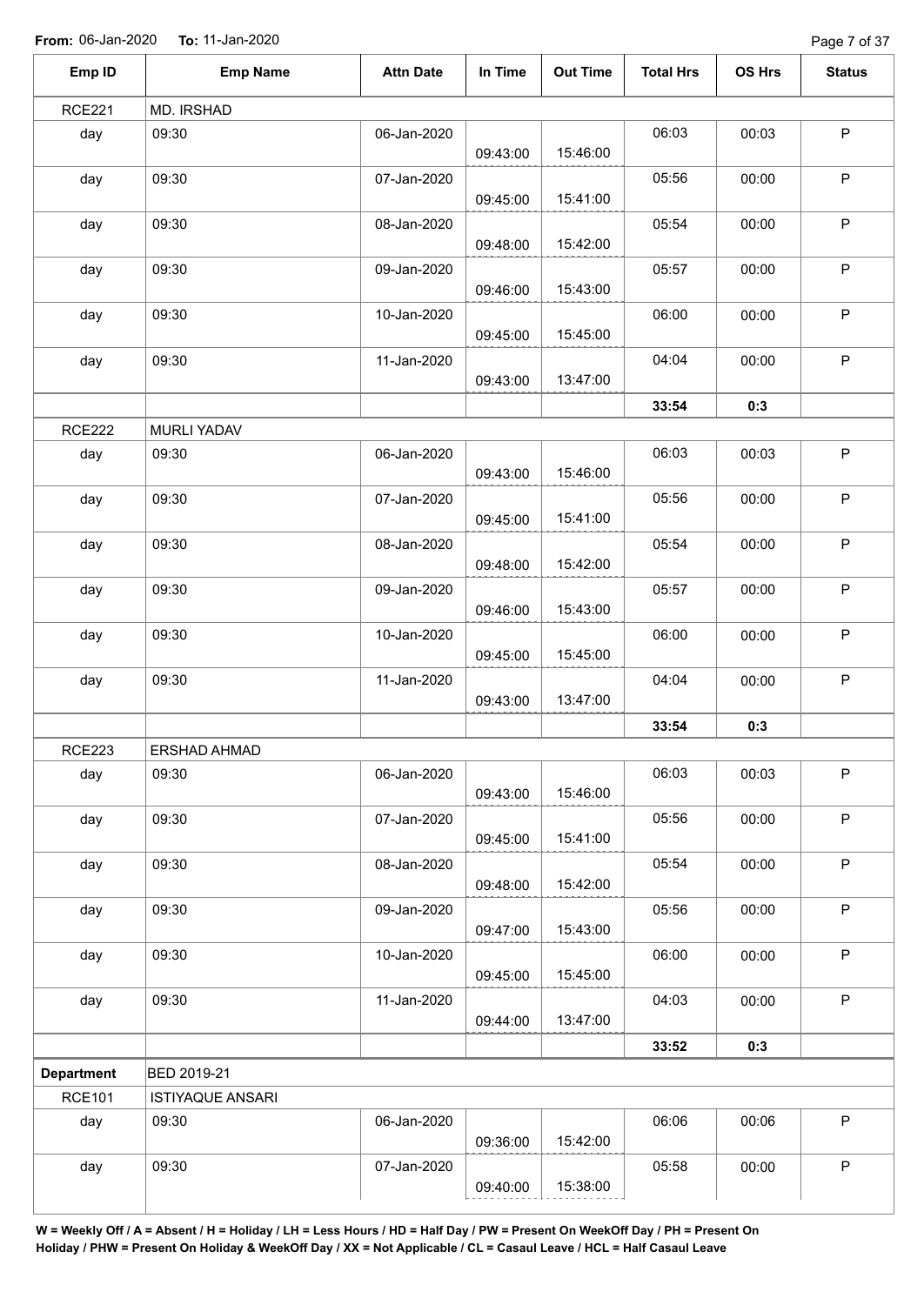Page 8 of 37

| Emp ID        | <b>Emp Name</b>    | <b>Attn Date</b> | In Time  | <b>Out Time</b> | <b>Total Hrs</b> | OS Hrs | <b>Status</b> |
|---------------|--------------------|------------------|----------|-----------------|------------------|--------|---------------|
| day           | 09:30              | 08-Jan-2020      | 09:42:00 | 15:36:00        | 05:54            | 00:00  | $\mathsf P$   |
| day           | 09:30              | 09-Jan-2020      |          |                 | 05:57            | 00:00  | $\mathsf P$   |
|               |                    |                  | 09:42:00 | 15:39:00        |                  |        |               |
| day           | 09:30              | 10-Jan-2020      |          |                 | 05:59            | 00:00  | $\mathsf P$   |
|               |                    |                  | 09:40:00 | 15:39:00        |                  |        |               |
| day           | 09:30              | 11-Jan-2020      | 09:37:00 | 13:43:00        | 04:06            | 00:00  | $\mathsf P$   |
|               |                    |                  |          |                 | 34:0             | 0:6    |               |
| <b>RCE102</b> | AKASH DEY          |                  |          |                 |                  |        |               |
| day           | 09:30              | 06-Jan-2020      |          |                 | 06:04            | 00:04  | $\mathsf P$   |
|               |                    |                  | 09:37:00 | 15:41:00        |                  |        |               |
| day           | 09:30              | 07-Jan-2020      |          |                 | 05:57            | 00:00  | $\mathsf P$   |
|               |                    |                  | 09:41:00 | 15:38:00        |                  |        |               |
| day           | 09:30              | 08-Jan-2020      | 09:41:00 | 15:37:00        | 05:56            | 00:00  | $\mathsf P$   |
| day           | 09:30              | 09-Jan-2020      |          |                 | 05:57            | 00:00  | $\mathsf P$   |
|               |                    |                  | 09:41:00 | 15:38:00        |                  |        |               |
| day           | 09:30              | 10-Jan-2020      |          |                 | 05:58            | 00:00  | $\sf P$       |
|               |                    |                  | 09:41:00 | 15:39:00        |                  |        |               |
|               |                    | 11-Jan-2020      |          |                 | 00:00            | 00:00  | $\mathsf{A}$  |
|               |                    |                  |          |                 | 29:52            | 0:4    |               |
| <b>RCE103</b> | KHAIRUN NISHA      |                  |          |                 |                  |        |               |
| day           | 09:30              | 06-Jan-2020      |          |                 | 06:04            | 00:04  | $\sf P$       |
|               |                    |                  | 09:37:00 | 15:41:00        |                  |        |               |
| day           | 09:30              | 07-Jan-2020      |          |                 | 05:56            | 00:00  | $\sf P$       |
|               |                    |                  | 09:42:00 | 15:38:00        |                  |        |               |
| day           | 09:30              | 08-Jan-2020      | 09:41:00 | 15:37:00        | 05:56            | 00:00  | P             |
| day           | 09:30              | 09-Jan-2020      |          |                 | 05:57            | 00:00  | P             |
|               |                    |                  | 09:41:00 | 15:38:00        |                  |        |               |
| day           | 09:30              | 10-Jan-2020      |          |                 | 05:58            | 00:00  | $\mathsf P$   |
|               |                    |                  | 09:41:00 | 15:39:00        |                  |        |               |
| day           | 09:30              | 11-Jan-2020      |          | 13:42:00        | 04:05            | 00:00  | $\mathsf{P}$  |
|               |                    |                  | 09:37:00 |                 | 33:56            | 0:4    |               |
| <b>RCE104</b> | <b>VIVEK ANAND</b> |                  |          |                 |                  |        |               |
| day           | 09:30              | 06-Jan-2020      |          |                 | 06:05            | 00:05  | $\mathsf P$   |
|               |                    |                  | 09:37:00 | 15:42:00        |                  |        |               |
| day           | 09:30              | 07-Jan-2020      |          |                 | 05:57            | 00:00  | $\mathsf{P}$  |
|               |                    |                  | 09:41:00 | 15:38:00        |                  |        |               |
| day           | 09:30              | 08-Jan-2020      | 09:42:00 | 15:37:00        | 05:55            | 00:00  | $\sf P$       |
| day           | 09:30              | 09-Jan-2020      |          |                 | 05:56            | 00:00  | $\mathsf P$   |
|               |                    |                  | 09:42:00 | 15:38:00        |                  |        |               |
| day           | 09:30              | 10-Jan-2020      |          |                 | 05:58            | 00:00  | $\sf P$       |
|               |                    |                  | 09:41:00 | 15:39:00        |                  |        |               |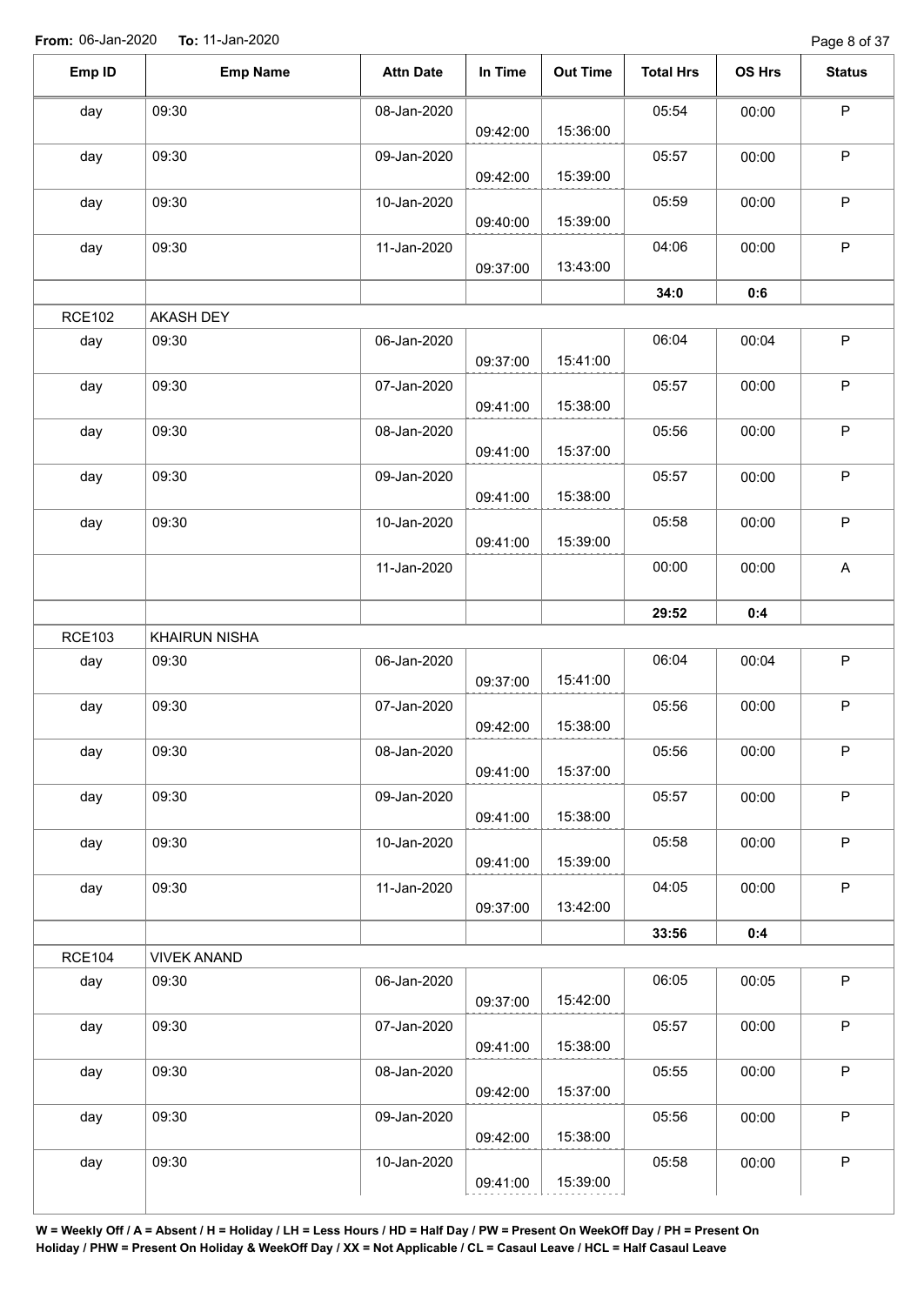Page 9 of 37

| Emp ID        | <b>Emp Name</b>   | <b>Attn Date</b> | In Time  | <b>Out Time</b> | <b>Total Hrs</b> | <b>OS Hrs</b> | <b>Status</b> |
|---------------|-------------------|------------------|----------|-----------------|------------------|---------------|---------------|
| day           | 09:30             | 11-Jan-2020      |          | 13:42:00        | 04:05            | 00:00         | P             |
|               |                   |                  | 09:37:00 |                 | 33:56            | 0:5           |               |
| <b>RCE105</b> | ARUN KUMAR MANDAL |                  |          |                 |                  |               |               |
| day           | 09:30             | 06-Jan-2020      |          |                 | 06:00            | 00:00         | $\mathsf P$   |
|               |                   |                  | 09:39:00 | 15:39:00        |                  |               |               |
| day           | 09:30             | 07-Jan-2020      |          |                 | 05:58            | 00:00         | $\mathsf P$   |
|               |                   |                  | 09:38:00 | 15:36:00        |                  |               |               |
| day           | 09:30             | 08-Jan-2020      |          |                 | 05:50            | 00:00         | $\mathsf P$   |
|               |                   |                  | 09:44:00 | 15:34:00        |                  |               |               |
| day           | 09:30             | 09-Jan-2020      | 09:40:00 | 15:40:00        | 06:00            | 00:00         | $\mathsf P$   |
|               | 09:30             | 10-Jan-2020      |          |                 | 06:02            |               | $\mathsf P$   |
| day           |                   |                  | 09:39:00 | 15:41:00        |                  | 00:02         |               |
| day           | 09:30             | 11-Jan-2020      |          |                 | 03:59            | 00:00         | $\mathsf{P}$  |
|               |                   |                  | 09:40:00 | 13:39:00        |                  |               |               |
|               |                   |                  |          |                 | 33:49            | 0:2           |               |
| <b>RCE106</b> | ROHIT PANDEY      |                  |          |                 |                  |               |               |
| day           | 09:30             | 06-Jan-2020      |          |                 | 06:02            | 00:02         | $\mathsf P$   |
|               |                   |                  | 09:38:00 | 15:40:00        |                  |               |               |
|               |                   | 07-Jan-2020      |          |                 | 00:00            | 00:00         | $\mathsf{A}$  |
| day           | 09:30             | 08-Jan-2020      |          |                 | 05:56            | 00:00         | $\mathsf P$   |
|               |                   |                  | 09:41:00 | 15:37:00        |                  |               |               |
| day           | 09:30             | 09-Jan-2020      |          |                 | 05:57            | 00:00         | $\sf P$       |
|               |                   |                  | 09:41:00 | 15:38:00        |                  |               |               |
| day           | 09:30             | 10-Jan-2020      |          |                 | 05:59            | 00:00         | $\mathsf P$   |
|               |                   |                  | 09:40:00 | 15:39:00        |                  |               |               |
| day           | 09:30             | 11-Jan-2020      |          |                 | 04:06            | 00:00         | P             |
|               |                   |                  | 09:37:00 | 13:43:00        |                  |               |               |
|               |                   |                  |          |                 | 28:0             | 0:2           |               |
| <b>RCE107</b> | PREETY KUMARI     | 06-Jan-2020      |          |                 | 05:59            |               | $\mathsf P$   |
| day           | 09:30             |                  | 09:40:00 | 15:39:00        |                  | 00:00         |               |
| day           | 09:30             | 07-Jan-2020      |          |                 | 05:57            | 00:00         | P             |
|               |                   |                  | 09:39:00 | 15:36:00        |                  |               |               |
| day           | 09:30             | 08-Jan-2020      |          |                 | 05:49            | 00:00         | $\mathsf P$   |
|               |                   |                  | 09:44:00 | 15:33:00        |                  |               |               |
| day           | 09:30             | 09-Jan-2020      |          |                 | 05:59            | 00:00         | P             |
|               |                   |                  | 09:40:00 | 15:39:00        |                  |               |               |
| day           | 09:30             | 10-Jan-2020      |          |                 | 06:01            | 00:01         | $\mathsf P$   |
|               |                   |                  | 09:39:00 | 15:40:00        |                  |               |               |
| day           | 09:30             | 11-Jan-2020      | 09:40:00 | 13:39:00        | 03:59            | 00:00         | P             |
|               |                   |                  |          |                 | 33:44            | 0:1           |               |
| <b>RCE108</b> | <b>AJIT KUMAR</b> |                  |          |                 |                  |               |               |
|               |                   |                  |          |                 |                  |               |               |
| day           | 09:30             | 06-Jan-2020      |          |                 | 05:58            | 00:00         | $\sf P$       |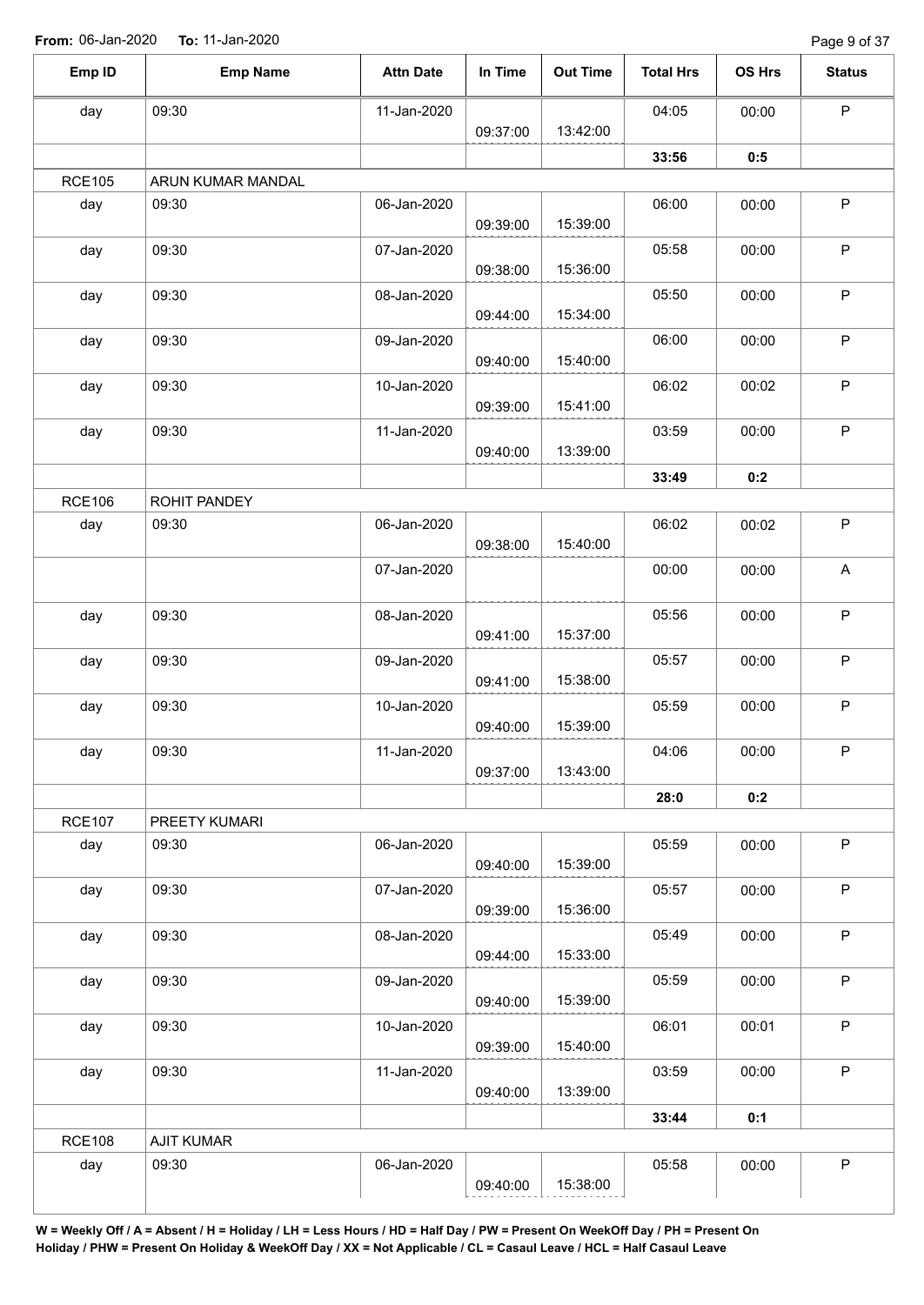| Emp ID        | <b>Emp Name</b>   | <b>Attn Date</b> | In Time  | <b>Out Time</b> | <b>Total Hrs</b> | OS Hrs | <b>Status</b> |
|---------------|-------------------|------------------|----------|-----------------|------------------|--------|---------------|
| day           | 09:30             | 07-Jan-2020      | 09:40:00 | 15:37:00        | 05:57            | 00:00  | P             |
|               |                   | 08-Jan-2020      |          |                 | 00:00            | 00:00  | A             |
| day           | 09:30             | 09-Jan-2020      | 09:43:00 | 15:37:00        | 05:54            | 00:00  | $\mathsf{P}$  |
| day           | 09:30             | 10-Jan-2020      | 09:42:00 | 15:38:00        | 05:56            | 00:00  | $\mathsf P$   |
| day           | 09:30             | 11-Jan-2020      | 09:38:00 | 13:41:00        | 04:03            | 00:00  | $\mathsf{P}$  |
|               |                   |                  |          |                 | 27:48            | 0:0    |               |
| <b>RCE109</b> | RAKESH KUMR GUPTA |                  |          |                 |                  |        |               |
| day           | 09:30             | 06-Jan-2020      | 09:38:00 | 15:41:00        | 06:03            | 00:03  | P             |
| day           | 09:30             | 07-Jan-2020      | 09:36:00 | 15:35:00        | 05:59            | 00:00  | $\sf P$       |
| day           | 09:30             | 08-Jan-2020      | 09:42:00 | 15:36:00        | 05:54            | 00:00  | P             |
| day           | 09:30             | 09-Jan-2020      | 09:42:00 | 15:38:00        | 05:56            | 00:00  | $\mathsf P$   |
| day           | 09:30             | 10-Jan-2020      | 09:41:00 | 15:38:00        | 05:57            | 00:00  | P             |
| day           | 09:30             | 11-Jan-2020      | 09:38:00 | 13:42:00        | 04:04            | 00:00  | $\mathsf P$   |
|               |                   |                  |          |                 | 33:53            | 0:3    |               |
| <b>RCE110</b> | SHALU KUMARI      |                  |          |                 |                  |        |               |
| day           | 09:30             | 06-Jan-2020      | 09:37:00 | 15:42:00        | 06:05            | 00:05  | $\mathsf P$   |
| day           | 09:30             | 07-Jan-2020      | 09:41:00 | 15:38:00        | 05:57            | 00:00  | P             |
| day           | 09:30             | 08-Jan-2020      | 09:42:00 | 15:37:00        | 05:55            | 00:00  | $\mathsf P$   |
| day           | 09:30             | 09-Jan-2020      | 09:42:00 | 15:38:00        | 05:56            | 00:00  | P             |
| day           | 09:30             | 10-Jan-2020      | 09:41:00 | 15:38:00        | 05:57            | 00:00  | $\mathsf P$   |
| day           | 09:30             | 11-Jan-2020      | 09:38:00 | 13:42:00        | 04:04            | 00:00  | P             |
|               |                   |                  |          |                 | 33:54            | 0:5    |               |
| <b>RCE111</b> | SADDAM ANSARI     |                  |          |                 |                  |        |               |
| day           | 09:30             | 06-Jan-2020      | 09:38:00 | 15:41:00        | 06:03            | 00:03  | P             |
| day           | 09:30             | 07-Jan-2020      | 09:37:00 | 15:35:00        | 05:58            | 00:00  | $\mathsf P$   |
| day           | 09:30             | 08-Jan-2020      | 09:43:00 | 15:36:00        | 05:53            | 00:00  | P             |
| day           | 09:30             | 09-Jan-2020      | 09:42:00 | 15:37:00        | 05:55            | 00:00  | $\mathsf P$   |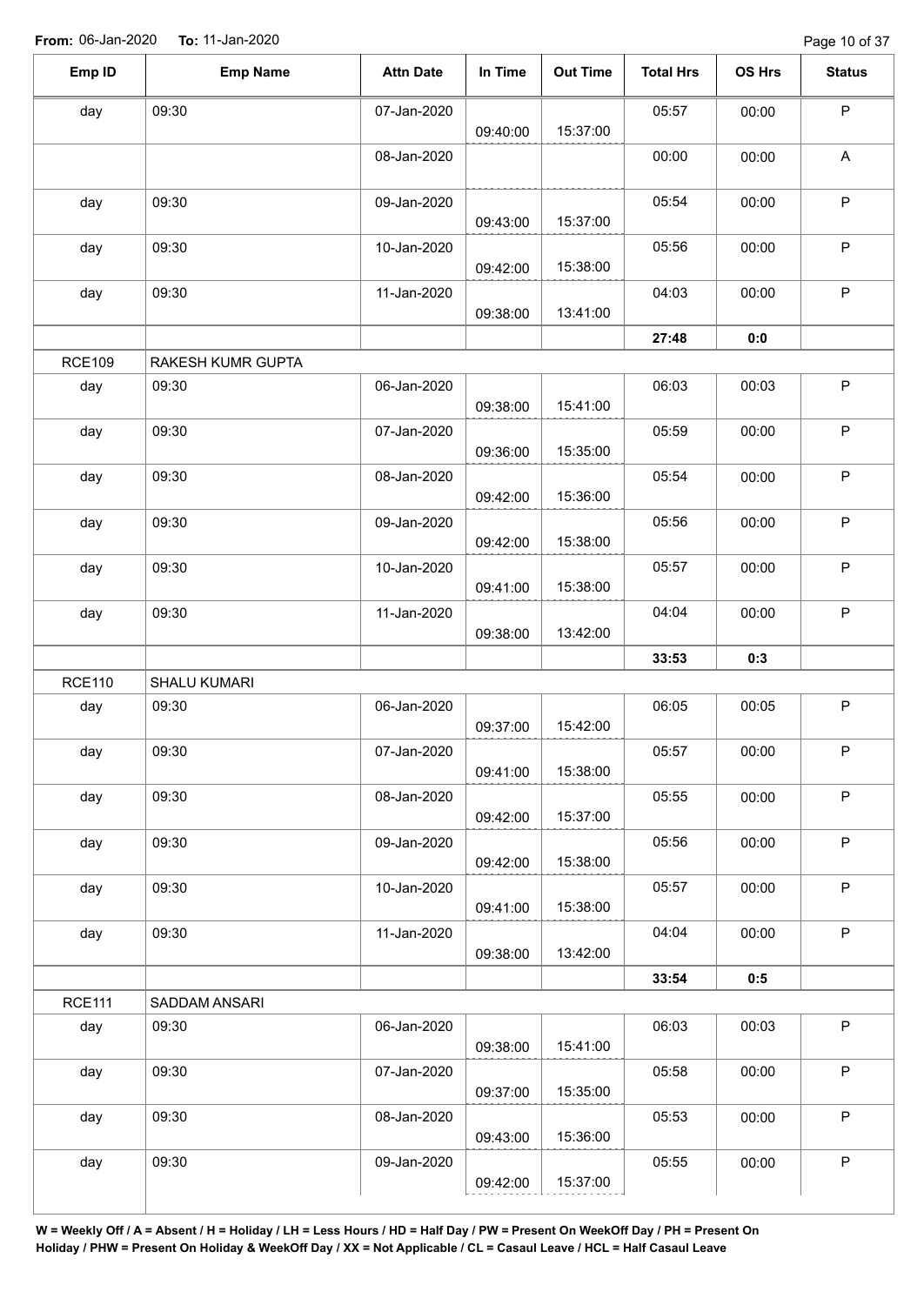Page 11 of 37

| Emp ID        | <b>Emp Name</b>     | <b>Attn Date</b> | In Time  | <b>Out Time</b> | <b>Total Hrs</b> | OS Hrs | <b>Status</b> |
|---------------|---------------------|------------------|----------|-----------------|------------------|--------|---------------|
| day           | 09:30               | 10-Jan-2020      |          |                 | 05:56            | 00:00  | $\sf P$       |
|               |                     |                  | 09:42:00 | 15:38:00        |                  |        |               |
| day           | 09:30               | 11-Jan-2020      |          |                 | 04:03            | 00:00  | $\sf P$       |
|               |                     |                  | 09:38:00 | 13:41:00        |                  |        |               |
|               |                     |                  |          |                 | 33:48            | 0:3    |               |
| <b>RCE112</b> | <b>GOUTAM KUMAR</b> |                  |          |                 |                  |        |               |
| day           | 09:30               | 06-Jan-2020      | 09:39:00 | 15:39:00        | 06:00            | 00:00  | $\sf P$       |
|               |                     |                  |          |                 |                  |        |               |
| day           | 09:30               | 07-Jan-2020      | 09:38:00 | 15:36:00        | 05:58            | 00:00  | $\mathsf P$   |
| day           | 09:30               | 08-Jan-2020      |          |                 | 05:50            | 00:00  | $\mathsf P$   |
|               |                     |                  | 09:44:00 | 15:34:00        |                  |        |               |
| day           | 09:30               | 09-Jan-2020      |          |                 | 06:00            | 00:00  | $\sf P$       |
|               |                     |                  | 09:40:00 | 15:40:00        |                  |        |               |
| day           | 09:30               | 10-Jan-2020      |          |                 | 06:02            | 00:02  | P             |
|               |                     |                  | 09:39:00 | 15:41:00        |                  |        |               |
| day           | 09:30               | 11-Jan-2020      |          |                 | 04:00            | 00:00  | $\mathsf P$   |
|               |                     |                  | 09:40:00 | 13:40:00        |                  |        |               |
|               |                     |                  |          |                 | 33:50            | 0:2    |               |
| <b>RCE113</b> | NAHEED KAUSER       |                  |          |                 |                  |        |               |
| day           | 09:30               | 06-Jan-2020      |          |                 | 06:00            | 00:00  | P             |
|               |                     |                  | 09:39:00 | 15:39:00        |                  |        |               |
| day           | 09:30               | 07-Jan-2020      |          |                 | 05:58            | 00:00  | $\sf P$       |
|               |                     |                  | 09:38:00 | 15:36:00        |                  |        |               |
| day           | 09:30               | 08-Jan-2020      |          |                 | 05:50            | 00:00  | $\mathsf P$   |
|               |                     |                  | 09:44:00 | 15:34:00        |                  |        |               |
| day           | 09:30               | 09-Jan-2020      |          |                 | 06:01            | 00:01  | $\sf P$       |
|               |                     |                  | 09:39:00 | 15:40:00        |                  |        |               |
| day           | 09:30               | 10-Jan-2020      |          |                 | 06:03            | 00:03  | P             |
|               |                     |                  | 09:38:00 | 15:41:00        |                  |        |               |
| day           | 09:30               | 11-Jan-2020      |          |                 | 04:01            | 00:00  | P             |
|               |                     |                  | 09:39:00 | 13:40:00        |                  |        |               |
|               |                     |                  |          |                 | 33:53            | 0:4    |               |
| <b>RCE114</b> | PRADEEP KUMAR       |                  |          |                 |                  |        |               |
| day           | 09:30               | 06-Jan-2020      |          |                 | 06:02            | 00:02  | P             |
|               |                     |                  | 09:41:00 | 15:43:00        |                  |        |               |
| day           | 09:30               | 07-Jan-2020      |          |                 | 05:54            | 00:00  | P             |
|               |                     |                  | 09:43:00 | 15:37:00        |                  |        |               |
| day           | 09:30               | 08-Jan-2020      |          |                 | 05:52            | 00:00  | P             |
|               |                     |                  | 09:46:00 | 15:38:00        |                  |        |               |
| day           | 09:30               | 09-Jan-2020      |          |                 | 05:56            | 00:00  | P             |
|               |                     |                  | 09:44:00 | 15:40:00        |                  |        |               |
| day           | 09:30               | 10-Jan-2020      |          |                 | 05:58            | 00:00  | P             |
|               |                     |                  | 09:43:00 | 15:41:00        |                  |        |               |
| day           | 09:30               | 11-Jan-2020      |          |                 | 04:03            | 00:00  | $\mathsf{P}$  |
|               |                     |                  | 09:41:00 | 13:44:00        |                  |        |               |
|               |                     |                  |          |                 | 33:45            | 0:2    |               |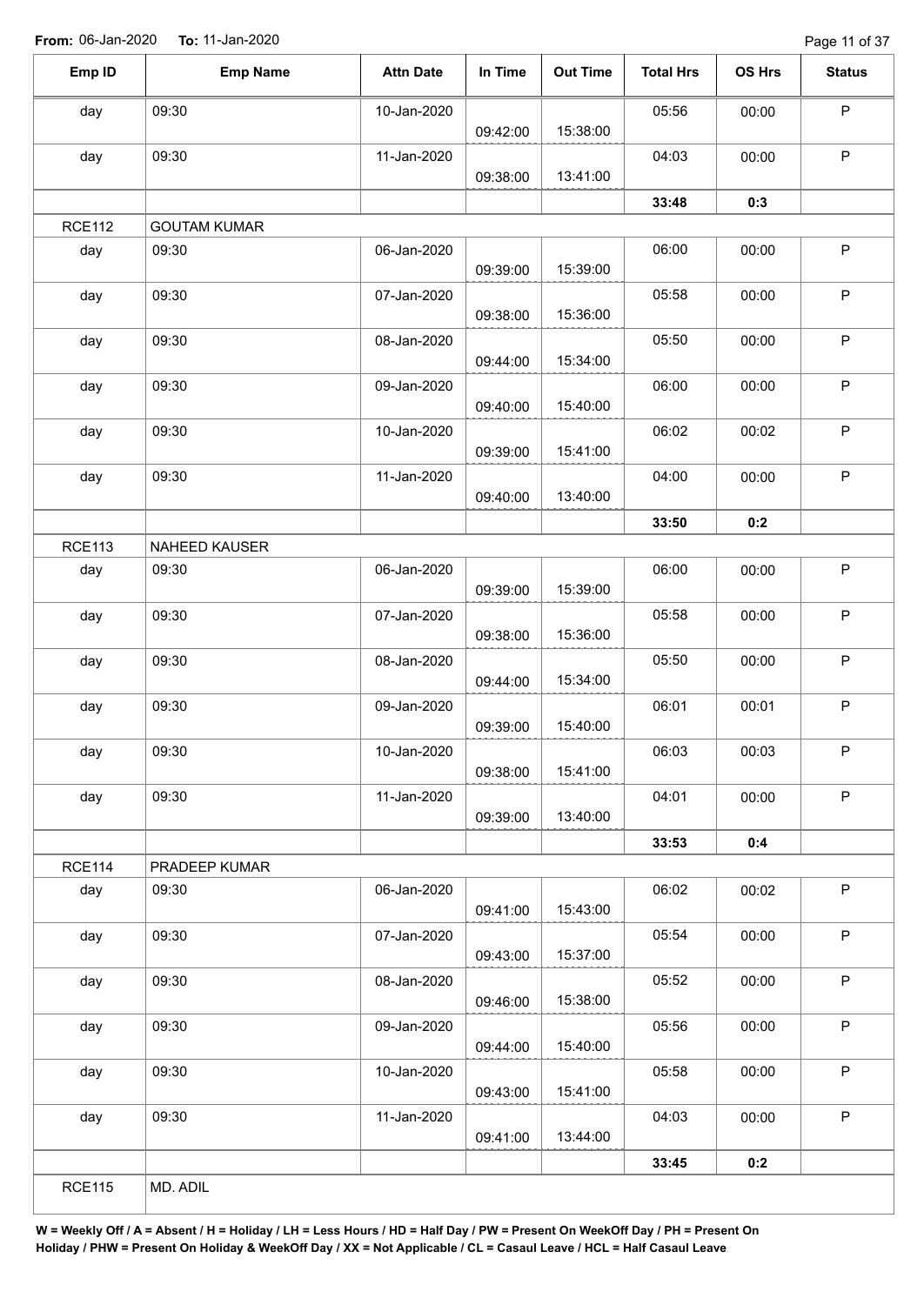Page 12 of 37

| Emp ID        | <b>Emp Name</b>      | <b>Attn Date</b> | In Time  | <b>Out Time</b> | <b>Total Hrs</b> | OS Hrs | <b>Status</b> |
|---------------|----------------------|------------------|----------|-----------------|------------------|--------|---------------|
| day           | 09:30                | 06-Jan-2020      |          |                 | 06:01            | 00:01  | $\mathsf P$   |
|               |                      |                  | 09:39:00 | 15:40:00        |                  |        |               |
| day           | 09:30                | 07-Jan-2020      | 09:38:00 | 15:35:00        | 05:57            | 00:00  | $\sf P$       |
| day           | 09:30                | 08-Jan-2020      | 09:43:00 | 15:34:00        | 05:51            | 00:00  | $\sf P$       |
| day           | 09:30                | 09-Jan-2020      | 09:43:00 | 15:37:00        | 05:54            | 00:00  | ${\sf P}$     |
| day           | 09:30                | 10-Jan-2020      | 09:42:00 | 15:37:00        | 05:55            | 00:00  | $\mathsf P$   |
| day           | 09:30                | 11-Jan-2020      | 09:39:00 | 13:40:00        | 04:01            | 00:00  | $\mathsf P$   |
|               |                      |                  |          |                 | 33:39            | 0:1    |               |
| <b>RCE116</b> | <b>CHANDAN KUMAR</b> |                  |          |                 |                  |        |               |
| day           | 09:30                | 06-Jan-2020      | 09:39:00 | 15:39:00        | 06:00            | 00:00  | $\sf P$       |
| day           | 09:30                | 07-Jan-2020      | 09:38:00 | 15:36:00        | 05:58            | 00:00  | $\mathsf P$   |
| day           | 09:30                | 08-Jan-2020      |          |                 | 05:50            | 00:00  | $\mathsf P$   |
|               |                      |                  | 09:44:00 | 15:34:00        |                  |        |               |
| day           | 09:30                | 09-Jan-2020      | 09:40:00 | 15:40:00        | 06:00            | 00:00  | $\mathsf P$   |
| day           | 09:30                | 10-Jan-2020      | 09:38:00 | 15:41:00        | 06:03            | 00:03  | $\sf P$       |
| day           | 09:30                | 11-Jan-2020      | 09:40:00 | 13:40:00        | 04:00            | 00:00  | $\sf P$       |
|               |                      |                  |          |                 | 33:51            | 0:3    |               |
| <b>RCE117</b> | AVINASH KUMAR GUPTA  |                  |          |                 |                  |        |               |
| day           | 09:30                | 06-Jan-2020      | 09:39:00 | 15:40:00        | 06:01            | 00:01  | P.            |
| day           | 09:30                | 07-Jan-2020      | 09:38:00 | 15:34:00        | 05:56            | 00:00  | $\mathsf P$   |
| day           | 09:30                | 08-Jan-2020      |          |                 | 05:51            | 00:00  | $\mathsf P$   |
| day           | 09:30                | 09-Jan-2020      | 09:43:00 | 15:34:00        | 05:53            | 00:00  | $\sf P$       |
| day           | 09:30                | 10-Jan-2020      | 09:44:00 | 15:37:00        | 05:54            | 00:00  | $\mathsf P$   |
|               |                      |                  | 09:42:00 | 15:36:00        |                  |        |               |
| day           | 09:30                | 11-Jan-2020      | 09:39:00 | 13:40:00        | 04:01            | 00:00  | $\mathsf P$   |
|               |                      |                  |          |                 | 33:36            | 0:1    |               |
| <b>RCE118</b> | JYOTI BHAGAT         |                  |          |                 |                  |        |               |
| day           | 09:30                | 06-Jan-2020      | 09:39:00 | 15:39:00        | 06:00            | 00:00  | $\sf P$       |
| day           | 09:30                | 07-Jan-2020      | 09:38:00 | 15:36:00        | 05:58            | 00:00  | $\mathsf P$   |
| day           | 09:30                | 08-Jan-2020      | 09:44:00 | 15:34:00        | 05:50            | 00:00  | $\sf P$       |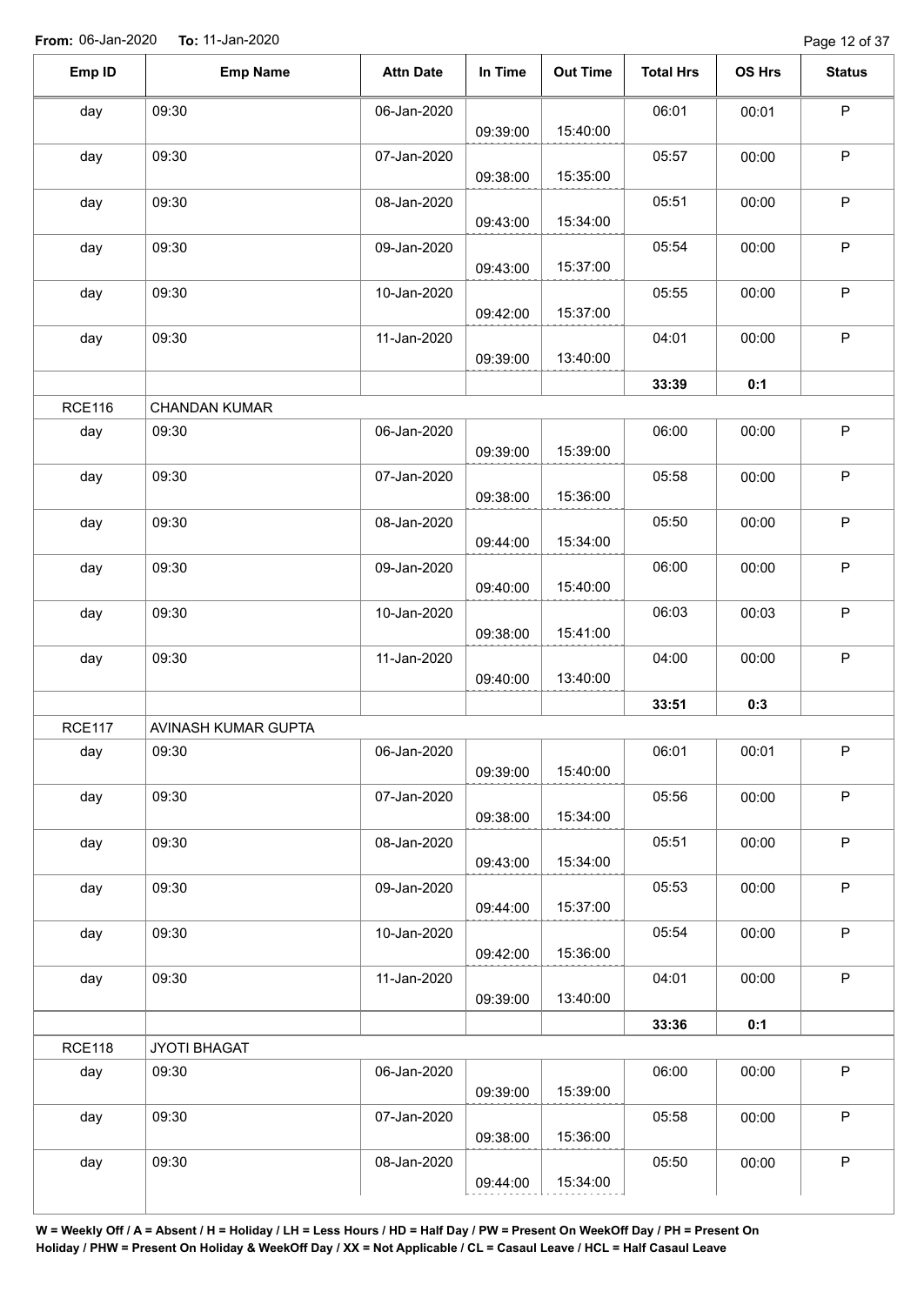Page 13 of 37

| Emp ID        | <b>Emp Name</b> | <b>Attn Date</b> | In Time  | <b>Out Time</b> | <b>Total Hrs</b> | OS Hrs | <b>Status</b> |
|---------------|-----------------|------------------|----------|-----------------|------------------|--------|---------------|
| day           | 09:30           | 09-Jan-2020      |          |                 | 06:01            | 00:01  | $\mathsf P$   |
|               |                 |                  | 09:39:00 | 15:40:00        |                  |        |               |
| day           | 09:30           | 10-Jan-2020      | 09:38:00 | 15:41:00        | 06:03            | 00:03  | $\mathsf P$   |
| day           | 09:30           | 11-Jan-2020      | 09:40:00 | 13:40:00        | 04:00            | 00:00  | P             |
|               |                 |                  |          |                 | 33:52            | 0:4    |               |
| <b>RCE119</b> |                 |                  |          |                 |                  |        |               |
|               | SHARFRAZ ANSARI |                  |          |                 |                  |        |               |
| day           | 09:30           | 06-Jan-2020      | 09:38:00 | 15:41:00        | 06:03            | 00:03  | P             |
| day           | 09:30           | 07-Jan-2020      | 09:42:00 | 15:38:00        | 05:56            | 00:00  | P             |
| day           | 09:30           | 08-Jan-2020      | 09:41:00 | 15:37:00        | 05:56            | 00:00  | $\mathsf P$   |
|               |                 | 09-Jan-2020      |          |                 | 00:00            | 00:00  | A             |
|               |                 |                  |          |                 |                  |        |               |
| day           | 09:30           | 10-Jan-2020      | 09:39:00 | 15:41:00        | 06:02            | 00:02  | $\sf P$       |
| day           | 09:30           | 11-Jan-2020      |          |                 | 03:59            | 00:00  | $\mathsf P$   |
|               |                 |                  | 09:40:00 | 13:39:00        |                  |        |               |
|               |                 |                  |          |                 | 27:56            | 0:5    |               |
| <b>RCE120</b> | SUMAIYA AFREEN  |                  |          |                 |                  |        |               |
| day           | 09:30           | 06-Jan-2020      |          |                 | 06:02            | 00:02  | $\mathsf P$   |
|               |                 |                  | 09:38:00 | 15:40:00        |                  |        |               |
| day           | 09:30           | 07-Jan-2020      | 09:37:00 | 15:35:00        | 05:58            | 00:00  | $\mathsf P$   |
| day           | 09:30           | 08-Jan-2020      |          |                 | 05:52            | 00:00  | $\mathsf P$   |
|               |                 |                  | 09:43:00 | 15:35:00        |                  |        |               |
| day           | 09:30           | 09-Jan-2020      | 09:43:00 | 15:37:00        | 05:54            | 00:00  | $\mathsf P$   |
| day           | 09:30           | 10-Jan-2020      |          |                 | 05:56            | 00:00  | $\mathsf P$   |
|               |                 |                  | 09:42:00 | 15:38:00        |                  |        |               |
| day           | 09:30           | 11-Jan-2020      | 09:39:00 | 13:41:00        | 04:02            | 00:00  | $\mathsf P$   |
|               |                 |                  |          |                 | 33:44            | 0:2    |               |
| <b>RCE121</b> | SANDEEP MAHRA   |                  |          |                 |                  |        |               |
| day           | 09:30           | 06-Jan-2020      | 09:37:00 | 15:42:00        | 06:05            | 00:05  | $\mathsf P$   |
| day           | 09:30           | 07-Jan-2020      |          |                 | 05:57            | 00:00  | $\sf P$       |
|               |                 |                  | 09:41:00 | 15:38:00        |                  |        |               |
| day           | 09:30           | 08-Jan-2020      | 09:42:00 | 15:36:00        | 05:54            | 00:00  | $\mathsf P$   |
| day           | 09:30           | 09-Jan-2020      |          |                 | 05:56            | 00:00  | $\sf P$       |
|               |                 |                  | 09:42:00 | 15:38:00        |                  |        |               |
| day           | 09:30           | 10-Jan-2020      |          |                 | 05:57            | 00:00  | P             |
|               |                 |                  | 09:41:00 | 15:38:00        |                  |        |               |
| day           | 09:30           | 11-Jan-2020      |          |                 | 04:04            | 00:00  | $\sf P$       |
|               |                 |                  | 09:38:00 | 13:42:00        |                  |        |               |
|               |                 |                  |          |                 |                  |        |               |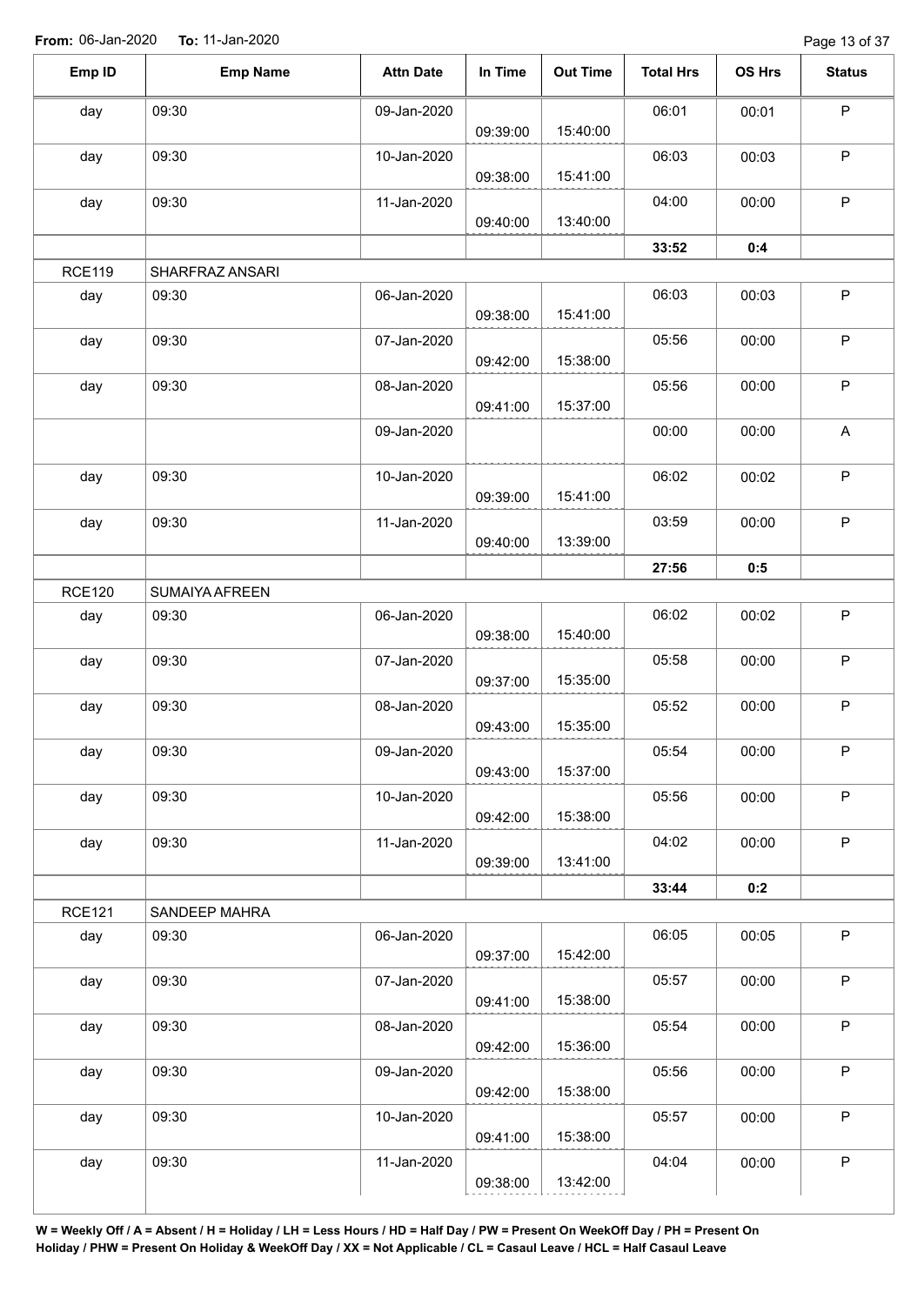Page 14 of 37

| Emp ID        | <b>Emp Name</b>      | <b>Attn Date</b> | In Time  | <b>Out Time</b> | <b>Total Hrs</b> | OS Hrs | <b>Status</b>             |
|---------------|----------------------|------------------|----------|-----------------|------------------|--------|---------------------------|
|               |                      |                  |          |                 | 33:53            | 0:5    |                           |
| <b>RCE122</b> | MD. AMIR AMZAD ANSAR |                  |          |                 |                  |        |                           |
| day           | 09:30                | 06-Jan-2020      | 09:37:00 | 15:41:00        | 06:04            | 00:04  | P                         |
| day           | 09:30                | 07-Jan-2020      | 09:42:00 | 15:38:00        | 05:56            | 00:00  | $\mathsf P$               |
| day           | 09:30                | 08-Jan-2020      | 09:41:00 | 15:37:00        | 05:56            | 00:00  | $\mathsf P$               |
|               |                      | 09-Jan-2020      |          |                 | 00:00            | 00:00  | A                         |
| day           | 09:30                | 10-Jan-2020      | 09:40:00 | 15:40:00        | 06:00            | 00:00  | $\mathsf P$               |
|               |                      | 11-Jan-2020      |          |                 | 00:00            | 00:00  | $\mathsf A$               |
|               |                      |                  |          |                 | 23:56            | 0:4    |                           |
| <b>RCE123</b> | <b>VIKRAM VERMA</b>  |                  |          |                 |                  |        |                           |
| day           | 09:30                | 06-Jan-2020      | 09:40:00 | 15:39:00        | 05:59            | 00:00  | $\mathsf P$               |
| day           | 09:30                | 07-Jan-2020      | 09:39:00 | 15:36:00        | 05:57            | 00:00  | $\mathsf P$               |
|               |                      | 08-Jan-2020      |          |                 | 00:00            | 00:00  | A                         |
| day           | 09:30                | 09-Jan-2020      | 09:44:00 | 15:36:00        | 05:52            | 00:00  | $\mathsf P$               |
| day           | 09:30                | 10-Jan-2020      | 09:42:00 | 15:36:00        | 05:54            | 00:00  | $\mathsf P$               |
| day           | 09:30                | 11-Jan-2020      | 09:39:00 | 13:40:00        | 04:01            | 00:00  | $\mathsf P$               |
|               |                      |                  |          |                 | 27:43            | 0:0    |                           |
| <b>RCE124</b> | SUBODH KUMAR MANDAL  |                  |          |                 |                  |        |                           |
| day           | 09:30                | 06-Jan-2020      | 09:38:00 | 15:40:00        | 06:02            | 00:02  | $\mathsf P$               |
| day           | 09:30                | 07-Jan-2020      | 09:37:00 | 15:35:00        | 05:58            | 00:00  | $\sf P$                   |
| day           | 09:30                | 08-Jan-2020      | 09:43:00 | 15:35:00        | 05:52            | 00:00  | $\mathsf P$               |
| day           | 09:30                | 09-Jan-2020      | 09:43:00 | 15:37:00        | 05:54            | 00:00  | $\mathsf P$               |
| day           | 09:30                | 10-Jan-2020      | 09:42:00 | 15:38:00        | 05:56            | 00:00  | P                         |
|               |                      | 11-Jan-2020      |          |                 | 00:00            | 00:00  | $\boldsymbol{\mathsf{A}}$ |
|               |                      |                  |          |                 | 29:42            | 0:2    |                           |
| <b>RCE125</b> | <b>TAPAN DAS</b>     |                  |          |                 |                  |        |                           |
| day           | 09:30                | 06-Jan-2020      | 09:41:00 | 15:42:00        | 06:01            | 00:01  | $\mathsf P$               |
| day           | 09:30                | 07-Jan-2020      | 09:43:00 | 15:37:00        | 05:54            | 00:00  | $\mathsf P$               |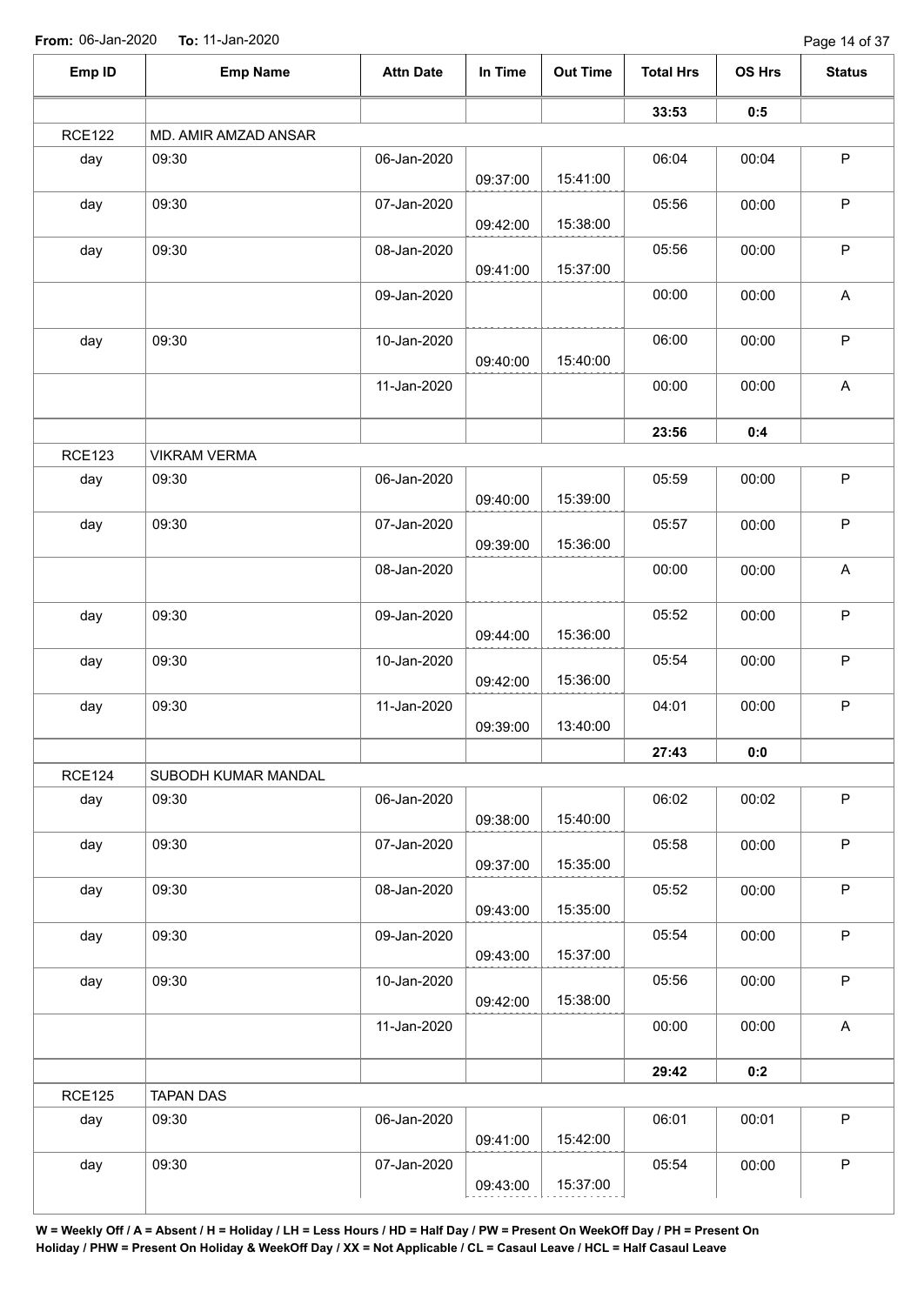Page 15 of 37

| Emp ID        | <b>Emp Name</b>    | <b>Attn Date</b> | In Time  | <b>Out Time</b> | <b>Total Hrs</b> | OS Hrs | <b>Status</b> |
|---------------|--------------------|------------------|----------|-----------------|------------------|--------|---------------|
| day           | 09:30              | 08-Jan-2020      |          |                 | 05:52            | 00:00  | $\sf P$       |
|               |                    |                  | 09:46:00 | 15:38:00        |                  |        |               |
| day           | 09:30              | 09-Jan-2020      |          |                 | 05:56            | 00:00  | P             |
|               |                    |                  | 09:44:00 | 15:40:00        |                  |        |               |
| day           | 09:30              | 10-Jan-2020      |          |                 | 05:58            | 00:00  | $\sf P$       |
|               |                    |                  | 09:43:00 | 15:41:00        |                  |        |               |
| day           | 09:30              | 11-Jan-2020      |          |                 | 04:01            | 00:00  | P             |
|               |                    |                  | 09:42:00 | 13:43:00        |                  |        |               |
|               |                    |                  |          |                 | 33:42            | 0:1    |               |
| <b>RCE126</b> | <b>MANISH AZAD</b> |                  |          |                 |                  |        |               |
| day           | 09:30              | 06-Jan-2020      |          |                 | 05:58            | 00:00  | P             |
|               |                    |                  | 09:40:00 | 15:38:00        |                  |        |               |
| day           | 09:30              | 07-Jan-2020      |          |                 | 05:56            | 00:00  | $\mathsf P$   |
|               |                    |                  | 09:40:00 | 15:36:00        |                  |        |               |
| day           | 09:30              | 08-Jan-2020      |          |                 | 05:47            | 00:00  | P             |
|               |                    |                  | 09:45:00 | 15:32:00        |                  |        |               |
| day           | 09:30              | 09-Jan-2020      |          |                 | 05:58            | 00:00  | P             |
|               |                    |                  | 09:41:00 | 15:39:00        |                  |        |               |
|               |                    | 10-Jan-2020      |          |                 | 00:00            | 00:00  | A             |
| day           | 09:30              | 11-Jan-2020      |          |                 | 04:05            | 00:00  | $\sf P$       |
|               |                    |                  | 09:37:00 | 13:42:00        |                  |        |               |
|               |                    |                  |          |                 | 27:44            | 0:0    |               |
| <b>RCE127</b> | SANTOSH PANDIT     |                  |          |                 |                  |        |               |
| day           | 09:30              | 06-Jan-2020      |          |                 | 06:03            | 00:03  | $\mathsf P$   |
|               |                    |                  | 09:38:00 | 15:41:00        |                  |        |               |
| day           | 09:30              | 07-Jan-2020      |          |                 | 05:59            | 00:00  | $\mathsf P$   |
|               |                    |                  | 09:36:00 | 15:35:00        |                  |        |               |
| day           | 09:30              | 08-Jan-2020      |          |                 | 05:54            | 00:00  | P             |
|               |                    |                  | 09:42:00 | 15:36:00        |                  |        |               |
| day           | 09:30              | 09-Jan-2020      |          |                 | 05:56            | 00:00  | $\mathsf P$   |
|               |                    |                  | 09:42:00 | 15:38:00        |                  |        |               |
|               |                    | 10-Jan-2020      |          |                 | 00:00            | 00:00  | A             |
|               |                    |                  |          |                 |                  |        |               |
| day           | 09:30              | 11-Jan-2020      |          |                 | 04:06            | 00:00  | P             |
|               |                    |                  | 09:37:00 | 13:43:00        |                  |        |               |
|               |                    |                  |          |                 | 27:58            | 0:3    |               |
| <b>RCE128</b> | MD.FAIZAN ANSARI   |                  |          |                 |                  |        |               |
| day           | 09:30              | 06-Jan-2020      |          |                 | 06:02            | 00:02  | P             |
|               |                    |                  | 09:41:00 | 15:43:00        |                  |        |               |
| day           | 09:30              | 07-Jan-2020      |          |                 | 05:54            | 00:00  | P             |
|               |                    |                  | 09:43:00 | 15:37:00        |                  |        |               |
| day           | 09:30              | 08-Jan-2020      |          |                 | 05:52            | 00:00  | P             |
|               |                    |                  | 09:46:00 | 15:38:00        |                  |        |               |
| day           | 09:30              | 09-Jan-2020      |          |                 | 05:56            | 00:00  | $\mathsf P$   |
|               |                    |                  | 09:44:00 | 15:40:00        |                  |        |               |
|               |                    |                  |          |                 |                  |        |               |
| day           | 09:30              | 10-Jan-2020      |          |                 | 05:59            | 00:00  | $\mathsf P$   |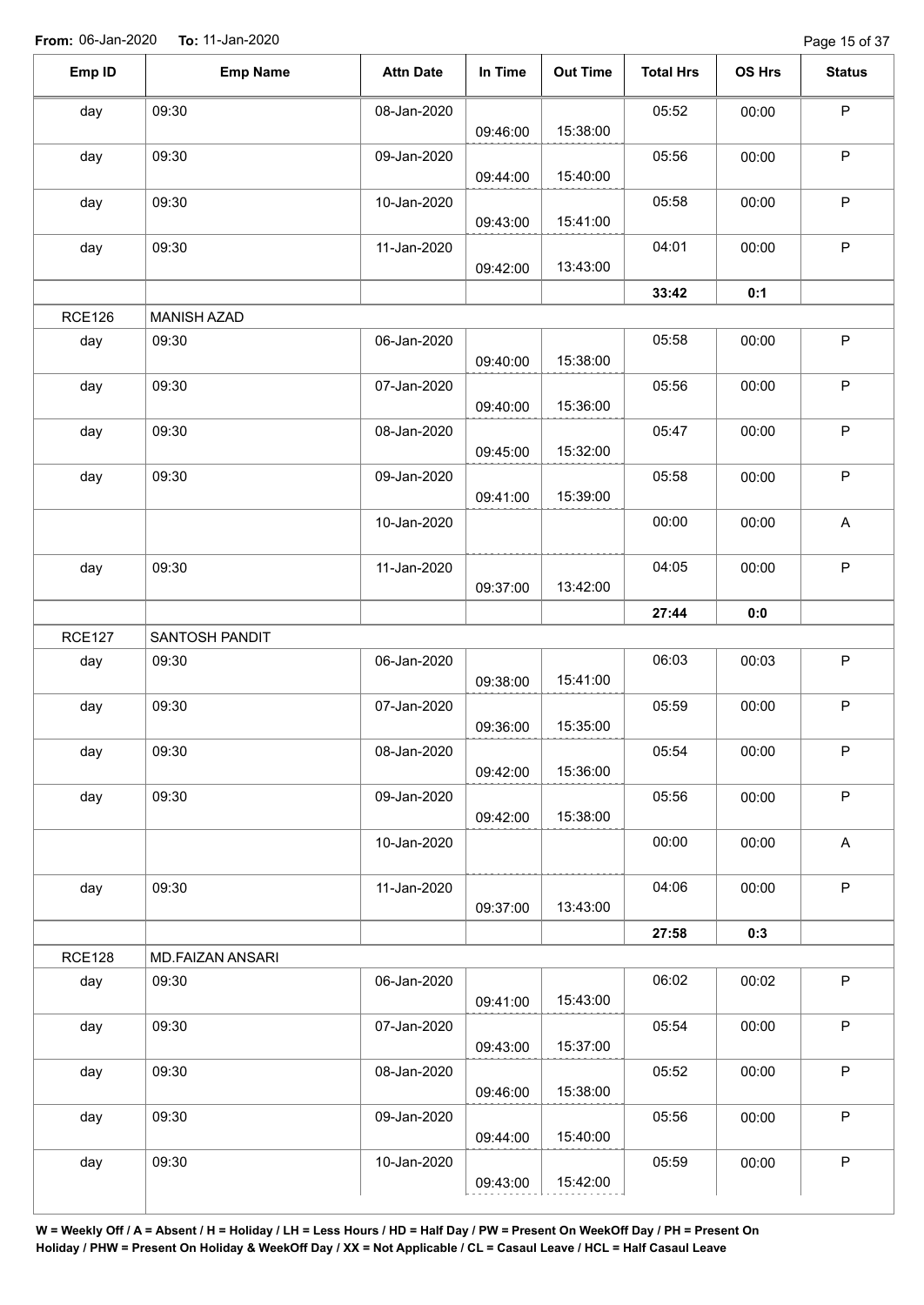Page 16 of 37

|               |                     |                  |          |                 |                  |        | $1$ ago 10 01 07 |
|---------------|---------------------|------------------|----------|-----------------|------------------|--------|------------------|
| Emp ID        | <b>Emp Name</b>     | <b>Attn Date</b> | In Time  | <b>Out Time</b> | <b>Total Hrs</b> | OS Hrs | <b>Status</b>    |
| day           | 09:30               | 11-Jan-2020      | 09:41:00 | 13:44:00        | 04:03            | 00:00  | P                |
|               |                     |                  |          |                 | 33:46            | 0:2    |                  |
| <b>RCE129</b> | MD. MUKADDAR ANSARI |                  |          |                 |                  |        |                  |
| day           | 09:30               | 06-Jan-2020      | 09:41:00 | 15:43:00        | 06:02            | 00:02  | P                |
| day           | 09:30               | 07-Jan-2020      | 09:42:00 | 15:37:00        | 05:55            | 00:00  | P                |
| day           | 09:30               | 08-Jan-2020      | 09:45:00 | 15:38:00        | 05:53            | 00:00  | P                |
| day           | 09:30               | 09-Jan-2020      | 09:44:00 | 15:40:00        | 05:56            | 00:00  | P                |
| day           | 09:30               | 10-Jan-2020      | 09:43:00 | 15:42:00        | 05:59            | 00:00  | $\sf P$          |
| day           | 09:30               | 11-Jan-2020      | 09:41:00 | 13:44:00        | 04:03            | 00:00  | $\mathsf{P}$     |
|               |                     |                  |          |                 | 33:48            | 0:2    |                  |
| <b>RCE130</b> | FIROZ ANSARI        |                  |          |                 |                  |        |                  |
| day           | 09:30               | 06-Jan-2020      | 09:41:00 | 15:42:00        | 06:01            | 00:01  | $\mathsf P$      |
| day           | 09:30               | 07-Jan-2020      | 09:43:00 | 15:37:00        | 05:54            | 00:00  | $\mathsf P$      |
| day           | 09:30               | 08-Jan-2020      | 09:46:00 | 15:38:00        | 05:52            | 00:00  | P                |
| day           | 09:30               | 09-Jan-2020      | 09:44:00 | 15:40:00        | 05:56            | 00:00  | P                |
| day           | 09:30               | 10-Jan-2020      | 09:43:00 | 15:41:00        | 05:58            | 00:00  | P                |
| day           | 09:30               | 11-Jan-2020      | 09:42:00 | 13:43:00        | 04:01            | 00:00  | P                |
|               |                     |                  |          |                 | 33:42            | 0:1    |                  |
| <b>RCE131</b> | RAJA KUMAR BHAGAT   |                  |          |                 |                  |        |                  |
| day           | 09:30               | 06-Jan-2020      | 09:40:00 | 15:38:00        | 05:58            | 00:00  | P                |
| day           | 09:30               | 07-Jan-2020      | 09:40:00 | 15:37:00        | 05:57            | 00:00  | P                |
| day           | 09:30               | 08-Jan-2020      | 09:45:00 | 15:32:00        | 05:47            | 00:00  | $\sf P$          |
| day           | 09:30               | 09-Jan-2020      | 09:41:00 | 15:39:00        | 05:58            | 00:00  | $\mathsf P$      |
| day           | 09:30               | 10-Jan-2020      | 09:40:00 | 15:40:00        | 06:00            | 00:00  | $\sf P$          |
| day           | 09:30               | 11-Jan-2020      | 09:41:00 | 13:38:00        | 03:57            | 00:00  | P                |
|               |                     |                  |          |                 | 33:37            | 0:0    |                  |
| <b>RCE132</b> | AFTAB ALAM          |                  |          |                 |                  |        |                  |
| day           | 09:30               | 06-Jan-2020      | 09:39:00 | 15:40:00        | 06:01            | 00:01  | P                |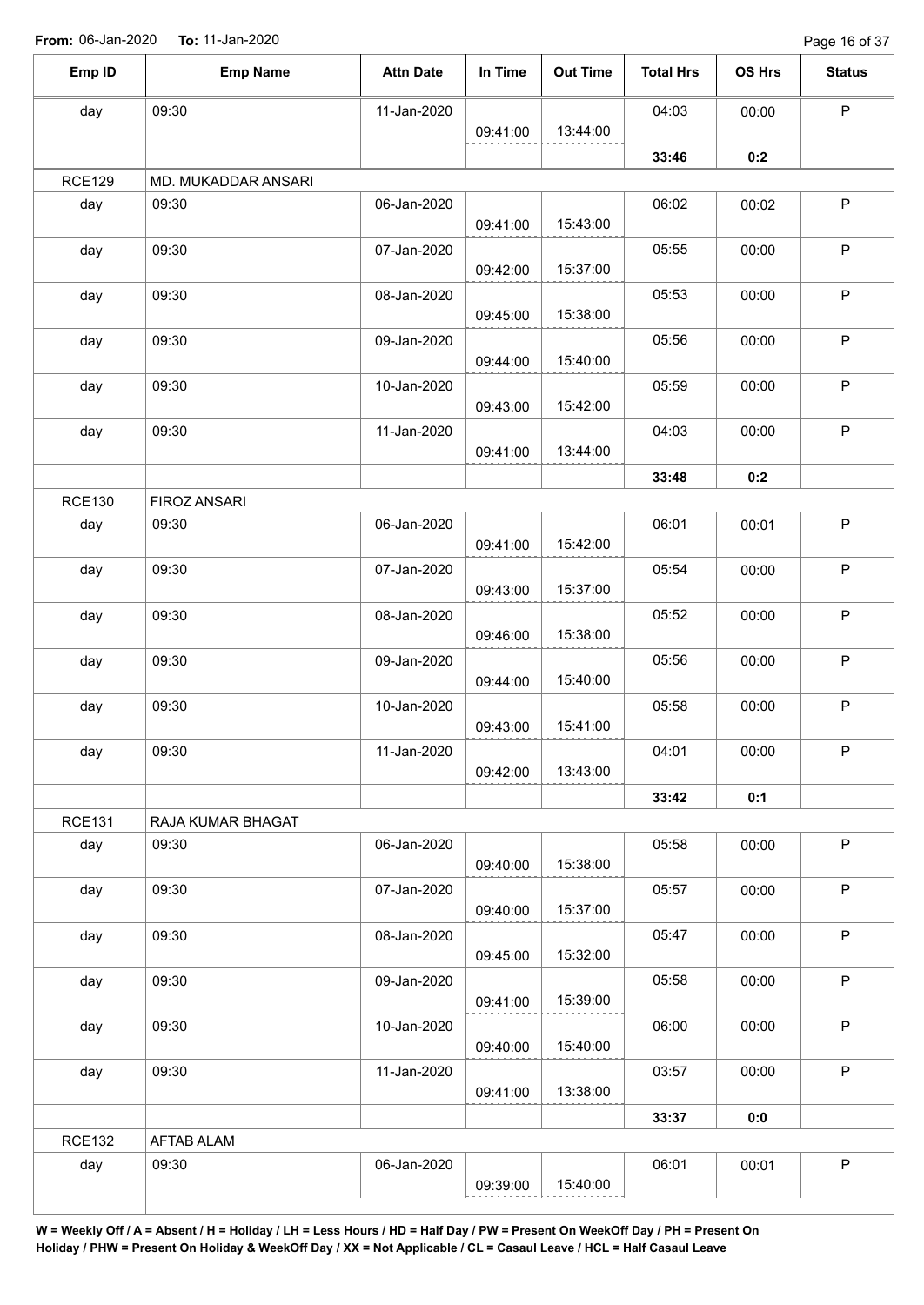Page 17 of 37

| Emp ID        | <b>Emp Name</b>       | <b>Attn Date</b> | In Time  | <b>Out Time</b> | <b>Total Hrs</b> | OS Hrs | <b>Status</b> |
|---------------|-----------------------|------------------|----------|-----------------|------------------|--------|---------------|
| day           | 09:30                 | 07-Jan-2020      | 09:38:00 | 15:35:00        | 05:57            | 00:00  | $\mathsf P$   |
| day           | 09:30                 | 08-Jan-2020      | 09:43:00 | 15:34:00        | 05:51            | 00:00  | $\sf P$       |
| day           | 09:30                 | 09-Jan-2020      | 09:43:00 | 15:37:00        | 05:54            | 00:00  | $\sf P$       |
| day           | 09:30                 | 10-Jan-2020      | 09:42:00 | 15:36:00        | 05:54            | 00:00  | $\mathsf P$   |
| day           | 09:30                 | 11-Jan-2020      | 09:39:00 | 13:40:00        | 04:01            | 00:00  | $\mathsf P$   |
|               |                       |                  |          |                 | 33:38            | 0:1    |               |
| <b>RCE133</b> | <b>UTTAM KUMAR</b>    |                  |          |                 |                  |        |               |
| day           | 09:30                 | 06-Jan-2020      | 09:40:00 | 15:39:00        | 05:59            | 00:00  | $\mathsf P$   |
| day           | 09:30                 | 07-Jan-2020      | 09:39:00 | 15:36:00        | 05:57            | 00:00  | $\mathsf P$   |
| day           | 09:30                 | 08-Jan-2020      | 09:44:00 | 15:33:00        | 05:49            | 00:00  | $\mathsf P$   |
| day           | 09:30                 | 09-Jan-2020      | 09:40:00 | 15:40:00        | 06:00            | 00:00  | $\mathsf P$   |
| day           | 09:30                 | 10-Jan-2020      | 09:39:00 | 15:41:00        | 06:02            | 00:02  | $\sf P$       |
| day           | 09:30                 | 11-Jan-2020      | 09:40:00 | 13:39:00        | 03:59            | 00:00  | $\mathsf P$   |
|               |                       |                  |          |                 | 33:46            | 0:2    |               |
| <b>RCE134</b> | FARHAT TABASSUM       |                  |          |                 |                  |        |               |
| day           | 09:30                 | 06-Jan-2020      | 09:41:00 | 15:42:00        | 06:01            | 00:01  | $\sf P$       |
| day           | 09:30                 | 07-Jan-2020      | 09:43:00 | 15:37:00        | 05:54            | 00:00  | P             |
| day           | 09:30                 | 08-Jan-2020      | 09:46:00 | 15:38:00        | 05:52            | 00:00  | $\mathsf P$   |
| day           | 09:30                 | 09-Jan-2020      | 09:44:00 | 15:40:00        | 05:56            | 00:00  | $\mathsf P$   |
| day           | 09:30                 | 10-Jan-2020      | 09:43:00 | 15:41:00        | 05:58            | 00:00  | $\sf P$       |
| day           | 09:30                 | 11-Jan-2020      | 09:41:00 | 13:44:00        | 04:03            | 00:00  | $\mathsf P$   |
|               |                       |                  |          |                 | 33:44            | 0:1    |               |
| <b>RCE135</b> | ABHISHEK KUMAR TIWARI |                  |          |                 |                  |        |               |
| day           | 09:30                 | 06-Jan-2020      | 09:41:00 | 15:43:00        | 06:02            | 00:02  | $\mathsf P$   |
| day           | 09:30                 | 07-Jan-2020      | 09:43:00 | 15:37:00        | 05:54            | 00:00  | $\mathsf P$   |
| day           | 09:30                 | 08-Jan-2020      | 09:46:00 | 15:38:00        | 05:52            | 00:00  | $\mathsf P$   |
| day           | 09:30                 | 09-Jan-2020      | 09:44:00 | 15:40:00        | 05:56            | 00:00  | $\mathsf P$   |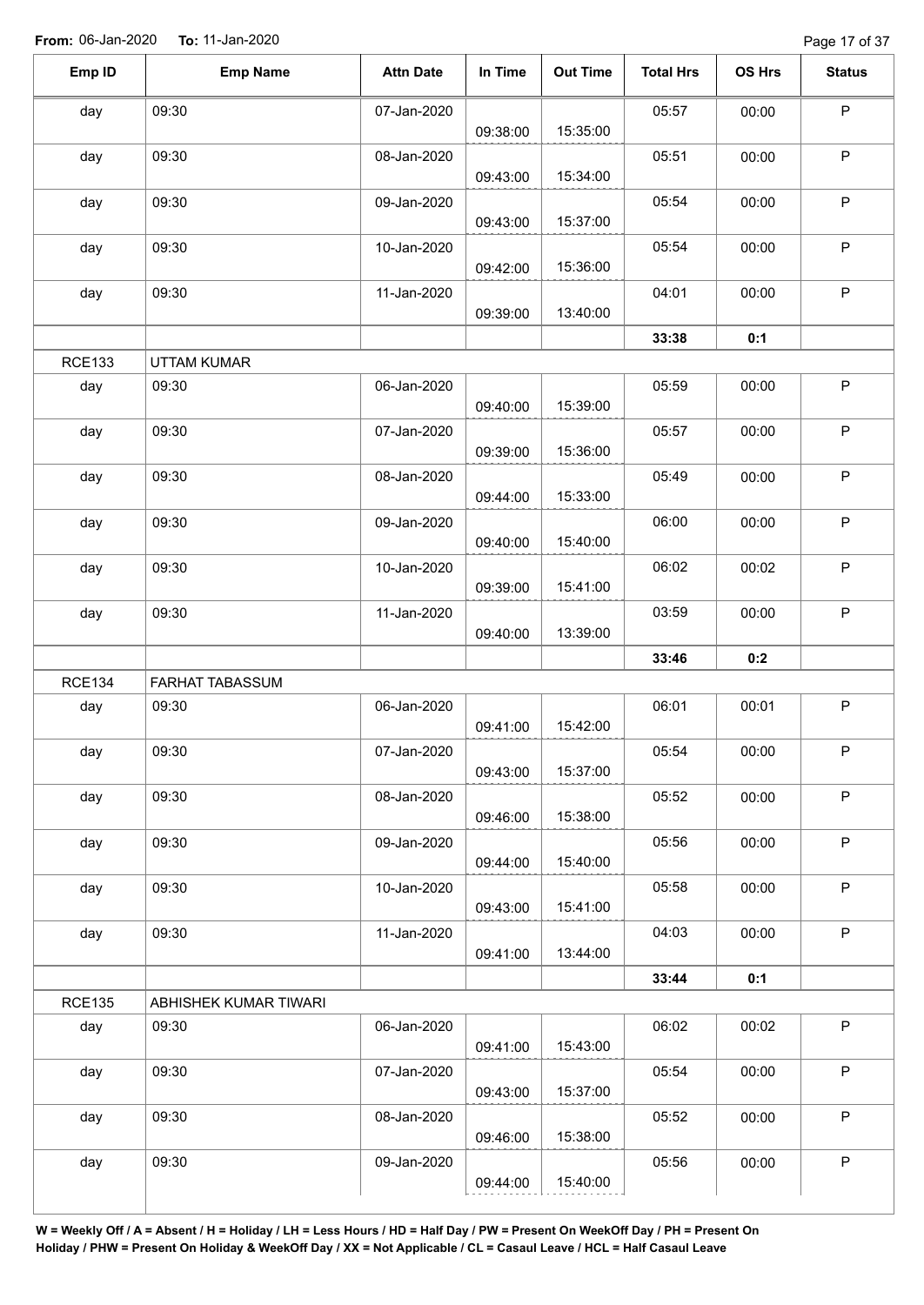Page 18 of 37

| Emp ID        | <b>Emp Name</b>         | <b>Attn Date</b> | In Time  | <b>Out Time</b> | <b>Total Hrs</b> | <b>OS Hrs</b> | <b>Status</b> |
|---------------|-------------------------|------------------|----------|-----------------|------------------|---------------|---------------|
| day           | 09:30                   | 10-Jan-2020      |          |                 | 05:58            | 00:00         | $\mathsf P$   |
|               |                         |                  | 09:43:00 | 15:41:00        |                  |               |               |
| day           | 09:30                   | 11-Jan-2020      |          |                 | 04:01            | 00:00         | $\mathsf P$   |
|               |                         |                  | 09:42:00 | 13:43:00        |                  |               |               |
|               |                         |                  |          |                 | 33:43            | 0:2           |               |
| <b>RCE136</b> | ABHISHEK PANDEY         |                  |          |                 |                  |               |               |
| day           | 09:30                   | 06-Jan-2020      | 09:39:00 | 15:40:00        | 06:01            | 00:01         | $\mathsf P$   |
| day           | 09:30                   | 07-Jan-2020      | 09:37:00 | 15:35:00        | 05:58            | 00:00         | P             |
| day           | 09:30                   | 08-Jan-2020      | 09:43:00 | 15:35:00        | 05:52            | 00:00         | $\mathsf P$   |
| day           | 09:30                   | 09-Jan-2020      | 09:43:00 | 15:37:00        | 05:54            | 00:00         | $\mathsf P$   |
| day           | 09:30                   | 10-Jan-2020      |          |                 | 05:55            | 00:00         | $\mathsf P$   |
|               |                         |                  | 09:42:00 | 15:37:00        |                  |               |               |
| day           | 09:30                   | 11-Jan-2020      | 09:39:00 | 13:41:00        | 04:02            | 00:00         | $\mathsf P$   |
|               |                         |                  |          |                 | 33:42            | 0:1           |               |
| <b>RCE137</b> | <b>GAUTAM KUMAR DAS</b> |                  |          |                 |                  |               |               |
| day           | 09:30                   | 06-Jan-2020      |          |                 | 06:03            | 00:03         | P             |
|               |                         |                  | 09:38:00 | 15:41:00        |                  |               |               |
| day           | 09:30                   | 07-Jan-2020      | 09:37:00 | 15:35:00        | 05:58            | 00:00         | P             |
| day           | 09:30                   | 08-Jan-2020      |          |                 | 05:52            | 00:00         | $\mathsf P$   |
|               |                         |                  | 09:43:00 | 15:35:00        |                  |               |               |
| day           | 09:30                   | 09-Jan-2020      | 09:42:00 | 15:37:00        | 05:55            | 00:00         | $\mathsf P$   |
| day           | 09:30                   | 10-Jan-2020      |          |                 | 05:56            | 00:00         | P             |
|               |                         |                  | 09:42:00 | 15:38:00        |                  |               |               |
| day           | 09:30                   | 11-Jan-2020      | 09:38:00 | 13:41:00        | 04:03            | 00:00         | $\mathsf P$   |
|               |                         |                  |          |                 | 33:47            | 0:3           |               |
| <b>RCE138</b> | NIRANJAN KUMAR          |                  |          |                 |                  |               |               |
| day           | 09:30                   | 06-Jan-2020      | 09:37:00 | 15:41:00        | 06:04            | 00:04         | $\mathsf P$   |
| day           | 09:30                   | 07-Jan-2020      | 09:42:00 | 15:39:00        | 05:57            | 00:00         | $\mathsf P$   |
| day           | 09:30                   | 08-Jan-2020      |          |                 | 05:56            | 00:00         | $\mathsf P$   |
|               |                         |                  | 09:41:00 | 15:37:00        |                  |               |               |
| day           | 09:30                   | 09-Jan-2020      |          |                 | 05:57            | 00:00         | $\sf P$       |
|               |                         |                  | 09:41:00 | 15:38:00        |                  |               |               |
| day           | 09:30                   | 10-Jan-2020      |          |                 | 05:59            | 00:00         | $\mathsf P$   |
|               |                         |                  | 09:40:00 | 15:39:00        |                  |               |               |
| day           | 09:30                   | 11-Jan-2020      |          |                 | 04:06            | 00:00         | $\mathsf P$   |
|               |                         |                  | 09:37:00 | 13:43:00        |                  |               |               |
|               |                         |                  |          |                 | 33:59            | 0:4           |               |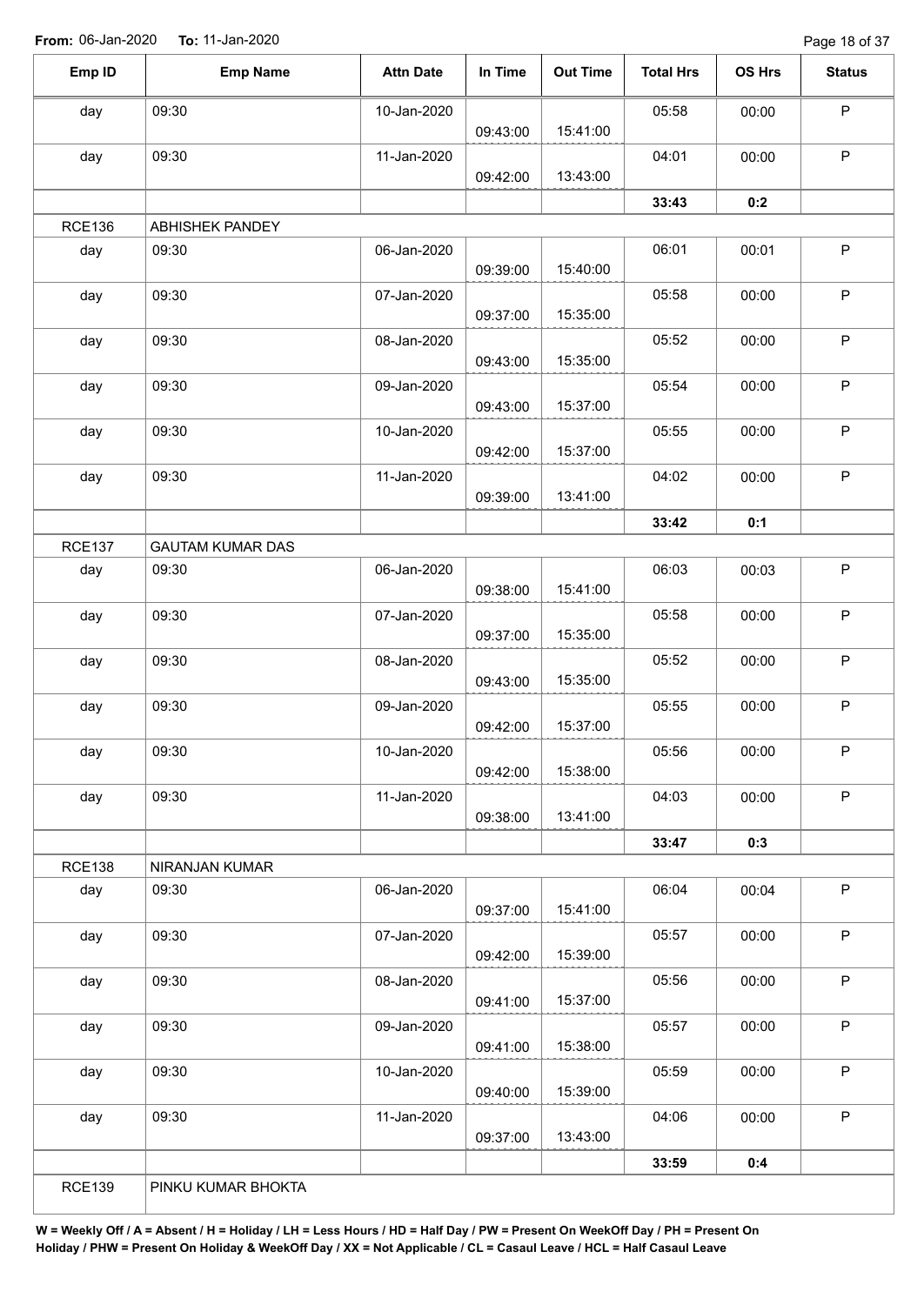Page 19 of 37

| Emp ID        | <b>Emp Name</b>    | <b>Attn Date</b> | In Time  | <b>Out Time</b> | <b>Total Hrs</b> | OS Hrs | <b>Status</b>             |
|---------------|--------------------|------------------|----------|-----------------|------------------|--------|---------------------------|
| day           | 09:30              | 06-Jan-2020      | 09:38:00 | 15:41:00        | 06:03            | 00:03  | $\mathsf P$               |
| day           | 09:30              | 07-Jan-2020      | 09:42:00 | 15:39:00        | 05:57            | 00:00  | $\mathsf P$               |
| day           | 09:30              | 08-Jan-2020      |          | 15:37:00        | 05:56            | 00:00  | $\mathsf P$               |
| day           | 09:30              | 09-Jan-2020      | 09:41:00 |                 | 05:57            | 00:00  | $\sf P$                   |
| day           | 09:30              | 10-Jan-2020      | 09:41:00 | 15:38:00        | 05:58            | 00:00  | $\mathsf P$               |
| day           | 09:30              | 11-Jan-2020      | 09:41:00 | 15:39:00        | 04:05            | 00:00  | $\sf P$                   |
|               |                    |                  | 09:37:00 | 13:42:00        | 33:56            | 0:3    |                           |
| <b>RCE140</b> | MANJULA HEMBROM    |                  |          |                 |                  |        |                           |
|               |                    | 06-Jan-2020      |          |                 | 00:00            | 00:00  | $\boldsymbol{\mathsf{A}}$ |
| day           | 09:30              | 07-Jan-2020      | 09:37:00 | 15:35:00        | 05:58            | 00:00  | $\mathsf P$               |
|               |                    | 08-Jan-2020      |          |                 | 00:00            | 00:00  | $\boldsymbol{\mathsf{A}}$ |
| day           | 09:30              | 09-Jan-2020      | 09:40:00 | 15:40:00        | 06:00            | 00:00  | $\sf P$                   |
| day           | 09:30              | 10-Jan-2020      | 09:39:00 | 15:41:00        | 06:02            | 00:02  | $\mathsf P$               |
| day           | 09:30              | 11-Jan-2020      | 09:40:00 | 13:39:00        | 03:59            | 00:00  | $\sf P$                   |
|               |                    |                  |          |                 | 21:59            | 0:2    |                           |
| <b>RCE141</b> | RAJESH KUMAR SAW   |                  |          |                 |                  |        |                           |
| day           | 09:30              | 06-Jan-2020      | 09:36:00 | 15:42:00        | 06:06            | 00:06  | P.                        |
| day           | 09:30              | 07-Jan-2020      | 09:40:00 | 15:38:00        | 05:58            | 00:00  | $\mathsf P$               |
| day           | 09:30              | 08-Jan-2020      | 09:42:00 | 15:36:00        | 05:54            | 00:00  | $\sf P$                   |
| day           | 09:30              | 09-Jan-2020      | 09:42:00 | 15:39:00        | 05:57            | 00:00  | $\mathsf P$               |
| day           | 09:30              | 10-Jan-2020      | 09:40:00 | 15:39:00        | 05:59            | 00:00  | $\mathsf P$               |
| day           | 09:30              | 11-Jan-2020      | 09:37:00 | 13:43:00        | 04:06            | 00:00  | $\mathsf P$               |
|               |                    |                  |          |                 | 34:0             | 0:6    |                           |
| <b>RCE142</b> | RAJESH KUMAR YADAV |                  |          |                 |                  |        |                           |
| day           | 09:30              | 06-Jan-2020      | 09:36:00 | 15:42:00        | 06:06            | 00:06  | $\mathsf P$               |
| day           | 09:30              | 07-Jan-2020      | 09:40:00 | 15:38:00        | 05:58            | 00:00  | $\sf P$                   |
| day           | 09:30              | 08-Jan-2020      | 09:42:00 | 15:36:00        | 05:54            | 00:00  | $\mathsf P$               |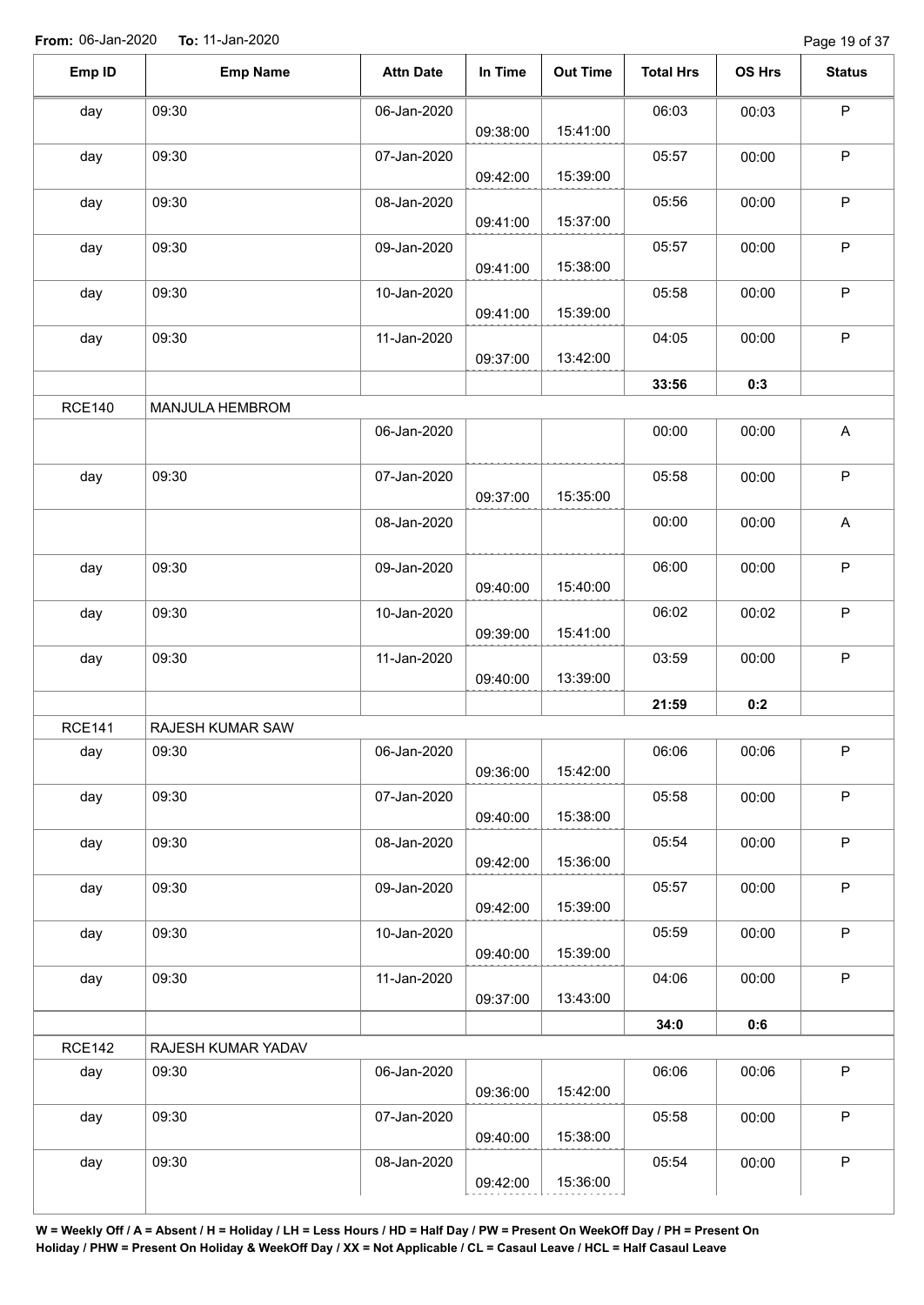Page 20 of 37

| Emp ID        | <b>Emp Name</b>      | <b>Attn Date</b> | In Time  | <b>Out Time</b> | <b>Total Hrs</b> | OS Hrs | <b>Status</b> |
|---------------|----------------------|------------------|----------|-----------------|------------------|--------|---------------|
| day           | 09:30                | 09-Jan-2020      |          |                 | 05:57            | 00:00  | $\mathsf P$   |
|               |                      |                  | 09:42:00 | 15:39:00        |                  |        |               |
| day           | 09:30                | 10-Jan-2020      | 09:40:00 | 15:40:00        | 06:00            | 00:00  | $\mathsf P$   |
| day           | 09:30                | 11-Jan-2020      | 09:37:00 | 13:43:00        | 04:06            | 00:00  | P             |
|               |                      |                  |          |                 | 34:1             | 0:6    |               |
|               |                      |                  |          |                 |                  |        |               |
| <b>RCE143</b> | MAHESH KUMAR MANDAL  |                  |          |                 |                  |        |               |
|               |                      | 06-Jan-2020      |          |                 | 00:00            | 00:00  | A             |
| day           | 09:30                | 07-Jan-2020      |          |                 | 05:58            | 00:00  | $\mathsf P$   |
|               |                      |                  | 09:37:00 | 15:35:00        |                  |        |               |
| day           | 09:30                | 08-Jan-2020      | 09:43:00 | 15:35:00        | 05:52            | 00:00  | $\mathsf P$   |
| day           | 09:30                | 09-Jan-2020      |          |                 | 05:54            | 00:00  | $\mathsf P$   |
|               |                      |                  | 09:43:00 | 15:37:00        |                  |        |               |
| day           | 09:30                | 10-Jan-2020      |          |                 | 05:55            | 00:00  | $\mathsf P$   |
|               |                      |                  | 09:42:00 | 15:37:00        |                  |        |               |
| day           | 09:30                | 11-Jan-2020      |          |                 | 04:02            | 00:00  | $\mathsf P$   |
|               |                      |                  | 09:39:00 | 13:41:00        |                  |        |               |
|               |                      |                  |          |                 | 27:41            | 0:0    |               |
| <b>RCE144</b> | ABDUL KARIM ANSARI   |                  |          |                 |                  |        |               |
| day           | 09:30                | 06-Jan-2020      |          |                 | 06:03            | 00:03  | $\mathsf P$   |
|               |                      |                  | 09:38:00 | 15:41:00        |                  |        |               |
| day           | 09:30                | 07-Jan-2020      |          |                 | 05:57            | 00:00  | $\mathsf P$   |
|               |                      |                  | 09:42:00 | 15:39:00        |                  |        |               |
| day           | 09:30                | 08-Jan-2020      |          |                 | 05:56            | 00:00  | $\mathsf P$   |
|               |                      |                  | 09:41:00 | 15:37:00        |                  |        |               |
| day           | 09:30                | 09-Jan-2020      |          |                 | 05:58            | 00:00  | P             |
|               |                      |                  | 09:41:00 | 15:39:00        |                  |        |               |
| day           | 09:30                | 10-Jan-2020      |          |                 | 05:59            | 00:00  | $\mathsf P$   |
|               |                      |                  | 09:40:00 | 15:39:00        |                  |        |               |
| day           | 09:30                | 11-Jan-2020      |          |                 | 04:06            | 00:00  | $\mathsf P$   |
|               |                      |                  | 09:37:00 | 13:43:00        |                  |        |               |
|               |                      |                  |          |                 | 33:59            | 0:3    |               |
| <b>RCE145</b> | <b>TARESH THAKUR</b> |                  |          |                 |                  |        |               |
| day           | 09:30                | 06-Jan-2020      |          |                 | 06:01            | 00:01  | $\sf P$       |
|               |                      |                  | 09:39:00 | 15:40:00        |                  |        |               |
| day           | 09:30                | 07-Jan-2020      |          |                 | 05:57            | 00:00  | $\sf P$       |
|               |                      |                  | 09:38:00 | 15:35:00        |                  |        |               |
| day           | 09:30                | 08-Jan-2020      |          |                 | 05:52            | 00:00  | $\mathsf P$   |
|               |                      |                  | 09:43:00 | 15:35:00        |                  |        |               |
| day           | 09:30                | 09-Jan-2020      |          |                 | 05:54            | 00:00  | $\sf P$       |
|               |                      |                  | 09:43:00 | 15:37:00        |                  |        |               |
| day           | 09:30                | 10-Jan-2020      |          |                 | 05:55            | 00:00  | P             |
|               |                      |                  | 09:42:00 | 15:37:00        |                  |        |               |
| day           | 09:30                | 11-Jan-2020      |          |                 | 04:01            | 00:00  | $\sf P$       |
|               |                      |                  | 09:39:00 | 13:40:00        |                  |        |               |
|               |                      |                  |          |                 |                  |        |               |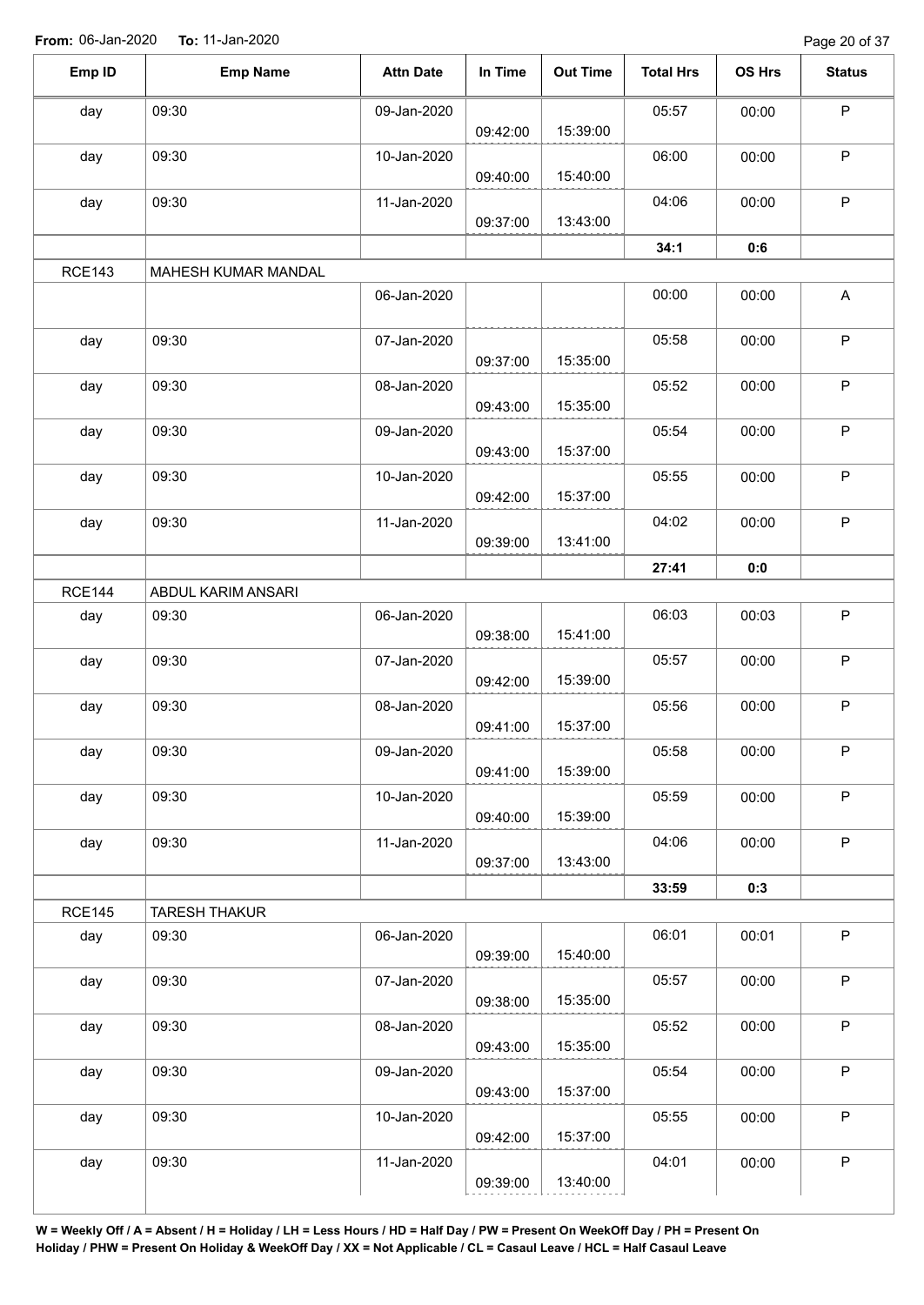Page 21 of 37

| Emp ID        | <b>Emp Name</b>     | <b>Attn Date</b> | In Time  | <b>Out Time</b> | <b>Total Hrs</b> | OS Hrs | <b>Status</b> |
|---------------|---------------------|------------------|----------|-----------------|------------------|--------|---------------|
|               |                     |                  |          |                 | 33:40            | 0:1    |               |
| <b>RCE146</b> | <b>REKHA KUMARI</b> |                  |          |                 |                  |        |               |
| day           | 09:30               | 06-Jan-2020      | 09:37:00 | 15:42:00        | 06:05            | 00:05  | $\sf P$       |
|               |                     | 07-Jan-2020      |          |                 | 00:00            | 00:00  | A             |
| day           | 09:30               | 08-Jan-2020      | 09:42:00 | 15:36:00        | 05:54            | 00:00  | $\sf P$       |
| day           | 09:30               | 09-Jan-2020      | 09:42:00 | 15:39:00        | 05:57            | 00:00  | $\mathsf P$   |
| day           | 09:30               | 10-Jan-2020      | 09:40:00 | 15:40:00        | 06:00            | 00:00  | $\sf P$       |
| day           | 09:30               | 11-Jan-2020      | 09:37:00 | 13:43:00        | 04:06            | 00:00  | $\sf P$       |
|               |                     |                  |          |                 | 28:2             | 0:5    |               |
| <b>RCE147</b> | NAMITA MURMU        |                  |          |                 |                  |        |               |
| day           | 09:30               | 06-Jan-2020      | 09:38:00 | 15:41:00        | 06:03            | 00:03  | $\mathsf P$   |
| day           | 09:30               | 07-Jan-2020      | 09:36:00 | 15:35:00        | 05:59            | 00:00  | $\sf P$       |
|               |                     | 08-Jan-2020      |          |                 | 00:00            | 00:00  | A             |
| day           | 09:30               | 09-Jan-2020      | 09:40:00 | 15:39:00        | 05:59            | 00:00  | $\mathsf P$   |
| day           | 09:30               | 10-Jan-2020      | 09:40:00 | 15:40:00        | 06:00            | 00:00  | $\mathsf P$   |
| day           | 09:30               | 11-Jan-2020      | 09:41:00 | 13:39:00        | 03:58            | 00:00  | $\sf P$       |
|               |                     |                  |          |                 | 27:59            | 0:3    |               |
| <b>RCE148</b> | PAWAN KUMAR SHARMA  |                  |          |                 |                  |        |               |
| day           | 09:30               | 06-Jan-2020      | 09:40:00 | 15:38:00        | 05:58            | 00:00  | $\mathsf P$   |
| day           | 09:30               | 07-Jan-2020      | 09:40:00 | 15:37:00        | 05:57            | 00:00  | $\sf P$       |
| day           | 09:30               | 08-Jan-2020      | 09:45:00 | 15:34:00        | 05:49            | 00:00  | $\mathsf P$   |
| day           | 09:30               | 09-Jan-2020      | 09:44:00 | 15:36:00        | 05:52            | 00:00  | $\sf P$       |
| day           | 09:30               | 10-Jan-2020      | 09:43:00 | 15:36:00        | 05:53            | 00:00  | P             |
| day           | 09:30               | 11-Jan-2020      | 09:39:00 | 13:40:00        | 04:01            | 00:00  | $\mathsf P$   |
|               |                     |                  |          |                 | 33:30            | 0:0    |               |
| <b>RCE149</b> | ANITA HEMBROM       |                  |          |                 |                  |        |               |
| day           | 09:30               | 06-Jan-2020      | 09:38:00 | 15:41:00        | 06:03            | 00:03  | $\sf P$       |
| day           | 09:30               | 07-Jan-2020      | 09:42:00 | 15:39:00        | 05:57            | 00:00  | $\mathsf P$   |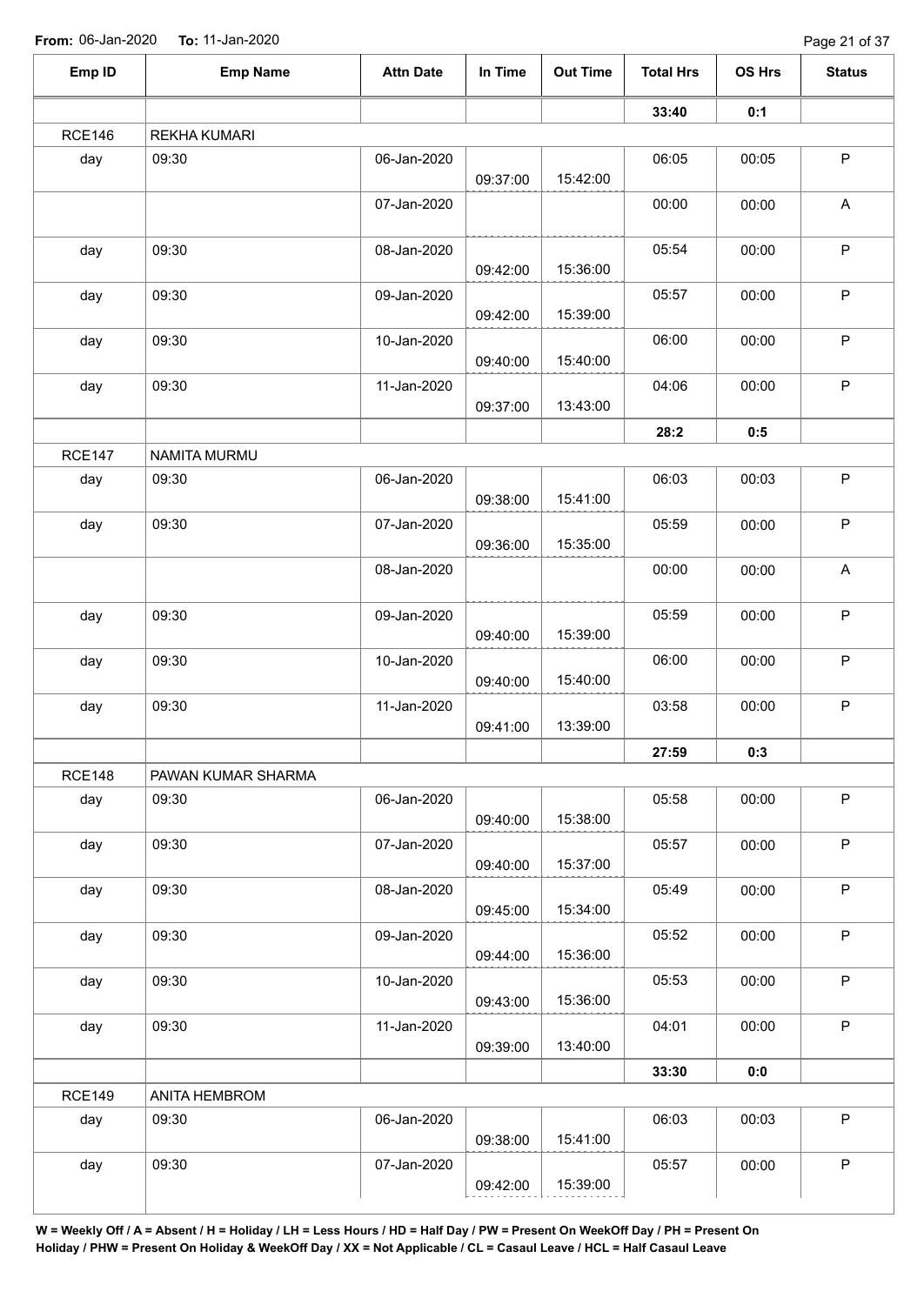Page 22 of 37

| Emp ID<br><b>Emp Name</b><br><b>Attn Date</b><br>In Time<br><b>Out Time</b><br><b>Total Hrs</b><br>OS Hrs<br>$\sf P$<br>05:56<br>09:30<br>08-Jan-2020<br>day<br>00:00<br>15:37:00<br>09:41:00<br>$\mathsf P$<br>05:57<br>09:30<br>09-Jan-2020<br>00:00<br>day<br>15:38:00<br>09:41:00<br>$\sf P$<br>05:59<br>day<br>09:30<br>10-Jan-2020<br>00:00<br>15:39:00<br>09:40:00<br>$\sf P$<br>09:30<br>11-Jan-2020<br>04:06<br>00:00<br>day<br>13:43:00<br>09:37:00<br>33:58<br>0:3<br><b>RCE150</b><br>ARFA NAAZ<br>$\mathsf P$<br>day<br>09:30<br>06-Jan-2020<br>06:05<br>00:05<br>15:42:00<br>09:37:00<br>$\sf P$<br>09:30<br>day<br>07-Jan-2020<br>05:57<br>00:00<br>15:38:00<br>09:41:00<br>$\sf P$<br>09:30<br>08-Jan-2020<br>05:55<br>00:00<br>day<br>15:37:00<br>09:42:00<br>$\sf P$<br>09:30<br>day<br>09-Jan-2020<br>05:56<br>00:00<br>15:38:00<br>09:42:00<br>$\mathsf P$<br>09:30<br>10-Jan-2020<br>05:58<br>day<br>00:00<br>15:39:00<br>09:41:00<br>$\sf P$<br>09:30<br>11-Jan-2020<br>04:05<br>day<br>00:00<br>13:42:00<br>09:37:00<br>0:5<br>33:56<br><b>RCE151</b><br>ABDUL MAZID ANSARI<br>$\sf P$<br>06-Jan-2020<br>06:04<br>09:30<br>day<br>00:04<br>15:41:00<br>09:37:00<br>$\mathsf P$<br>09:30<br>07-Jan-2020<br>05:57<br>day<br>00:00<br>15:38:00<br>09:41:00<br>09:30<br>08-Jan-2020<br>05:56<br>P<br>00:00<br>day<br>15:37:00<br>09:41:00<br>A<br>09-Jan-2020<br>00:00<br>00:00<br>$\sf P$<br>09:30<br>10-Jan-2020<br>05:58<br>day<br>00:00<br>15:39:00<br>09:41:00<br>$\mathsf P$<br>09:30<br>11-Jan-2020<br>day<br>04:05<br>00:00<br>13:42:00<br>09:37:00<br>28:0<br>0:4<br><b>RCE152</b><br>SANJEEV KISKU<br>$\sf P$<br>09:30<br>06-Jan-2020<br>05:59<br>00:00<br>day<br>15:39:00<br>09:40:00<br>$\boldsymbol{\mathsf{A}}$<br>00:00<br>07-Jan-2020<br>00:00<br>$\sf P$<br>09:30<br>08-Jan-2020<br>05:52<br>00:00<br>day<br>15:35:00<br>09:43:00<br>$\mathsf P$<br>05:54<br>09:30<br>day<br>09-Jan-2020<br>00:00<br>15:37:00<br>09:43:00<br>$\sf P$<br>09:30<br>10-Jan-2020<br>05:55<br>00:00<br>day<br>15:37:00<br>09:42:00 |  |  |  |               |
|---------------------------------------------------------------------------------------------------------------------------------------------------------------------------------------------------------------------------------------------------------------------------------------------------------------------------------------------------------------------------------------------------------------------------------------------------------------------------------------------------------------------------------------------------------------------------------------------------------------------------------------------------------------------------------------------------------------------------------------------------------------------------------------------------------------------------------------------------------------------------------------------------------------------------------------------------------------------------------------------------------------------------------------------------------------------------------------------------------------------------------------------------------------------------------------------------------------------------------------------------------------------------------------------------------------------------------------------------------------------------------------------------------------------------------------------------------------------------------------------------------------------------------------------------------------------------------------------------------------------------------------------------------------------------------------------------------------------------------------------------------------------------------------------------------------------------------------------------------------------------------------------------------------------------------------------------------------------------------------------------------------------------------------------------|--|--|--|---------------|
|                                                                                                                                                                                                                                                                                                                                                                                                                                                                                                                                                                                                                                                                                                                                                                                                                                                                                                                                                                                                                                                                                                                                                                                                                                                                                                                                                                                                                                                                                                                                                                                                                                                                                                                                                                                                                                                                                                                                                                                                                                                   |  |  |  | <b>Status</b> |
|                                                                                                                                                                                                                                                                                                                                                                                                                                                                                                                                                                                                                                                                                                                                                                                                                                                                                                                                                                                                                                                                                                                                                                                                                                                                                                                                                                                                                                                                                                                                                                                                                                                                                                                                                                                                                                                                                                                                                                                                                                                   |  |  |  |               |
|                                                                                                                                                                                                                                                                                                                                                                                                                                                                                                                                                                                                                                                                                                                                                                                                                                                                                                                                                                                                                                                                                                                                                                                                                                                                                                                                                                                                                                                                                                                                                                                                                                                                                                                                                                                                                                                                                                                                                                                                                                                   |  |  |  |               |
|                                                                                                                                                                                                                                                                                                                                                                                                                                                                                                                                                                                                                                                                                                                                                                                                                                                                                                                                                                                                                                                                                                                                                                                                                                                                                                                                                                                                                                                                                                                                                                                                                                                                                                                                                                                                                                                                                                                                                                                                                                                   |  |  |  |               |
|                                                                                                                                                                                                                                                                                                                                                                                                                                                                                                                                                                                                                                                                                                                                                                                                                                                                                                                                                                                                                                                                                                                                                                                                                                                                                                                                                                                                                                                                                                                                                                                                                                                                                                                                                                                                                                                                                                                                                                                                                                                   |  |  |  |               |
|                                                                                                                                                                                                                                                                                                                                                                                                                                                                                                                                                                                                                                                                                                                                                                                                                                                                                                                                                                                                                                                                                                                                                                                                                                                                                                                                                                                                                                                                                                                                                                                                                                                                                                                                                                                                                                                                                                                                                                                                                                                   |  |  |  |               |
|                                                                                                                                                                                                                                                                                                                                                                                                                                                                                                                                                                                                                                                                                                                                                                                                                                                                                                                                                                                                                                                                                                                                                                                                                                                                                                                                                                                                                                                                                                                                                                                                                                                                                                                                                                                                                                                                                                                                                                                                                                                   |  |  |  |               |
|                                                                                                                                                                                                                                                                                                                                                                                                                                                                                                                                                                                                                                                                                                                                                                                                                                                                                                                                                                                                                                                                                                                                                                                                                                                                                                                                                                                                                                                                                                                                                                                                                                                                                                                                                                                                                                                                                                                                                                                                                                                   |  |  |  |               |
|                                                                                                                                                                                                                                                                                                                                                                                                                                                                                                                                                                                                                                                                                                                                                                                                                                                                                                                                                                                                                                                                                                                                                                                                                                                                                                                                                                                                                                                                                                                                                                                                                                                                                                                                                                                                                                                                                                                                                                                                                                                   |  |  |  |               |
|                                                                                                                                                                                                                                                                                                                                                                                                                                                                                                                                                                                                                                                                                                                                                                                                                                                                                                                                                                                                                                                                                                                                                                                                                                                                                                                                                                                                                                                                                                                                                                                                                                                                                                                                                                                                                                                                                                                                                                                                                                                   |  |  |  |               |
|                                                                                                                                                                                                                                                                                                                                                                                                                                                                                                                                                                                                                                                                                                                                                                                                                                                                                                                                                                                                                                                                                                                                                                                                                                                                                                                                                                                                                                                                                                                                                                                                                                                                                                                                                                                                                                                                                                                                                                                                                                                   |  |  |  |               |
|                                                                                                                                                                                                                                                                                                                                                                                                                                                                                                                                                                                                                                                                                                                                                                                                                                                                                                                                                                                                                                                                                                                                                                                                                                                                                                                                                                                                                                                                                                                                                                                                                                                                                                                                                                                                                                                                                                                                                                                                                                                   |  |  |  |               |
|                                                                                                                                                                                                                                                                                                                                                                                                                                                                                                                                                                                                                                                                                                                                                                                                                                                                                                                                                                                                                                                                                                                                                                                                                                                                                                                                                                                                                                                                                                                                                                                                                                                                                                                                                                                                                                                                                                                                                                                                                                                   |  |  |  |               |
|                                                                                                                                                                                                                                                                                                                                                                                                                                                                                                                                                                                                                                                                                                                                                                                                                                                                                                                                                                                                                                                                                                                                                                                                                                                                                                                                                                                                                                                                                                                                                                                                                                                                                                                                                                                                                                                                                                                                                                                                                                                   |  |  |  |               |
|                                                                                                                                                                                                                                                                                                                                                                                                                                                                                                                                                                                                                                                                                                                                                                                                                                                                                                                                                                                                                                                                                                                                                                                                                                                                                                                                                                                                                                                                                                                                                                                                                                                                                                                                                                                                                                                                                                                                                                                                                                                   |  |  |  |               |
|                                                                                                                                                                                                                                                                                                                                                                                                                                                                                                                                                                                                                                                                                                                                                                                                                                                                                                                                                                                                                                                                                                                                                                                                                                                                                                                                                                                                                                                                                                                                                                                                                                                                                                                                                                                                                                                                                                                                                                                                                                                   |  |  |  |               |
|                                                                                                                                                                                                                                                                                                                                                                                                                                                                                                                                                                                                                                                                                                                                                                                                                                                                                                                                                                                                                                                                                                                                                                                                                                                                                                                                                                                                                                                                                                                                                                                                                                                                                                                                                                                                                                                                                                                                                                                                                                                   |  |  |  |               |
|                                                                                                                                                                                                                                                                                                                                                                                                                                                                                                                                                                                                                                                                                                                                                                                                                                                                                                                                                                                                                                                                                                                                                                                                                                                                                                                                                                                                                                                                                                                                                                                                                                                                                                                                                                                                                                                                                                                                                                                                                                                   |  |  |  |               |
|                                                                                                                                                                                                                                                                                                                                                                                                                                                                                                                                                                                                                                                                                                                                                                                                                                                                                                                                                                                                                                                                                                                                                                                                                                                                                                                                                                                                                                                                                                                                                                                                                                                                                                                                                                                                                                                                                                                                                                                                                                                   |  |  |  |               |
|                                                                                                                                                                                                                                                                                                                                                                                                                                                                                                                                                                                                                                                                                                                                                                                                                                                                                                                                                                                                                                                                                                                                                                                                                                                                                                                                                                                                                                                                                                                                                                                                                                                                                                                                                                                                                                                                                                                                                                                                                                                   |  |  |  |               |
|                                                                                                                                                                                                                                                                                                                                                                                                                                                                                                                                                                                                                                                                                                                                                                                                                                                                                                                                                                                                                                                                                                                                                                                                                                                                                                                                                                                                                                                                                                                                                                                                                                                                                                                                                                                                                                                                                                                                                                                                                                                   |  |  |  |               |
|                                                                                                                                                                                                                                                                                                                                                                                                                                                                                                                                                                                                                                                                                                                                                                                                                                                                                                                                                                                                                                                                                                                                                                                                                                                                                                                                                                                                                                                                                                                                                                                                                                                                                                                                                                                                                                                                                                                                                                                                                                                   |  |  |  |               |
|                                                                                                                                                                                                                                                                                                                                                                                                                                                                                                                                                                                                                                                                                                                                                                                                                                                                                                                                                                                                                                                                                                                                                                                                                                                                                                                                                                                                                                                                                                                                                                                                                                                                                                                                                                                                                                                                                                                                                                                                                                                   |  |  |  |               |
|                                                                                                                                                                                                                                                                                                                                                                                                                                                                                                                                                                                                                                                                                                                                                                                                                                                                                                                                                                                                                                                                                                                                                                                                                                                                                                                                                                                                                                                                                                                                                                                                                                                                                                                                                                                                                                                                                                                                                                                                                                                   |  |  |  |               |
|                                                                                                                                                                                                                                                                                                                                                                                                                                                                                                                                                                                                                                                                                                                                                                                                                                                                                                                                                                                                                                                                                                                                                                                                                                                                                                                                                                                                                                                                                                                                                                                                                                                                                                                                                                                                                                                                                                                                                                                                                                                   |  |  |  |               |
|                                                                                                                                                                                                                                                                                                                                                                                                                                                                                                                                                                                                                                                                                                                                                                                                                                                                                                                                                                                                                                                                                                                                                                                                                                                                                                                                                                                                                                                                                                                                                                                                                                                                                                                                                                                                                                                                                                                                                                                                                                                   |  |  |  |               |
|                                                                                                                                                                                                                                                                                                                                                                                                                                                                                                                                                                                                                                                                                                                                                                                                                                                                                                                                                                                                                                                                                                                                                                                                                                                                                                                                                                                                                                                                                                                                                                                                                                                                                                                                                                                                                                                                                                                                                                                                                                                   |  |  |  |               |
|                                                                                                                                                                                                                                                                                                                                                                                                                                                                                                                                                                                                                                                                                                                                                                                                                                                                                                                                                                                                                                                                                                                                                                                                                                                                                                                                                                                                                                                                                                                                                                                                                                                                                                                                                                                                                                                                                                                                                                                                                                                   |  |  |  |               |
|                                                                                                                                                                                                                                                                                                                                                                                                                                                                                                                                                                                                                                                                                                                                                                                                                                                                                                                                                                                                                                                                                                                                                                                                                                                                                                                                                                                                                                                                                                                                                                                                                                                                                                                                                                                                                                                                                                                                                                                                                                                   |  |  |  |               |
|                                                                                                                                                                                                                                                                                                                                                                                                                                                                                                                                                                                                                                                                                                                                                                                                                                                                                                                                                                                                                                                                                                                                                                                                                                                                                                                                                                                                                                                                                                                                                                                                                                                                                                                                                                                                                                                                                                                                                                                                                                                   |  |  |  |               |
|                                                                                                                                                                                                                                                                                                                                                                                                                                                                                                                                                                                                                                                                                                                                                                                                                                                                                                                                                                                                                                                                                                                                                                                                                                                                                                                                                                                                                                                                                                                                                                                                                                                                                                                                                                                                                                                                                                                                                                                                                                                   |  |  |  |               |
|                                                                                                                                                                                                                                                                                                                                                                                                                                                                                                                                                                                                                                                                                                                                                                                                                                                                                                                                                                                                                                                                                                                                                                                                                                                                                                                                                                                                                                                                                                                                                                                                                                                                                                                                                                                                                                                                                                                                                                                                                                                   |  |  |  |               |
|                                                                                                                                                                                                                                                                                                                                                                                                                                                                                                                                                                                                                                                                                                                                                                                                                                                                                                                                                                                                                                                                                                                                                                                                                                                                                                                                                                                                                                                                                                                                                                                                                                                                                                                                                                                                                                                                                                                                                                                                                                                   |  |  |  |               |
|                                                                                                                                                                                                                                                                                                                                                                                                                                                                                                                                                                                                                                                                                                                                                                                                                                                                                                                                                                                                                                                                                                                                                                                                                                                                                                                                                                                                                                                                                                                                                                                                                                                                                                                                                                                                                                                                                                                                                                                                                                                   |  |  |  |               |
|                                                                                                                                                                                                                                                                                                                                                                                                                                                                                                                                                                                                                                                                                                                                                                                                                                                                                                                                                                                                                                                                                                                                                                                                                                                                                                                                                                                                                                                                                                                                                                                                                                                                                                                                                                                                                                                                                                                                                                                                                                                   |  |  |  |               |
|                                                                                                                                                                                                                                                                                                                                                                                                                                                                                                                                                                                                                                                                                                                                                                                                                                                                                                                                                                                                                                                                                                                                                                                                                                                                                                                                                                                                                                                                                                                                                                                                                                                                                                                                                                                                                                                                                                                                                                                                                                                   |  |  |  |               |
|                                                                                                                                                                                                                                                                                                                                                                                                                                                                                                                                                                                                                                                                                                                                                                                                                                                                                                                                                                                                                                                                                                                                                                                                                                                                                                                                                                                                                                                                                                                                                                                                                                                                                                                                                                                                                                                                                                                                                                                                                                                   |  |  |  |               |
|                                                                                                                                                                                                                                                                                                                                                                                                                                                                                                                                                                                                                                                                                                                                                                                                                                                                                                                                                                                                                                                                                                                                                                                                                                                                                                                                                                                                                                                                                                                                                                                                                                                                                                                                                                                                                                                                                                                                                                                                                                                   |  |  |  |               |
|                                                                                                                                                                                                                                                                                                                                                                                                                                                                                                                                                                                                                                                                                                                                                                                                                                                                                                                                                                                                                                                                                                                                                                                                                                                                                                                                                                                                                                                                                                                                                                                                                                                                                                                                                                                                                                                                                                                                                                                                                                                   |  |  |  |               |
|                                                                                                                                                                                                                                                                                                                                                                                                                                                                                                                                                                                                                                                                                                                                                                                                                                                                                                                                                                                                                                                                                                                                                                                                                                                                                                                                                                                                                                                                                                                                                                                                                                                                                                                                                                                                                                                                                                                                                                                                                                                   |  |  |  |               |
|                                                                                                                                                                                                                                                                                                                                                                                                                                                                                                                                                                                                                                                                                                                                                                                                                                                                                                                                                                                                                                                                                                                                                                                                                                                                                                                                                                                                                                                                                                                                                                                                                                                                                                                                                                                                                                                                                                                                                                                                                                                   |  |  |  |               |
|                                                                                                                                                                                                                                                                                                                                                                                                                                                                                                                                                                                                                                                                                                                                                                                                                                                                                                                                                                                                                                                                                                                                                                                                                                                                                                                                                                                                                                                                                                                                                                                                                                                                                                                                                                                                                                                                                                                                                                                                                                                   |  |  |  |               |
|                                                                                                                                                                                                                                                                                                                                                                                                                                                                                                                                                                                                                                                                                                                                                                                                                                                                                                                                                                                                                                                                                                                                                                                                                                                                                                                                                                                                                                                                                                                                                                                                                                                                                                                                                                                                                                                                                                                                                                                                                                                   |  |  |  |               |
|                                                                                                                                                                                                                                                                                                                                                                                                                                                                                                                                                                                                                                                                                                                                                                                                                                                                                                                                                                                                                                                                                                                                                                                                                                                                                                                                                                                                                                                                                                                                                                                                                                                                                                                                                                                                                                                                                                                                                                                                                                                   |  |  |  |               |
|                                                                                                                                                                                                                                                                                                                                                                                                                                                                                                                                                                                                                                                                                                                                                                                                                                                                                                                                                                                                                                                                                                                                                                                                                                                                                                                                                                                                                                                                                                                                                                                                                                                                                                                                                                                                                                                                                                                                                                                                                                                   |  |  |  |               |
|                                                                                                                                                                                                                                                                                                                                                                                                                                                                                                                                                                                                                                                                                                                                                                                                                                                                                                                                                                                                                                                                                                                                                                                                                                                                                                                                                                                                                                                                                                                                                                                                                                                                                                                                                                                                                                                                                                                                                                                                                                                   |  |  |  |               |
|                                                                                                                                                                                                                                                                                                                                                                                                                                                                                                                                                                                                                                                                                                                                                                                                                                                                                                                                                                                                                                                                                                                                                                                                                                                                                                                                                                                                                                                                                                                                                                                                                                                                                                                                                                                                                                                                                                                                                                                                                                                   |  |  |  |               |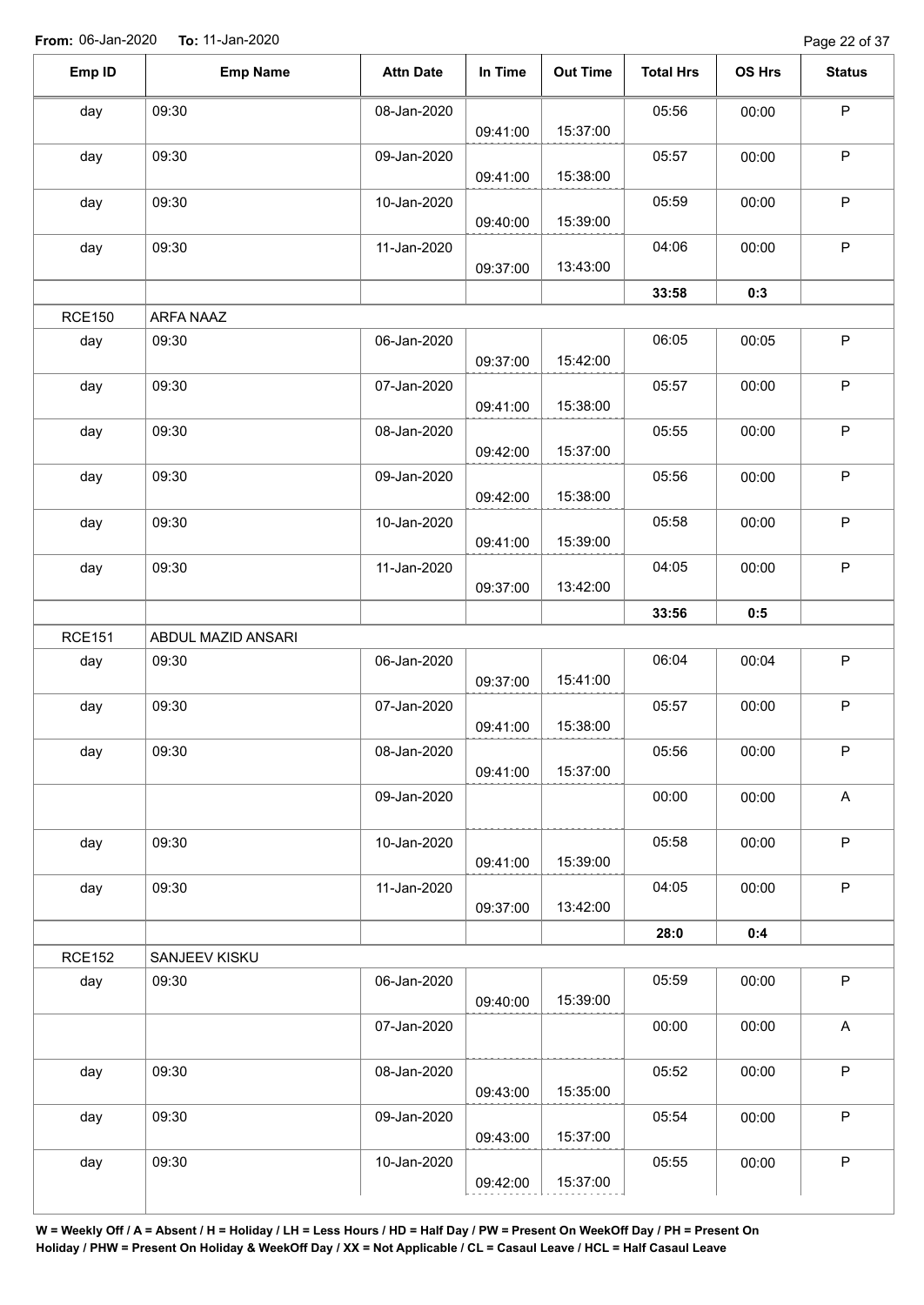Page 23 of 37

| Emp ID        | <b>Emp Name</b> | <b>Attn Date</b> | In Time  | <b>Out Time</b> | <b>Total Hrs</b> | OS Hrs | <b>Status</b> |
|---------------|-----------------|------------------|----------|-----------------|------------------|--------|---------------|
| day           | 09:30           | 11-Jan-2020      |          |                 | 04:02            | 00:00  | P             |
|               |                 |                  | 09:39:00 | 13:41:00        |                  |        |               |
| <b>RCE153</b> | SATINDRA TUDU   |                  |          |                 | 27:42            | 0:0    |               |
| day           | 09:30           | 06-Jan-2020      |          |                 | 05:58            | 00:00  | P             |
|               |                 |                  | 09:40:00 | 15:38:00        |                  |        |               |
| day           | 09:30           | 07-Jan-2020      |          |                 | 05:57            | 00:00  | P             |
|               |                 |                  | 09:40:00 | 15:37:00        |                  |        |               |
| day           | 09:30           | 08-Jan-2020      |          |                 | 05:47            | 00:00  | $\mathsf P$   |
|               |                 |                  | 09:45:00 | 15:32:00        |                  |        |               |
|               |                 | 09-Jan-2020      |          |                 | 00:00            | 00:00  | $\mathsf{A}$  |
| day           | 09:30           | 10-Jan-2020      |          |                 | 05:53            | 00:00  | $\sf P$       |
|               |                 |                  | 09:43:00 | 15:36:00        |                  |        |               |
| day           | 09:30           | 11-Jan-2020      |          |                 | 04:01            | 00:00  | P             |
|               |                 |                  | 09:39:00 | 13:40:00        |                  |        |               |
|               |                 |                  |          |                 | 27:36            | 0:0    |               |
| <b>RCE154</b> | ROSHAN BESRA    |                  |          |                 |                  |        |               |
| day           | 09:30           | 06-Jan-2020      |          |                 | 06:02            | 00:02  | $\mathsf P$   |
|               |                 |                  | 09:38:00 | 15:40:00        |                  |        |               |
| day           | 09:30           | 07-Jan-2020      | 09:37:00 | 15:35:00        | 05:58            | 00:00  | $\sf P$       |
| day           | 09:30           | 08-Jan-2020      |          |                 | 05:52            | 00:00  | P             |
|               |                 |                  | 09:43:00 | 15:35:00        |                  |        |               |
| day           | 09:30           | 09-Jan-2020      |          |                 | 05:54            | 00:00  | P             |
|               |                 |                  | 09:43:00 | 15:37:00        |                  |        |               |
| day           | 09:30           | 10-Jan-2020      |          |                 | 05:55            | 00:00  | $\mathsf P$   |
|               |                 |                  | 09:42:00 | 15:37:00        |                  |        |               |
| day           | 09:30           | 11-Jan-2020      |          | 13:41:00        | 04:02            | 00:00  | P             |
|               |                 |                  | 09:39:00 |                 | 33:43            | 0:2    |               |
| <b>RCE155</b> | SUNIL MURMU     |                  |          |                 |                  |        |               |
| day           | 09:30           | 06-Jan-2020      |          |                 | 06:05            | 00:05  | $\sf P$       |
|               |                 |                  | 09:37:00 | 15:42:00        |                  |        |               |
| day           | 09:30           | 07-Jan-2020      |          |                 | 05:57            | 00:00  | $\mathsf P$   |
|               |                 |                  | 09:41:00 | 15:38:00        |                  |        |               |
| day           | 09:30           | 08-Jan-2020      |          |                 | 05:55            | 00:00  | $\sf P$       |
|               |                 |                  | 09:42:00 | 15:37:00        |                  |        |               |
| day           | 09:30           | 09-Jan-2020      | 09:42:00 | 15:38:00        | 05:56            | 00:00  | P             |
| day           | 09:30           | 10-Jan-2020      |          |                 | 05:57            | 00:00  | $\mathsf P$   |
|               |                 |                  | 09:41:00 | 15:38:00        |                  |        |               |
| day           | 09:30           | 11-Jan-2020      |          |                 | 04:04            | 00:00  | P             |
|               |                 |                  | 09:38:00 | 13:42:00        |                  |        |               |
|               |                 |                  |          |                 | 33:54            | 0:5    |               |
| <b>RCE156</b> | SHAILESH SOREN  |                  |          |                 |                  |        |               |
| day           | 09:30           | 06-Jan-2020      |          |                 | 06:02            | 00:02  | P             |
|               |                 |                  | 09:38:00 | 15:40:00        |                  |        |               |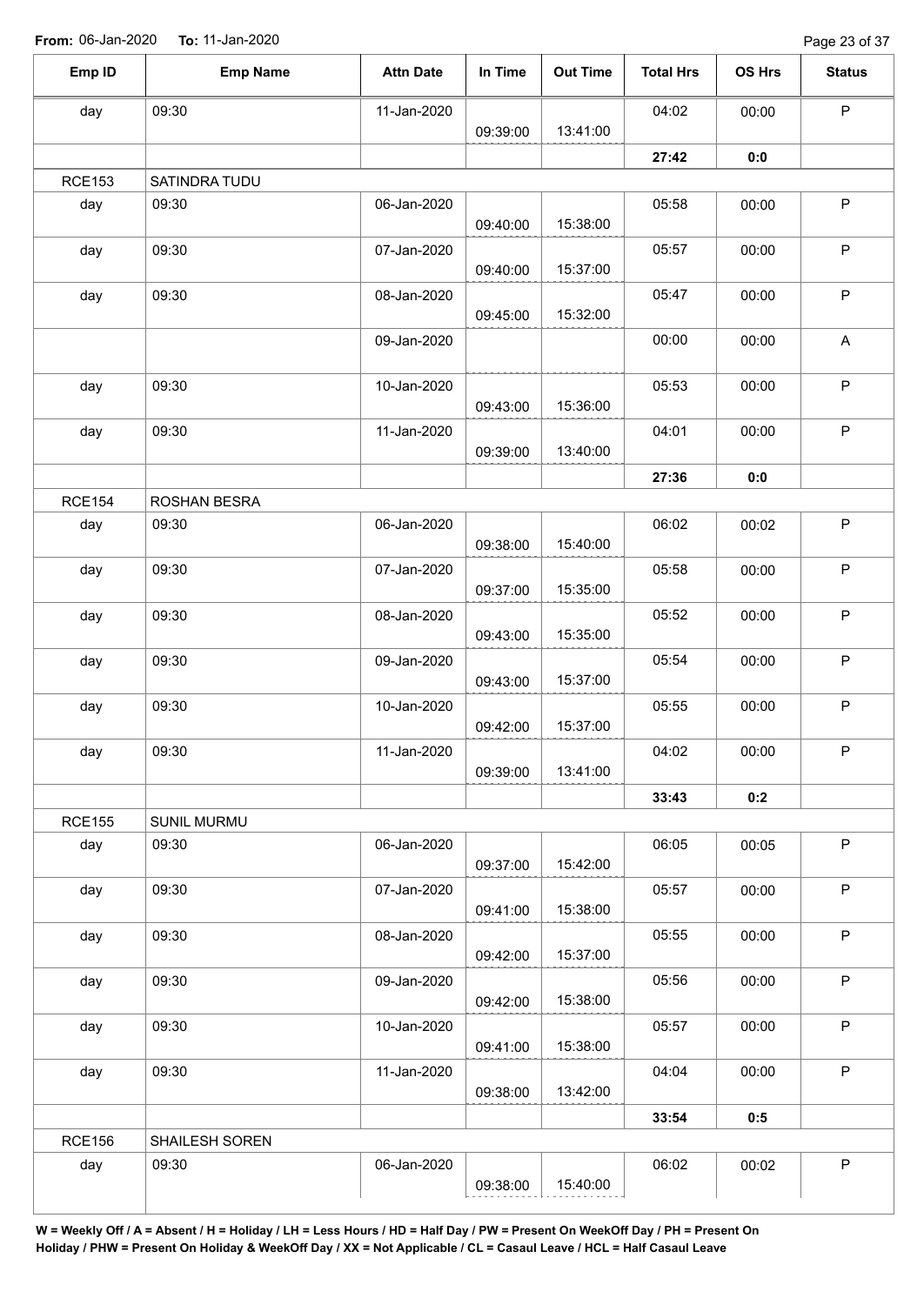Page 24 of 37

| Emp ID        | <b>Emp Name</b>      | <b>Attn Date</b> | In Time  | <b>Out Time</b> | <b>Total Hrs</b> | OS Hrs | <b>Status</b> |
|---------------|----------------------|------------------|----------|-----------------|------------------|--------|---------------|
| day           | 09:30                | 07-Jan-2020      | 09:37:00 | 15:35:00        | 05:58            | 00:00  | $\sf P$       |
| day           | 09:30                | 08-Jan-2020      | 09:43:00 | 15:35:00        | 05:52            | 00:00  | $\mathsf P$   |
| day           | 09:30                | 09-Jan-2020      |          |                 | 05:54            | 00:00  | $\sf P$       |
| day           | 09:30                | 10-Jan-2020      | 09:43:00 | 15:37:00        | 05:55            | 00:00  | $\sf P$       |
| day           | 09:30                | 11-Jan-2020      | 09:42:00 | 15:37:00        | 04:02            | 00:00  | $\mathsf P$   |
|               |                      |                  | 09:39:00 | 13:41:00        | 33:43            | 0:2    |               |
| <b>RCE157</b> | <b>HARI SOREN</b>    |                  |          |                 |                  |        |               |
| day           | 09:30                | 06-Jan-2020      | 09:40:00 | 15:39:00        | 05:59            | 00:00  | $\mathsf P$   |
| day           | 09:30                | 07-Jan-2020      | 09:39:00 | 15:36:00        | 05:57            | 00:00  | $\mathsf P$   |
| day           | 09:30                | 08-Jan-2020      | 09:44:00 | 15:33:00        | 05:49            | 00:00  | $\sf P$       |
| day           | 09:30                | 09-Jan-2020      | 09:40:00 | 15:40:00        | 06:00            | 00:00  | $\mathsf P$   |
| day           | 09:30                | 10-Jan-2020      | 09:39:00 | 15:40:00        | 06:01            | 00:01  | $\sf P$       |
|               |                      | 11-Jan-2020      |          |                 | 00:00            | 00:00  | A             |
|               |                      |                  |          |                 | 29:46            | 0:1    |               |
| <b>RCE158</b> | <b>KRISHNA SOREN</b> |                  |          |                 |                  |        |               |
| day           | 09:30                | 06-Jan-2020      | 09:36:00 | 15:42:00        | 06:06            | 00:06  | $\mathsf P$   |
| day           | 09:30                | 07-Jan-2020      | 09:40:00 | 15:38:00        | 05:58            | 00:00  | P.            |
| day           | 09:30                | 08-Jan-2020      | 09:42:00 | 15:36:00        | 05:54            | 00:00  | $\mathsf P$   |
| day           | 09:30                | 09-Jan-2020      | 09:42:00 | 15:38:00        | 05:56            | 00:00  | $\sf P$       |
| day           | 09:30                | 10-Jan-2020      | 09:41:00 | 15:38:00        | 05:57            | 00:00  | $\mathsf P$   |
| day           | 09:30                | 11-Jan-2020      | 09:38:00 | 13:42:00        | 04:04            | 00:00  | $\mathsf P$   |
|               |                      |                  |          |                 | 33:55            | 0:6    |               |
| <b>RCE159</b> | DHANESH TUDU         |                  |          |                 |                  |        |               |
| day           | 09:30                | 06-Jan-2020      | 09:40:00 | 15:38:00        | 05:58            | 00:00  | $\sf P$       |
| day           | 09:30                | 07-Jan-2020      | 09:40:00 | 15:37:00        | 05:57            | 00:00  | $\mathsf P$   |
| day           | 09:30                | 08-Jan-2020      | 09:45:00 | 15:34:00        | 05:49            | 00:00  | $\mathsf P$   |
| day           | 09:30                | 09-Jan-2020      | 09:44:00 | 15:36:00        | 05:52            | 00:00  | $\sf P$       |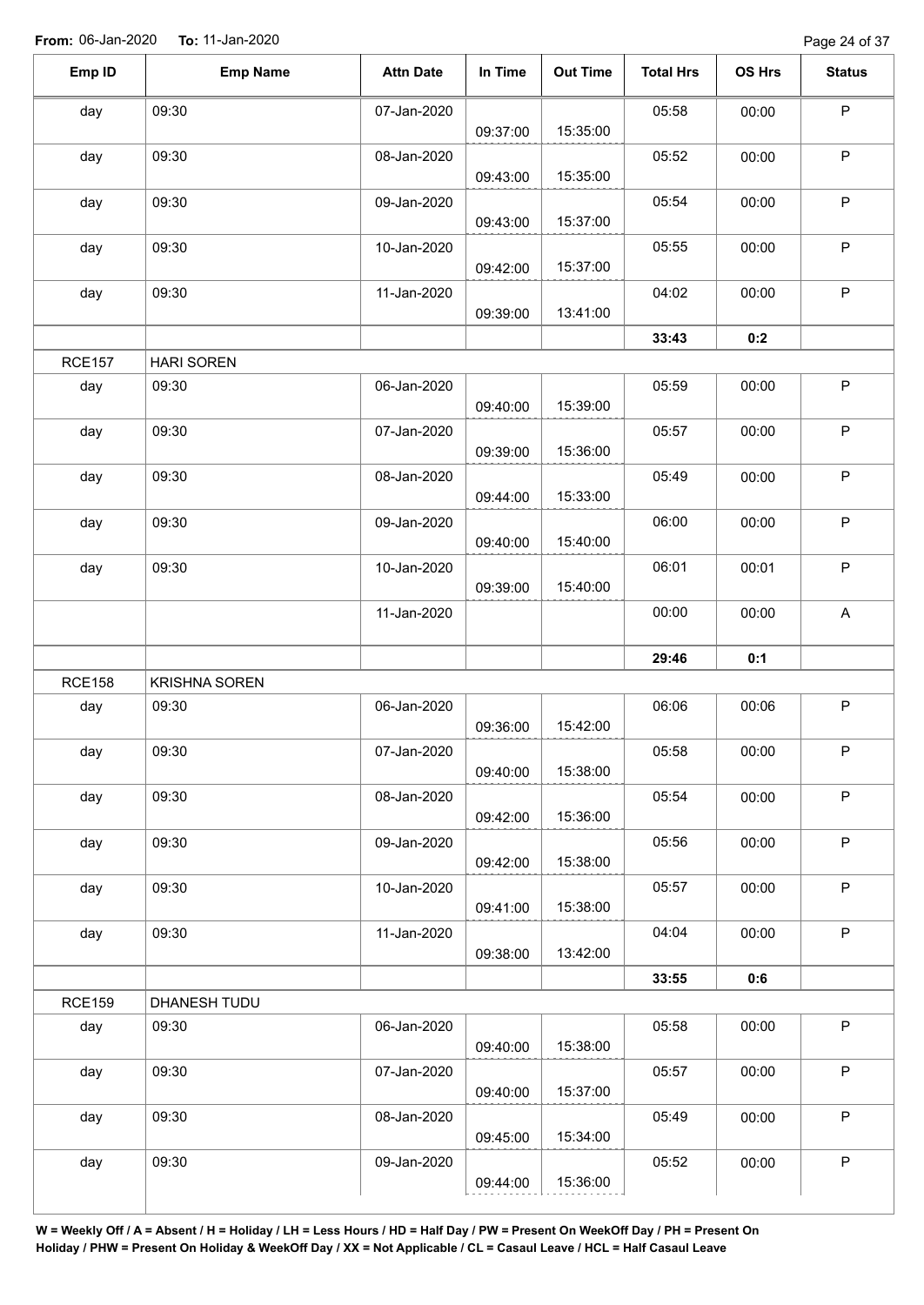Page 25 of 37

| Emp ID        | <b>Emp Name</b>    | <b>Attn Date</b> | In Time  | <b>Out Time</b> | <b>Total Hrs</b> | OS Hrs | <b>Status</b> |
|---------------|--------------------|------------------|----------|-----------------|------------------|--------|---------------|
|               |                    |                  |          |                 |                  |        |               |
| day           | 09:30              | 10-Jan-2020      | 09:43:00 | 15:36:00        | 05:53            | 00:00  | $\sf P$       |
| day           | 09:30              | 11-Jan-2020      |          |                 | 04:01            | 00:00  | P             |
|               |                    |                  | 09:39:00 | 13:40:00        |                  |        |               |
|               |                    |                  |          |                 | 33:30            | 0:0    |               |
| <b>RCE160</b> | UTTPAL TUDU        |                  |          |                 |                  |        |               |
| day           | 09:30              | 06-Jan-2020      | 09:40:00 | 15:39:00        | 05:59            | 00:00  | $\sf P$       |
| day           | 09:30              | 07-Jan-2020      | 09:39:00 | 15:36:00        | 05:57            | 00:00  | $\sf P$       |
| day           | 09:30              | 08-Jan-2020      | 09:44:00 | 15:33:00        | 05:49            | 00:00  | P             |
| day           | 09:30              | 09-Jan-2020      | 09:40:00 | 15:40:00        | 06:00            | 00:00  | $\mathsf P$   |
| day           | 09:30              | 10-Jan-2020      | 09:39:00 | 15:41:00        | 06:02            | 00:02  | P             |
| day           | 09:30              | 11-Jan-2020      | 09:40:00 | 13:39:00        | 03:59            | 00:00  | $\sf P$       |
|               |                    |                  |          |                 | 33:46            | 0:2    |               |
| <b>RCE161</b> | LUKHI HANSDAK      |                  |          |                 |                  |        |               |
| day           | 09:30              | 06-Jan-2020      | 09:41:00 | 15:42:00        | 06:01            | 00:01  | P             |
| day           | 09:30              | 07-Jan-2020      | 09:43:00 | 15:37:00        | 05:54            | 00:00  | P             |
| day           | 09:30              | 08-Jan-2020      | 09:46:00 | 15:38:00        | 05:52            | 00:00  | $\sf P$       |
| day           | 09:30              | 09-Jan-2020      | 09:44:00 | 15:40:00        | 05:56            | 00:00  | $\mathsf P$   |
| day           | 09:30              | 10-Jan-2020      | 09:43:00 | 15:41:00        | 05:58            | 00:00  | P             |
| day           | 09:30              | 11-Jan-2020      | 09:42:00 | 13:43:00        | 04:01            | 00:00  | $\mathsf{P}$  |
|               |                    |                  |          |                 | 33:42            | 0:1    |               |
| <b>RCE162</b> | BISHWANATH MARANDI |                  |          |                 |                  |        |               |
| day           | 09:30              | 06-Jan-2020      | 09:37:00 | 15:41:00        | 06:04            | 00:04  | P             |
| day           | 09:30              | 07-Jan-2020      | 09:42:00 | 15:39:00        | 05:57            | 00:00  | $\sf P$       |
| day           | 09:30              | 08-Jan-2020      | 09:41:00 | 15:37:00        | 05:56            | 00:00  | P             |
| day           | 09:30              | 09-Jan-2020      | 09:41:00 | 15:38:00        | 05:57            | 00:00  | $\mathsf P$   |
| day           | 09:30              | 10-Jan-2020      | 09:40:00 | 15:39:00        | 05:59            | 00:00  | P             |
| day           | 09:30              | 11-Jan-2020      | 09:37:00 | 13:43:00        | 04:06            | 00:00  | $\mathsf P$   |
|               |                    |                  |          |                 |                  |        |               |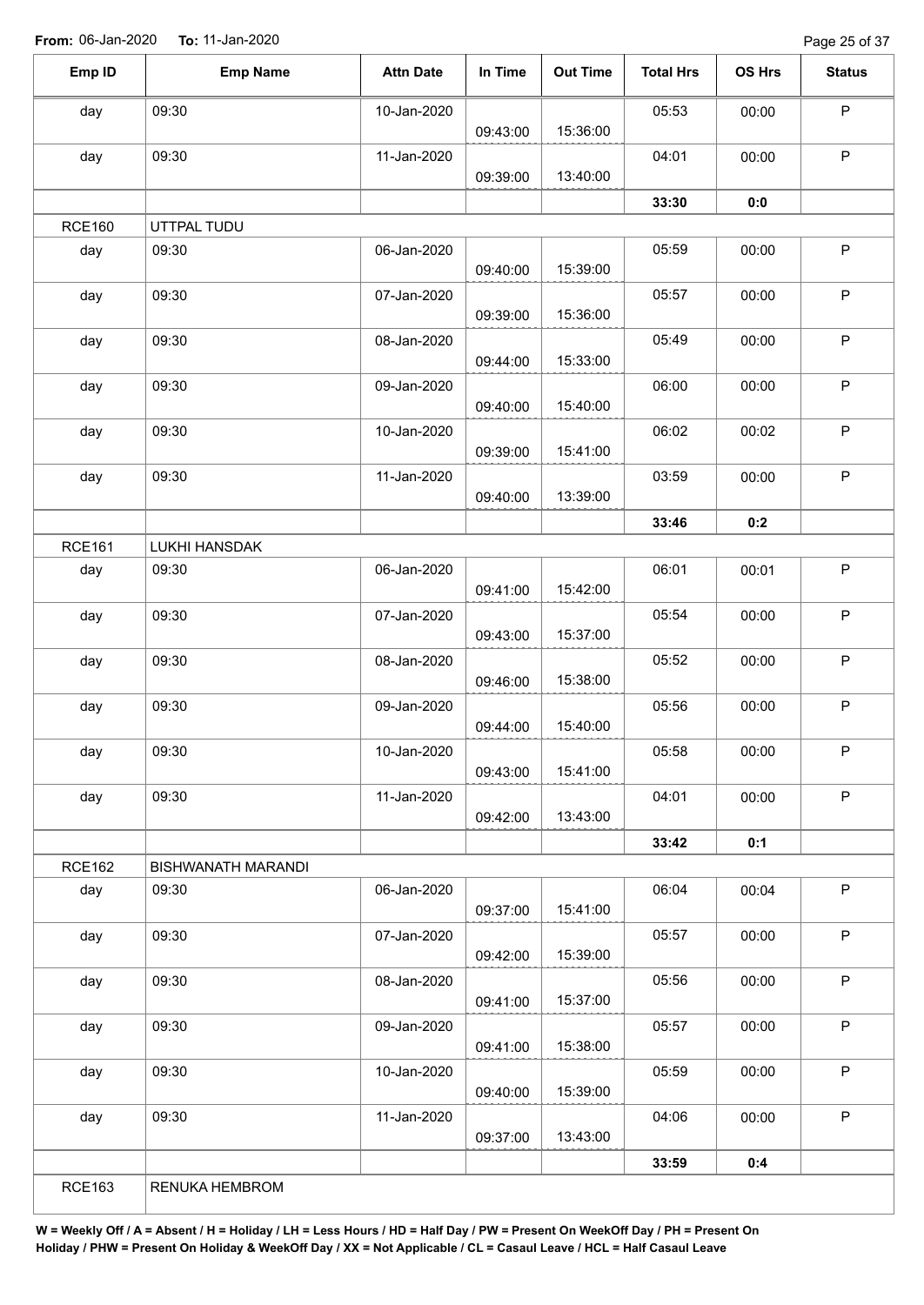| Emp ID        | <b>Emp Name</b>           | <b>Attn Date</b> | In Time  | <b>Out Time</b> | <b>Total Hrs</b> | OS Hrs | <b>Status</b> |
|---------------|---------------------------|------------------|----------|-----------------|------------------|--------|---------------|
| day           | 09:30                     | 06-Jan-2020      |          |                 | 05:59            | 00:00  | $\mathsf P$   |
| day           | 09:30                     | 07-Jan-2020      | 09:40:00 | 15:39:00        | 05:57            | 00:00  | $\sf P$       |
|               |                           | 08-Jan-2020      | 09:39:00 | 15:36:00        | 00:00            | 00:00  | A             |
|               |                           |                  |          |                 |                  |        |               |
| day           | 09:30                     | 09-Jan-2020      | 09:42:00 | 15:38:00        | 05:56            | 00:00  | $\mathsf P$   |
| day           | 09:30                     | 10-Jan-2020      | 09:41:00 | 15:38:00        | 05:57            | 00:00  | $\mathsf P$   |
| day           | 09:30                     | 11-Jan-2020      | 09:38:00 | 13:42:00        | 04:04            | 00:00  | $\mathsf P$   |
|               |                           |                  |          |                 | 27:53            | 0:0    |               |
| <b>RCE164</b> | <b>LALITA HEMBROM</b>     |                  |          |                 |                  |        |               |
| day           | 09:30                     | 06-Jan-2020      | 09:39:00 | 15:40:00        | 06:01            | 00:01  | $\mathsf P$   |
| day           | 09:30                     | 07-Jan-2020      | 09:38:00 | 15:34:00        | 05:56            | 00:00  | $\mathsf P$   |
| day           | 09:30                     | 08-Jan-2020      | 09:43:00 | 15:34:00        | 05:51            | 00:00  | $\mathsf P$   |
| day           | 09:30                     | 09-Jan-2020      |          |                 | 05:54            | 00:00  | $\sf P$       |
| day           | 09:30                     | 10-Jan-2020      | 09:43:00 | 15:37:00        | 05:54            | 00:00  | $\mathsf P$   |
|               |                           | 11-Jan-2020      | 09:42:00 | 15:36:00        | 00:00            | 00:00  | $\mathsf A$   |
|               |                           |                  |          |                 | 29:36            | 0:1    |               |
| <b>RCE165</b> | NUZHAT ZABEEN             |                  |          |                 |                  |        |               |
| day           | 09:30                     | 06-Jan-2020      | 09:40:00 | 15:39:00        | 05:59            | 00:00  | P             |
| day           | 09:30                     | 07-Jan-2020      | 09:39:00 | 15:36:00        | 05:57            | 00:00  | $\sf P$       |
| day           | 09:30                     | 08-Jan-2020      |          | 15:33:00        | 05:49            | 00:00  | $\mathsf P$   |
| day           | 09:30                     | 09-Jan-2020      | 09:44:00 |                 | 06:00            | 00:00  | $\mathsf P$   |
| day           | 09:30                     | 10-Jan-2020      | 09:40:00 | 15:40:00        | 06:01            | 00:01  | P             |
|               |                           | 11-Jan-2020      | 09:39:00 | 15:40:00        | 00:00            | 00:00  | A             |
|               |                           |                  |          |                 |                  |        |               |
|               |                           |                  |          |                 | 29:46            | 0:1    |               |
| <b>RCE166</b> | MD. KASIM ANSARI<br>09:30 | 06-Jan-2020      |          |                 | 06:02            | 00:02  | $\mathsf P$   |
| day           |                           |                  | 09:41:00 | 15:43:00        |                  |        |               |
|               |                           |                  |          |                 |                  |        |               |
| day           | 09:30                     | 07-Jan-2020      | 09:42:00 | 15:37:00        | 05:55            | 00:00  | P             |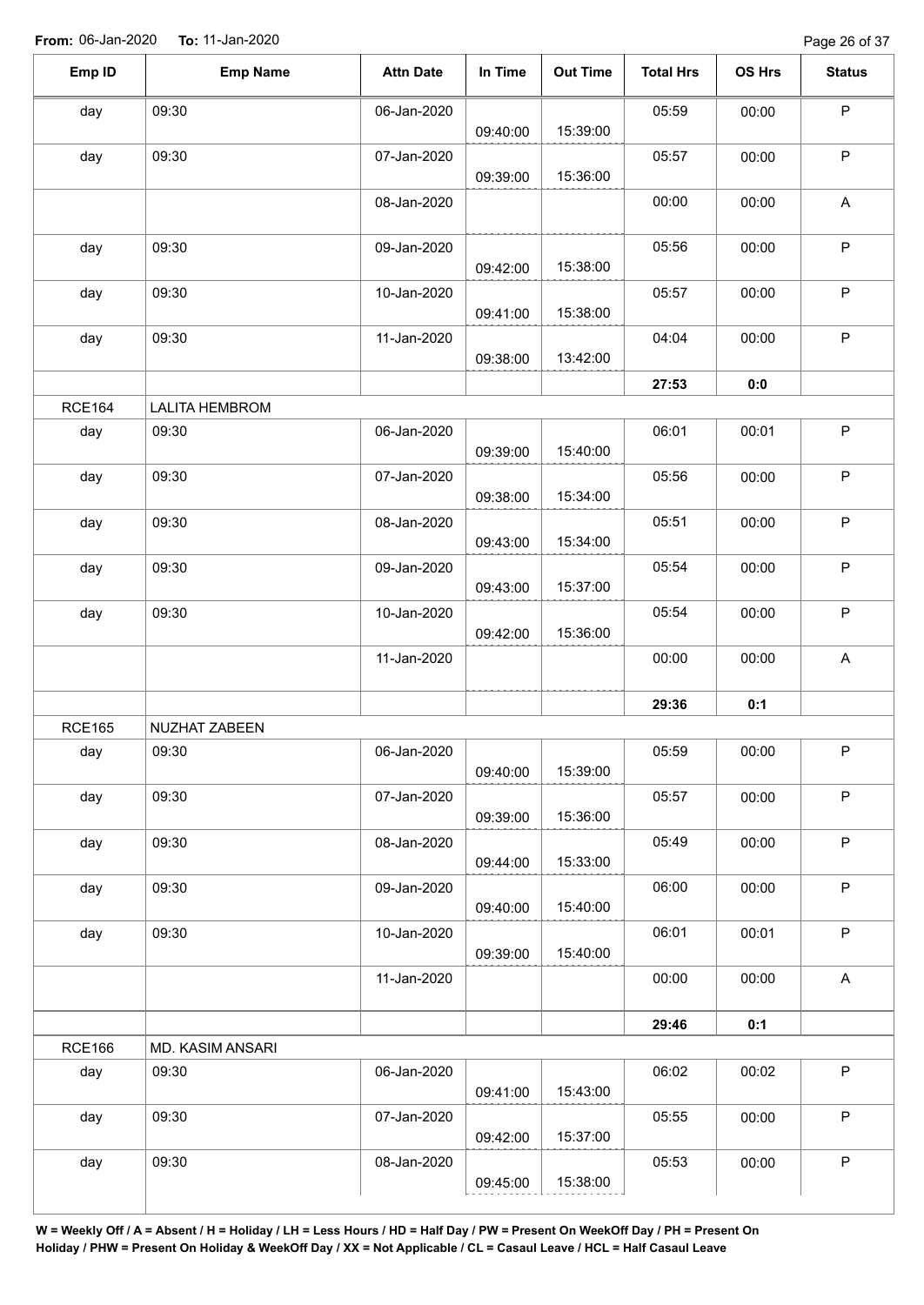Page 27 of 37

| Emp ID        | <b>Emp Name</b> | <b>Attn Date</b> | In Time  | <b>Out Time</b> | <b>Total Hrs</b> | OS Hrs | <b>Status</b>             |
|---------------|-----------------|------------------|----------|-----------------|------------------|--------|---------------------------|
| day           | 09:30           | 09-Jan-2020      |          |                 | 05:56            | 00:00  | $\mathsf P$               |
|               |                 |                  | 09:44:00 | 15:40:00        |                  |        |                           |
| day           | 09:30           | 10-Jan-2020      | 09:43:00 | 15:42:00        | 05:59            | 00:00  | $\mathsf P$               |
| day           | 09:30           | 11-Jan-2020      | 09:41:00 | 13:44:00        | 04:03            | 00:00  | P                         |
|               |                 |                  |          |                 | 33:48            | 0:2    |                           |
| <b>RCE167</b> |                 |                  |          |                 |                  |        |                           |
|               | PARWATI SOREN   | 06-Jan-2020      |          |                 | 00:00            | 00:00  | A                         |
| day           | 09:30           | 07-Jan-2020      | 09:39:00 | 15:36:00        | 05:57            | 00:00  | $\mathsf P$               |
| day           | 09:30           | 08-Jan-2020      | 09:44:00 | 15:33:00        | 05:49            | 00:00  | $\mathsf P$               |
| day           | 09:30           | 09-Jan-2020      | 09:40:00 | 15:40:00        | 06:00            | 00:00  | $\mathsf P$               |
| day           | 09:30           | 10-Jan-2020      | 09:39:00 | 15:41:00        | 06:02            | 00:02  | $\sf P$                   |
| day           | 09:30           | 11-Jan-2020      | 09:40:00 | 13:39:00        | 03:59            | 00:00  | $\mathsf P$               |
|               |                 |                  |          |                 |                  |        |                           |
| <b>RCE168</b> |                 |                  |          |                 | 27:47            | 0:2    |                           |
|               | SHARMILA TUDU   |                  |          |                 |                  |        | $\mathsf P$               |
| day           | 09:30           | 06-Jan-2020      | 09:40:00 | 15:39:00        | 05:59            | 00:00  |                           |
| day           | 09:30           | 07-Jan-2020      | 09:39:00 | 15:36:00        | 05:57            | 00:00  | $\mathsf P$               |
| day           | 09:30           | 08-Jan-2020      | 09:45:00 | 15:33:00        | 05:48            | 00:00  | $\sf P$                   |
| day           | 09:30           | 09-Jan-2020      | 09:40:00 | 15:39:00        | 05:59            | 00:00  | $\mathsf P$               |
| day           | 09:30           | 10-Jan-2020      | 09:39:00 | 15:40:00        | 06:01            | 00:01  | $\mathsf P$               |
| day           | 09:30           | 11-Jan-2020      | 09:40:00 | 13:39:00        | 03:59            | 00:00  | $\mathsf P$               |
|               |                 |                  |          |                 | 33:43            | 0:1    |                           |
| <b>RCE169</b> | MAHFUJ ALAM     |                  |          |                 |                  |        |                           |
| day           | 09:30           | 06-Jan-2020      | 09:39:00 | 15:40:00        | 06:01            | 00:01  | $\sf P$                   |
|               |                 | 07-Jan-2020      |          |                 | 00:00            | 00:00  | $\boldsymbol{\mathsf{A}}$ |
| day           | 09:30           | 08-Jan-2020      | 09:45:00 | 15:33:00        | 05:48            | 00:00  | $\mathsf P$               |
|               |                 |                  |          |                 |                  |        |                           |
| day           | 09:30           | 09-Jan-2020      | 09:40:00 | 15:39:00        | 05:59            | 00:00  | $\sf P$                   |
| day           | 09:30           | 10-Jan-2020      | 09:40:00 | 15:40:00        | 06:00            | 00:00  | $\mathsf P$               |
| day           | 09:30           | 11-Jan-2020      |          |                 | 03:57            | 00:00  | $\sf P$                   |
|               |                 |                  | 09:41:00 | 13:38:00        |                  |        |                           |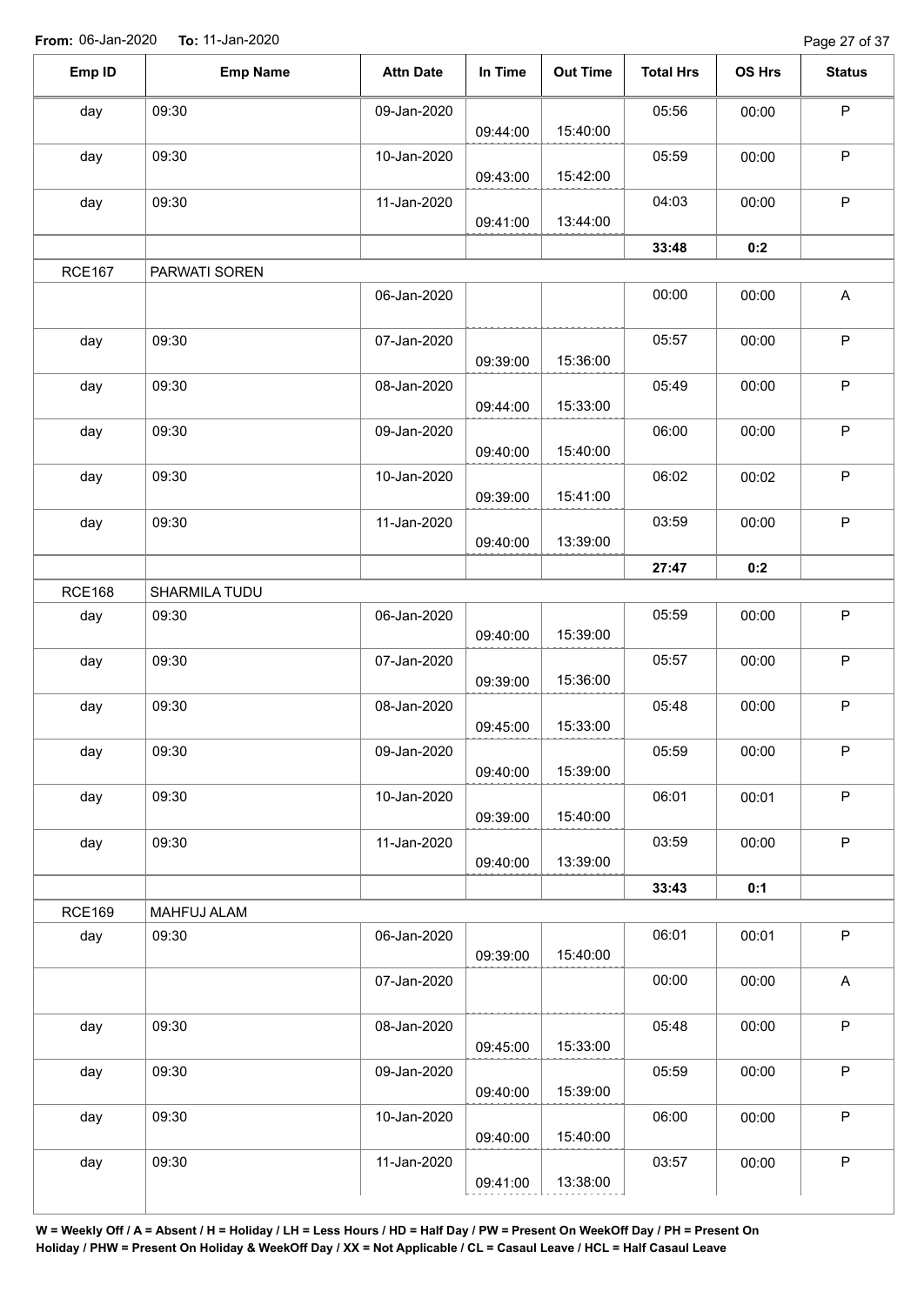Page 28 of 37

| Emp ID        | <b>Emp Name</b>         | <b>Attn Date</b> | In Time  | <b>Out Time</b> | <b>Total Hrs</b> | OS Hrs | <b>Status</b> |
|---------------|-------------------------|------------------|----------|-----------------|------------------|--------|---------------|
|               |                         |                  |          |                 | 27:45            | 0:1    |               |
| <b>RCE170</b> | <b>ASHOK RAJWAR</b>     |                  |          |                 |                  |        |               |
| day           | 09:30                   | 06-Jan-2020      |          |                 | 06:01            | 00:01  | $\sf P$       |
|               |                         |                  | 09:39:00 | 15:40:00        |                  |        |               |
| day           | 09:30                   | 07-Jan-2020      |          |                 | 05:58            | 00:00  | P             |
|               |                         |                  | 09:37:00 | 15:35:00        |                  |        |               |
| day           | 09:30                   | 08-Jan-2020      |          |                 | 05:52            | 00:00  | $\mathsf P$   |
|               |                         |                  | 09:43:00 | 15:35:00        |                  |        |               |
|               |                         | 09-Jan-2020      |          |                 | 00:00            | 00:00  | A             |
| day           | 09:30                   | 10-Jan-2020      |          |                 | 05:56            | 00:00  | $\mathsf P$   |
|               |                         |                  | 09:42:00 | 15:38:00        |                  |        |               |
| day           | 09:30                   | 11-Jan-2020      |          |                 | 04:03            | 00:00  | $\sf P$       |
|               |                         |                  | 09:38:00 | 13:41:00        |                  |        |               |
|               |                         |                  |          |                 | 27:50            | 0:1    |               |
| <b>RCE171</b> | PREMLATA TDU            |                  |          |                 |                  |        |               |
| day           | 09:30                   | 06-Jan-2020      |          |                 | 06:02            | 00:02  | $\sf P$       |
|               |                         |                  | 09:41:00 | 15:43:00        |                  |        |               |
| day           | 09:30                   | 07-Jan-2020      |          |                 | 05:55            | 00:00  | $\mathsf P$   |
|               |                         |                  | 09:42:00 | 15:37:00        |                  |        |               |
| day           | 09:30                   | 08-Jan-2020      |          |                 | 05:53            | 00:00  | $\mathsf P$   |
|               |                         |                  | 09:45:00 | 15:38:00        |                  |        |               |
| day           | 09:30                   | 09-Jan-2020      | 09:44:00 | 15:40:00        | 05:56            | 00:00  | $\mathsf P$   |
|               | 09:30                   | 10-Jan-2020      |          |                 |                  |        | $\mathsf P$   |
| day           |                         |                  | 09:43:00 | 15:42:00        | 05:59            | 00:00  |               |
| day           | 09:30                   | 11-Jan-2020      |          |                 | 04:03            | 00:00  | $\mathsf P$   |
|               |                         |                  | 09:41:00 | 13:44:00        |                  |        |               |
|               |                         |                  |          |                 | 33:48            | 0:2    |               |
| <b>RCE172</b> | MERUSENT TUDU           |                  |          |                 |                  |        |               |
| day           | 09:30                   | 06-Jan-2020      |          |                 | 06:06            | 00:06  | $\sf P$       |
|               |                         |                  | 09:36:00 | 15:42:00        |                  |        |               |
| day           | 09:30                   | 07-Jan-2020      |          |                 | 05:58            | 00:00  | $\mathsf P$   |
|               |                         |                  | 09:40:00 | 15:38:00        |                  |        |               |
| day           | 09:30                   | 08-Jan-2020      |          |                 | 05:54            | 00:00  | $\mathsf P$   |
|               |                         |                  | 09:42:00 | 15:36:00        |                  |        |               |
| day           | 09:30                   | 09-Jan-2020      |          |                 | 05:57            | 00:00  | $\mathsf P$   |
|               |                         |                  | 09:42:00 | 15:39:00        |                  |        |               |
| day           | 09:30                   | 10-Jan-2020      |          |                 | 06:00            | 00:00  | $\mathsf P$   |
|               |                         |                  | 09:40:00 | 15:40:00        |                  |        |               |
| day           | 09:30                   | 11-Jan-2020      |          |                 | 04:06            | 00:00  | $\mathsf P$   |
|               |                         |                  | 09:37:00 | 13:43:00        |                  |        |               |
|               |                         |                  |          |                 | 34:1             | 0:6    |               |
| <b>RCE173</b> | <b>BIKASH KUMAR SAH</b> |                  |          |                 |                  |        |               |
| day           | 09:30                   | 06-Jan-2020      | 09:40:00 | 15:39:00        | 05:59            | 00:00  | P             |
| day           | 09:30                   | 07-Jan-2020      |          |                 | 05:56            | 00:00  | $\mathsf P$   |
|               |                         |                  |          |                 |                  |        |               |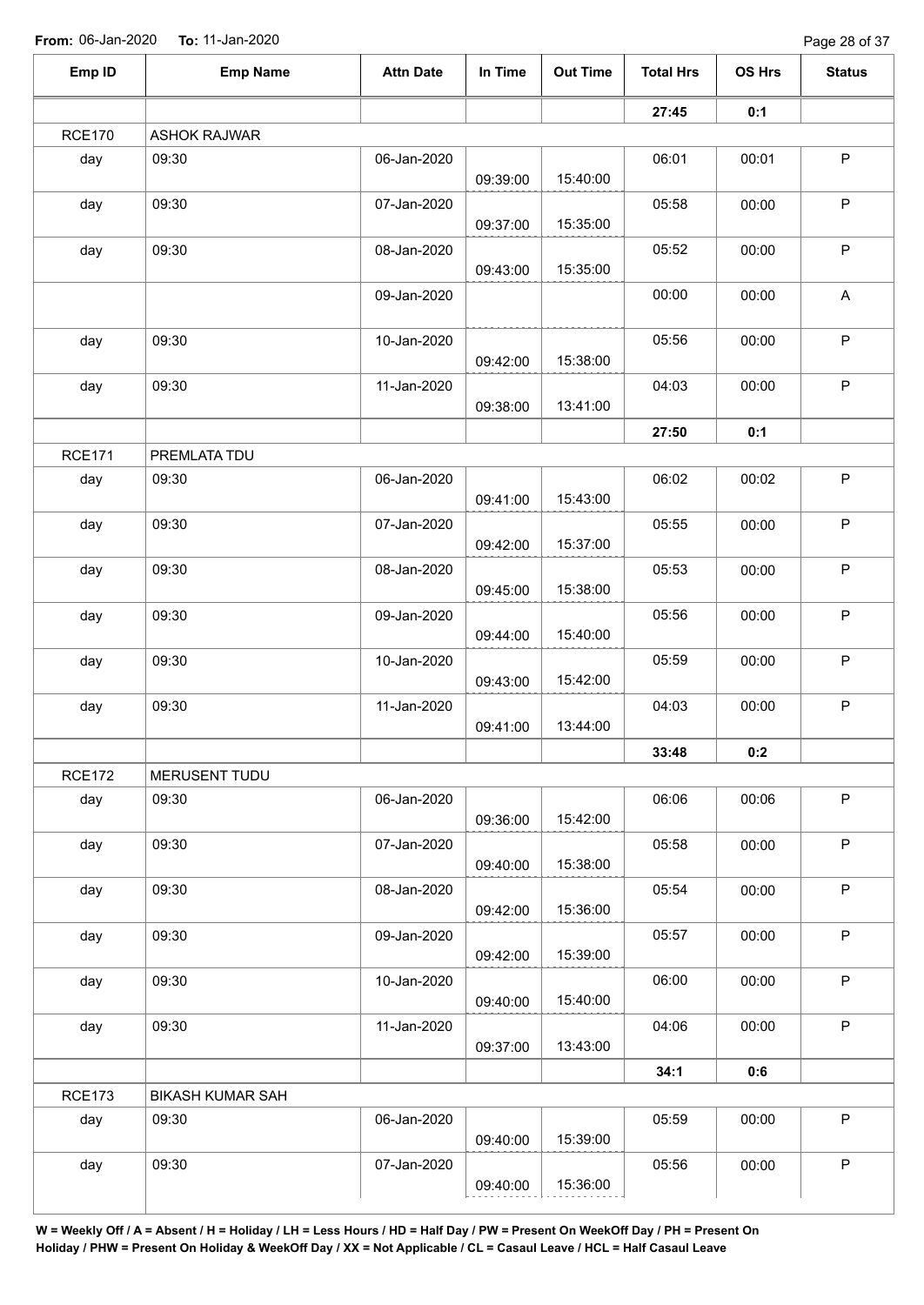Page 29 of 37

| Emp ID        | <b>Emp Name</b>     | <b>Attn Date</b> | In Time  | <b>Out Time</b> | <b>Total Hrs</b> | OS Hrs | <b>Status</b> |
|---------------|---------------------|------------------|----------|-----------------|------------------|--------|---------------|
| day           | 09:30               | 08-Jan-2020      |          |                 | 05:48            | 00:00  | $\mathsf P$   |
|               |                     |                  | 09:45:00 | 15:33:00        |                  |        |               |
| day           | 09:30               | 09-Jan-2020      |          |                 | 05:58            | 00:00  | $\mathsf P$   |
|               |                     |                  | 09:41:00 | 15:39:00        |                  |        |               |
|               |                     | 10-Jan-2020      |          |                 | 00:00            | 00:00  | A             |
| day           | 09:30               | 11-Jan-2020      |          |                 | 03:57            | 00:00  | $\mathsf P$   |
|               |                     |                  | 09:41:00 | 13:38:00        |                  |        |               |
|               |                     |                  |          |                 | 27:38            | 0:0    |               |
| <b>RCE174</b> | RITA KUMARI         |                  |          |                 |                  |        |               |
| day           | 09:30               | 06-Jan-2020      |          |                 | 06:05            | 00:05  | $\mathsf P$   |
|               |                     |                  | 09:37:00 | 15:42:00        |                  |        |               |
| day           | 09:30               | 07-Jan-2020      |          |                 | 05:57            | 00:00  | $\mathsf P$   |
|               |                     |                  | 09:41:00 | 15:38:00        |                  |        |               |
| day           | 09:30               | 08-Jan-2020      |          |                 | 05:54            | 00:00  | $\mathsf P$   |
|               |                     |                  | 09:42:00 | 15:36:00        |                  |        |               |
| day           | 09:30               | 09-Jan-2020      |          |                 | 05:56            | 00:00  | $\mathsf P$   |
|               |                     |                  | 09:42:00 | 15:38:00        |                  |        |               |
| day           | 09:30               | 10-Jan-2020      |          |                 | 05:57            | 00:00  | $\sf P$       |
|               |                     |                  | 09:41:00 | 15:38:00        |                  |        |               |
| day           | 09:30               | 11-Jan-2020      |          |                 | 04:04            | 00:00  | $\mathsf P$   |
|               |                     |                  | 09:38:00 | 13:42:00        |                  |        |               |
|               |                     |                  |          |                 | 33:53            | 0:5    |               |
| <b>RCE175</b> | RAGINI KUMARI       |                  |          |                 |                  |        |               |
|               | 09:30               | 06-Jan-2020      |          |                 | 06:02            |        | $\sf P$       |
| day           |                     |                  | 09:41:00 | 15:43:00        |                  | 00:02  |               |
|               | 09:30               | 07-Jan-2020      |          |                 | 05:54            |        | $\sf P$       |
| day           |                     |                  | 09:43:00 | 15:37:00        |                  | 00:00  |               |
|               |                     |                  |          |                 |                  |        |               |
| day           | 09:30               | 08-Jan-2020      | 09:46:00 | 15:38:00        | 05:52            | 00:00  | P             |
|               |                     |                  |          |                 |                  |        | $\mathsf P$   |
| day           | 09:30               | 09-Jan-2020      | 09:44:00 | 15:40:00        | 05:56            | 00:00  |               |
|               |                     |                  |          |                 |                  |        | $\mathsf P$   |
| day           | 09:30               | 10-Jan-2020      | 09:43:00 | 15:41:00        | 05:58            | 00:00  |               |
|               | 09:30               | 11-Jan-2020      |          |                 | 04:03            |        | $\mathsf{P}$  |
| day           |                     |                  | 09:41:00 | 13:44:00        |                  | 00:00  |               |
|               |                     |                  |          |                 | 33:45            | 0:2    |               |
|               |                     |                  |          |                 |                  |        |               |
| <b>RCE177</b> | MD. MUSHTAQUE AHMAD |                  |          |                 |                  |        |               |
|               |                     | 06-Jan-2020      |          |                 | 00:00            | 00:00  | $\mathsf A$   |
| day           | 09:30               | 07-Jan-2020      |          |                 | 05:57            | 00:00  | $\mathsf P$   |
|               |                     |                  | 09:42:00 | 15:39:00        |                  |        |               |
| day           | 09:30               | 08-Jan-2020      |          |                 | 05:56            | 00:00  | $\sf P$       |
|               |                     |                  | 09:41:00 | 15:37:00        |                  |        |               |
|               | 09:30               | 09-Jan-2020      |          |                 | 05:58            | 00:00  | $\mathsf P$   |
|               |                     |                  |          |                 |                  |        |               |
| day           |                     |                  |          |                 |                  |        |               |
| day           | 09:30               | 10-Jan-2020      | 09:41:00 | 15:39:00        | 05:59            | 00:00  | $\sf P$       |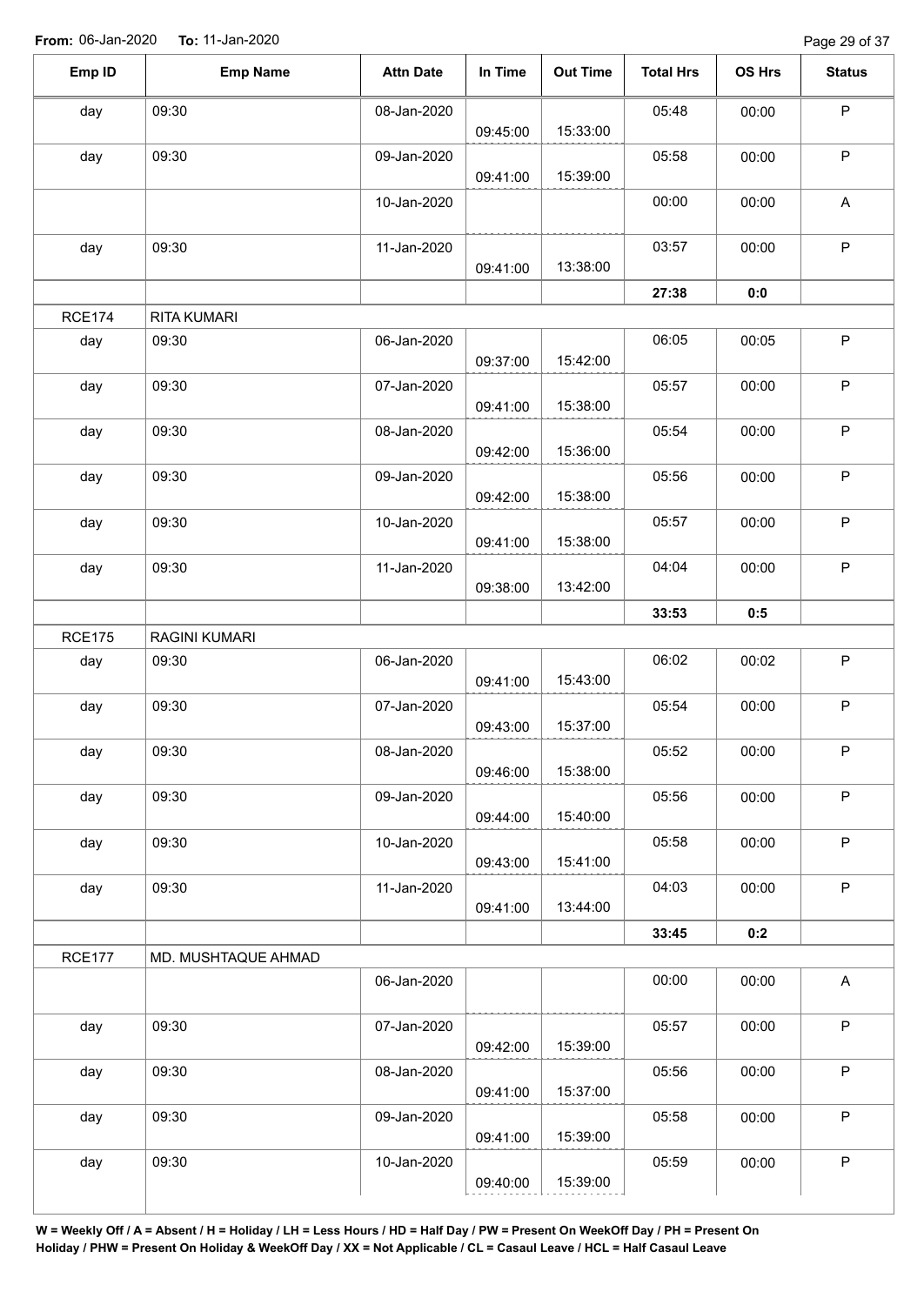Page 30 of 37

| <b>Emp Name</b><br>In Time<br><b>Attn Date</b><br><b>Out Time</b><br><b>Total Hrs</b><br>OS Hrs<br>$\mathsf P$<br>04:06<br>09:30<br>11-Jan-2020<br>00:00<br>13:43:00<br>09:37:00<br>27:56<br>0:0<br><b>ANITA KUMARI</b><br>$\boldsymbol{\mathsf{A}}$<br>06-Jan-2020<br>00:00<br>00:00<br>$\sf P$<br>09:30<br>07-Jan-2020<br>05:57<br>00:00<br>15:38:00<br>09:41:00<br>${\sf P}$<br>09:30<br>08-Jan-2020<br>05:55<br>00:00<br>15:37:00<br>09:42:00<br>$\sf P$<br>09:30<br>09-Jan-2020<br>05:56<br>00:00<br>15:38:00<br>09:42:00<br>$\sf P$<br>09:30<br>10-Jan-2020<br>05:58<br>00:00<br>15:39:00<br>09:41:00<br>$\mathsf P$<br>09:30<br>11-Jan-2020<br>04:04<br>00:00<br>13:42:00<br>09:38:00<br>27:50<br>0:0<br>AMNA KHATOON<br>$\mathsf P$<br>09:30<br>06-Jan-2020<br>06:05<br>00:05<br>15:42:00<br>09:37:00<br>$\mathsf A$<br>07-Jan-2020<br>00:00<br>00:00<br>P<br>09:30<br>08-Jan-2020<br>05:50<br>00:00<br>15:34:00<br>09:44:00<br>P<br>09:30<br>09-Jan-2020<br>06:00<br>00:00<br>15:40:00<br>09:40:00<br>$\sf P$<br>09:30<br>10-Jan-2020<br>06:02<br>00:02<br>15:41:00<br>09:39:00<br>09:30<br>11-Jan-2020<br>03:59<br>P<br>00:00<br>13:39:00<br>09:40:00<br>0:7<br>27:56<br>PARMILA SOREN<br>$\sf P$<br>06:05<br>09:30<br>06-Jan-2020<br>00:05<br>15:42:00<br>09:37:00<br>P<br>05:57<br>09:30<br>07-Jan-2020<br>00:00<br>15:38:00<br>09:41:00<br>$\sf P$<br>05:55<br>09:30<br>08-Jan-2020<br>00:00<br>15:37:00<br>09:42:00<br>P<br>09:30<br>09-Jan-2020<br>05:56<br>00:00<br>15:38:00<br>09:42:00<br>P<br>05:57<br>09:30<br>10-Jan-2020<br>00:00<br>15:38:00<br>09:41:00<br>$\mathsf{P}$<br>09:30<br>11-Jan-2020<br>04:04<br>00:00<br>13:42:00<br>09:38:00<br>33:54<br>0:5<br><b>TUMPA KUMARI</b><br>$\sf P$<br>09:30<br>06-Jan-2020<br>05:59<br>00:00<br>15:39:00<br>09:40:00 |               |  |  |  |               |
|---------------------------------------------------------------------------------------------------------------------------------------------------------------------------------------------------------------------------------------------------------------------------------------------------------------------------------------------------------------------------------------------------------------------------------------------------------------------------------------------------------------------------------------------------------------------------------------------------------------------------------------------------------------------------------------------------------------------------------------------------------------------------------------------------------------------------------------------------------------------------------------------------------------------------------------------------------------------------------------------------------------------------------------------------------------------------------------------------------------------------------------------------------------------------------------------------------------------------------------------------------------------------------------------------------------------------------------------------------------------------------------------------------------------------------------------------------------------------------------------------------------------------------------------------------------------------------------------------------------------------------------------------------------------------------------------------------------------------------------------------------------------------------------|---------------|--|--|--|---------------|
|                                                                                                                                                                                                                                                                                                                                                                                                                                                                                                                                                                                                                                                                                                                                                                                                                                                                                                                                                                                                                                                                                                                                                                                                                                                                                                                                                                                                                                                                                                                                                                                                                                                                                                                                                                                       | Emp ID        |  |  |  | <b>Status</b> |
|                                                                                                                                                                                                                                                                                                                                                                                                                                                                                                                                                                                                                                                                                                                                                                                                                                                                                                                                                                                                                                                                                                                                                                                                                                                                                                                                                                                                                                                                                                                                                                                                                                                                                                                                                                                       | day           |  |  |  |               |
|                                                                                                                                                                                                                                                                                                                                                                                                                                                                                                                                                                                                                                                                                                                                                                                                                                                                                                                                                                                                                                                                                                                                                                                                                                                                                                                                                                                                                                                                                                                                                                                                                                                                                                                                                                                       |               |  |  |  |               |
|                                                                                                                                                                                                                                                                                                                                                                                                                                                                                                                                                                                                                                                                                                                                                                                                                                                                                                                                                                                                                                                                                                                                                                                                                                                                                                                                                                                                                                                                                                                                                                                                                                                                                                                                                                                       | <b>RCE178</b> |  |  |  |               |
|                                                                                                                                                                                                                                                                                                                                                                                                                                                                                                                                                                                                                                                                                                                                                                                                                                                                                                                                                                                                                                                                                                                                                                                                                                                                                                                                                                                                                                                                                                                                                                                                                                                                                                                                                                                       |               |  |  |  |               |
|                                                                                                                                                                                                                                                                                                                                                                                                                                                                                                                                                                                                                                                                                                                                                                                                                                                                                                                                                                                                                                                                                                                                                                                                                                                                                                                                                                                                                                                                                                                                                                                                                                                                                                                                                                                       | day           |  |  |  |               |
|                                                                                                                                                                                                                                                                                                                                                                                                                                                                                                                                                                                                                                                                                                                                                                                                                                                                                                                                                                                                                                                                                                                                                                                                                                                                                                                                                                                                                                                                                                                                                                                                                                                                                                                                                                                       | day           |  |  |  |               |
|                                                                                                                                                                                                                                                                                                                                                                                                                                                                                                                                                                                                                                                                                                                                                                                                                                                                                                                                                                                                                                                                                                                                                                                                                                                                                                                                                                                                                                                                                                                                                                                                                                                                                                                                                                                       | day           |  |  |  |               |
|                                                                                                                                                                                                                                                                                                                                                                                                                                                                                                                                                                                                                                                                                                                                                                                                                                                                                                                                                                                                                                                                                                                                                                                                                                                                                                                                                                                                                                                                                                                                                                                                                                                                                                                                                                                       | day           |  |  |  |               |
|                                                                                                                                                                                                                                                                                                                                                                                                                                                                                                                                                                                                                                                                                                                                                                                                                                                                                                                                                                                                                                                                                                                                                                                                                                                                                                                                                                                                                                                                                                                                                                                                                                                                                                                                                                                       | day           |  |  |  |               |
|                                                                                                                                                                                                                                                                                                                                                                                                                                                                                                                                                                                                                                                                                                                                                                                                                                                                                                                                                                                                                                                                                                                                                                                                                                                                                                                                                                                                                                                                                                                                                                                                                                                                                                                                                                                       |               |  |  |  |               |
|                                                                                                                                                                                                                                                                                                                                                                                                                                                                                                                                                                                                                                                                                                                                                                                                                                                                                                                                                                                                                                                                                                                                                                                                                                                                                                                                                                                                                                                                                                                                                                                                                                                                                                                                                                                       | <b>RCE179</b> |  |  |  |               |
|                                                                                                                                                                                                                                                                                                                                                                                                                                                                                                                                                                                                                                                                                                                                                                                                                                                                                                                                                                                                                                                                                                                                                                                                                                                                                                                                                                                                                                                                                                                                                                                                                                                                                                                                                                                       | day           |  |  |  |               |
|                                                                                                                                                                                                                                                                                                                                                                                                                                                                                                                                                                                                                                                                                                                                                                                                                                                                                                                                                                                                                                                                                                                                                                                                                                                                                                                                                                                                                                                                                                                                                                                                                                                                                                                                                                                       |               |  |  |  |               |
|                                                                                                                                                                                                                                                                                                                                                                                                                                                                                                                                                                                                                                                                                                                                                                                                                                                                                                                                                                                                                                                                                                                                                                                                                                                                                                                                                                                                                                                                                                                                                                                                                                                                                                                                                                                       | day           |  |  |  |               |
|                                                                                                                                                                                                                                                                                                                                                                                                                                                                                                                                                                                                                                                                                                                                                                                                                                                                                                                                                                                                                                                                                                                                                                                                                                                                                                                                                                                                                                                                                                                                                                                                                                                                                                                                                                                       | day           |  |  |  |               |
|                                                                                                                                                                                                                                                                                                                                                                                                                                                                                                                                                                                                                                                                                                                                                                                                                                                                                                                                                                                                                                                                                                                                                                                                                                                                                                                                                                                                                                                                                                                                                                                                                                                                                                                                                                                       | day           |  |  |  |               |
|                                                                                                                                                                                                                                                                                                                                                                                                                                                                                                                                                                                                                                                                                                                                                                                                                                                                                                                                                                                                                                                                                                                                                                                                                                                                                                                                                                                                                                                                                                                                                                                                                                                                                                                                                                                       | day           |  |  |  |               |
|                                                                                                                                                                                                                                                                                                                                                                                                                                                                                                                                                                                                                                                                                                                                                                                                                                                                                                                                                                                                                                                                                                                                                                                                                                                                                                                                                                                                                                                                                                                                                                                                                                                                                                                                                                                       |               |  |  |  |               |
|                                                                                                                                                                                                                                                                                                                                                                                                                                                                                                                                                                                                                                                                                                                                                                                                                                                                                                                                                                                                                                                                                                                                                                                                                                                                                                                                                                                                                                                                                                                                                                                                                                                                                                                                                                                       | <b>RCE180</b> |  |  |  |               |
|                                                                                                                                                                                                                                                                                                                                                                                                                                                                                                                                                                                                                                                                                                                                                                                                                                                                                                                                                                                                                                                                                                                                                                                                                                                                                                                                                                                                                                                                                                                                                                                                                                                                                                                                                                                       | day           |  |  |  |               |
|                                                                                                                                                                                                                                                                                                                                                                                                                                                                                                                                                                                                                                                                                                                                                                                                                                                                                                                                                                                                                                                                                                                                                                                                                                                                                                                                                                                                                                                                                                                                                                                                                                                                                                                                                                                       | day           |  |  |  |               |
|                                                                                                                                                                                                                                                                                                                                                                                                                                                                                                                                                                                                                                                                                                                                                                                                                                                                                                                                                                                                                                                                                                                                                                                                                                                                                                                                                                                                                                                                                                                                                                                                                                                                                                                                                                                       | day           |  |  |  |               |
|                                                                                                                                                                                                                                                                                                                                                                                                                                                                                                                                                                                                                                                                                                                                                                                                                                                                                                                                                                                                                                                                                                                                                                                                                                                                                                                                                                                                                                                                                                                                                                                                                                                                                                                                                                                       | day           |  |  |  |               |
|                                                                                                                                                                                                                                                                                                                                                                                                                                                                                                                                                                                                                                                                                                                                                                                                                                                                                                                                                                                                                                                                                                                                                                                                                                                                                                                                                                                                                                                                                                                                                                                                                                                                                                                                                                                       | day           |  |  |  |               |
|                                                                                                                                                                                                                                                                                                                                                                                                                                                                                                                                                                                                                                                                                                                                                                                                                                                                                                                                                                                                                                                                                                                                                                                                                                                                                                                                                                                                                                                                                                                                                                                                                                                                                                                                                                                       | day           |  |  |  |               |
|                                                                                                                                                                                                                                                                                                                                                                                                                                                                                                                                                                                                                                                                                                                                                                                                                                                                                                                                                                                                                                                                                                                                                                                                                                                                                                                                                                                                                                                                                                                                                                                                                                                                                                                                                                                       |               |  |  |  |               |
|                                                                                                                                                                                                                                                                                                                                                                                                                                                                                                                                                                                                                                                                                                                                                                                                                                                                                                                                                                                                                                                                                                                                                                                                                                                                                                                                                                                                                                                                                                                                                                                                                                                                                                                                                                                       | <b>RCE181</b> |  |  |  |               |
|                                                                                                                                                                                                                                                                                                                                                                                                                                                                                                                                                                                                                                                                                                                                                                                                                                                                                                                                                                                                                                                                                                                                                                                                                                                                                                                                                                                                                                                                                                                                                                                                                                                                                                                                                                                       | day           |  |  |  |               |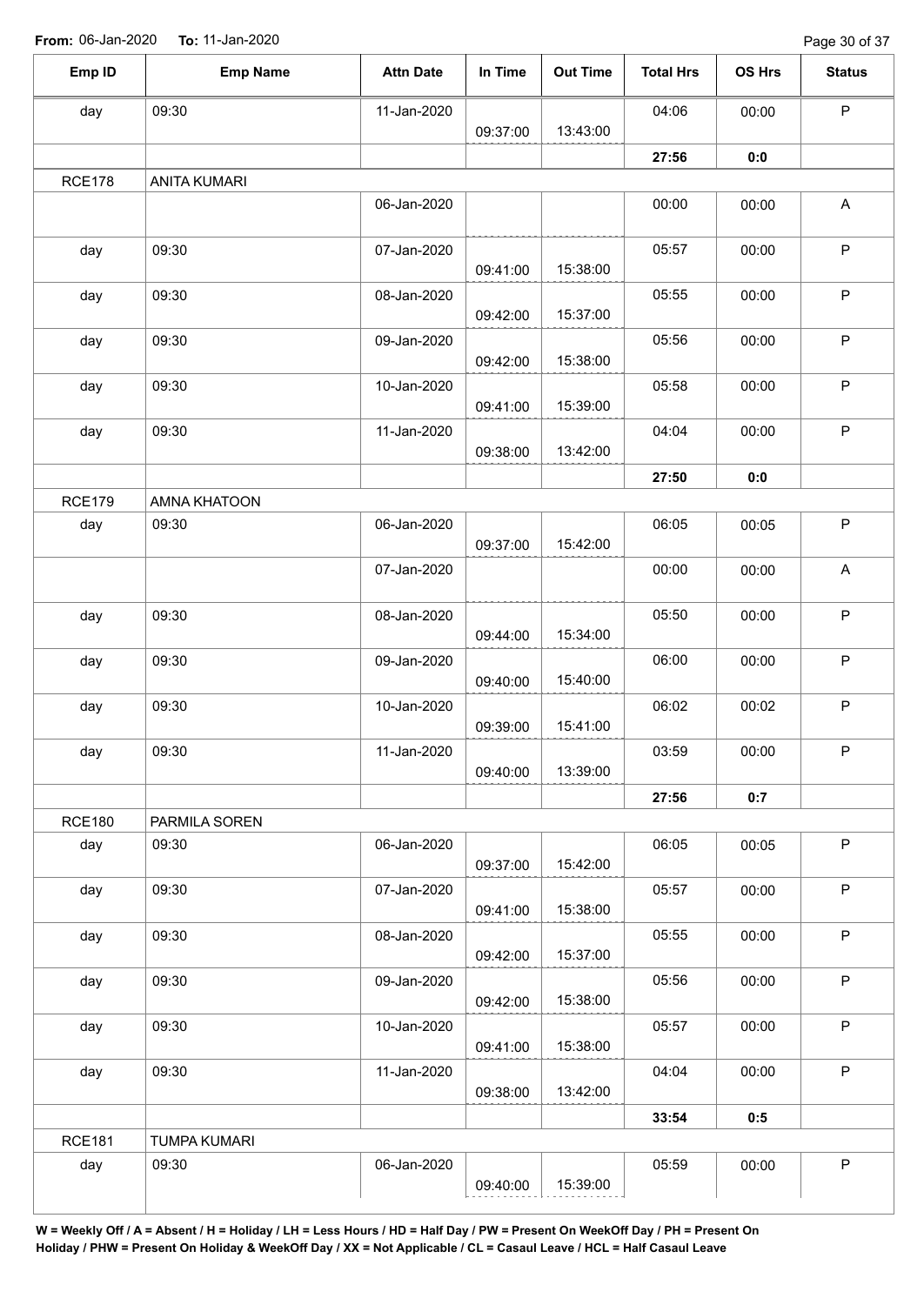Page 31 of 37

| Emp ID        | <b>Emp Name</b>       | <b>Attn Date</b> | In Time  | <b>Out Time</b> | <b>Total Hrs</b> | <b>OS Hrs</b> | <b>Status</b> |
|---------------|-----------------------|------------------|----------|-----------------|------------------|---------------|---------------|
| day           | 09:30                 | 07-Jan-2020      | 09:39:00 | 15:36:00        | 05:57            | 00:00         | $\mathsf P$   |
| day           | 09:30                 | 08-Jan-2020      | 09:44:00 | 15:33:00        | 05:49            | 00:00         | $\sf P$       |
| day           | 09:30                 | 09-Jan-2020      | 09:40:00 | 15:39:00        | 05:59            | 00:00         | $\mathsf P$   |
| day           | 09:30                 | 10-Jan-2020      | 09:39:00 | 15:40:00        | 06:01            | 00:01         | P             |
| day           | 09:30                 | 11-Jan-2020      | 09:40:00 | 13:39:00        | 03:59            | 00:00         | $\mathsf P$   |
|               |                       |                  |          |                 | 33:44            | 0:1           |               |
| <b>RCE182</b> | SIKANDAR TUDU         |                  |          |                 |                  |               |               |
| day           | 09:30                 | 06-Jan-2020      | 09:37:00 | 15:42:00        | 06:05            | 00:05         | $\mathsf P$   |
| day           | 09:30                 | 07-Jan-2020      | 09:41:00 | 15:38:00        | 05:57            | 00:00         | $\mathsf P$   |
|               |                       | 08-Jan-2020      |          |                 | 00:00            | 00:00         | A             |
| day           | 09:30                 | 09-Jan-2020      | 09:41:00 | 15:38:00        | 05:57            | 00:00         | $\mathsf P$   |
|               |                       | 10-Jan-2020      |          |                 | 00:00            | 00:00         | A             |
| day           | 09:30                 | 11-Jan-2020      | 09:40:00 | 13:40:00        | 04:00            | 00:00         | $\mathsf P$   |
|               |                       |                  |          |                 | 21:59            | 0:5           |               |
| <b>RCE183</b> | SHUBHRASANTOSHI MURMU |                  |          |                 |                  |               |               |
| day           | 09:30                 | 06-Jan-2020      | 09:37:00 | 15:41:00        | 06:04            | 00:04         | $\sf P$       |
| day           | 09:30                 | 07-Jan-2020      | 09:42:00 | 15:39:00        | 05:57            | 00:00         | P             |
| day           | 09:30                 | 08-Jan-2020      | 09:41:00 | 15:38:00        | 05:57            | 00:00         | $\mathsf P$   |
| day           | 09:30                 | 09-Jan-2020      | 09:41:00 | 15:38:00        | 05:57            | 00:00         | $\mathsf P$   |
|               |                       | 10-Jan-2020      |          |                 | 00:00            | 00:00         | $\mathsf A$   |
| day           | 09:30                 | 11-Jan-2020      | 09:40:00 | 13:39:00        | 03:59            | 00:00         | $\mathsf P$   |
|               |                       |                  |          |                 | 27:54            | 0:4           |               |
| <b>RCE184</b> | AMITABH MURMU         |                  |          |                 |                  |               |               |
| day           | 09:30                 | 06-Jan-2020      | 09:40:00 | 15:39:00        | 05:59            | 00:00         | $\mathsf P$   |
| day           | 09:30                 | 07-Jan-2020      | 09:39:00 | 15:36:00        | 05:57            | 00:00         | $\mathsf P$   |
| day           | 09:30                 | 08-Jan-2020      | 09:44:00 | 15:33:00        | 05:49            | 00:00         | $\mathsf P$   |
| day           | 09:30                 | 09-Jan-2020      | 09:40:00 | 15:39:00        | 05:59            | 00:00         | $\mathsf P$   |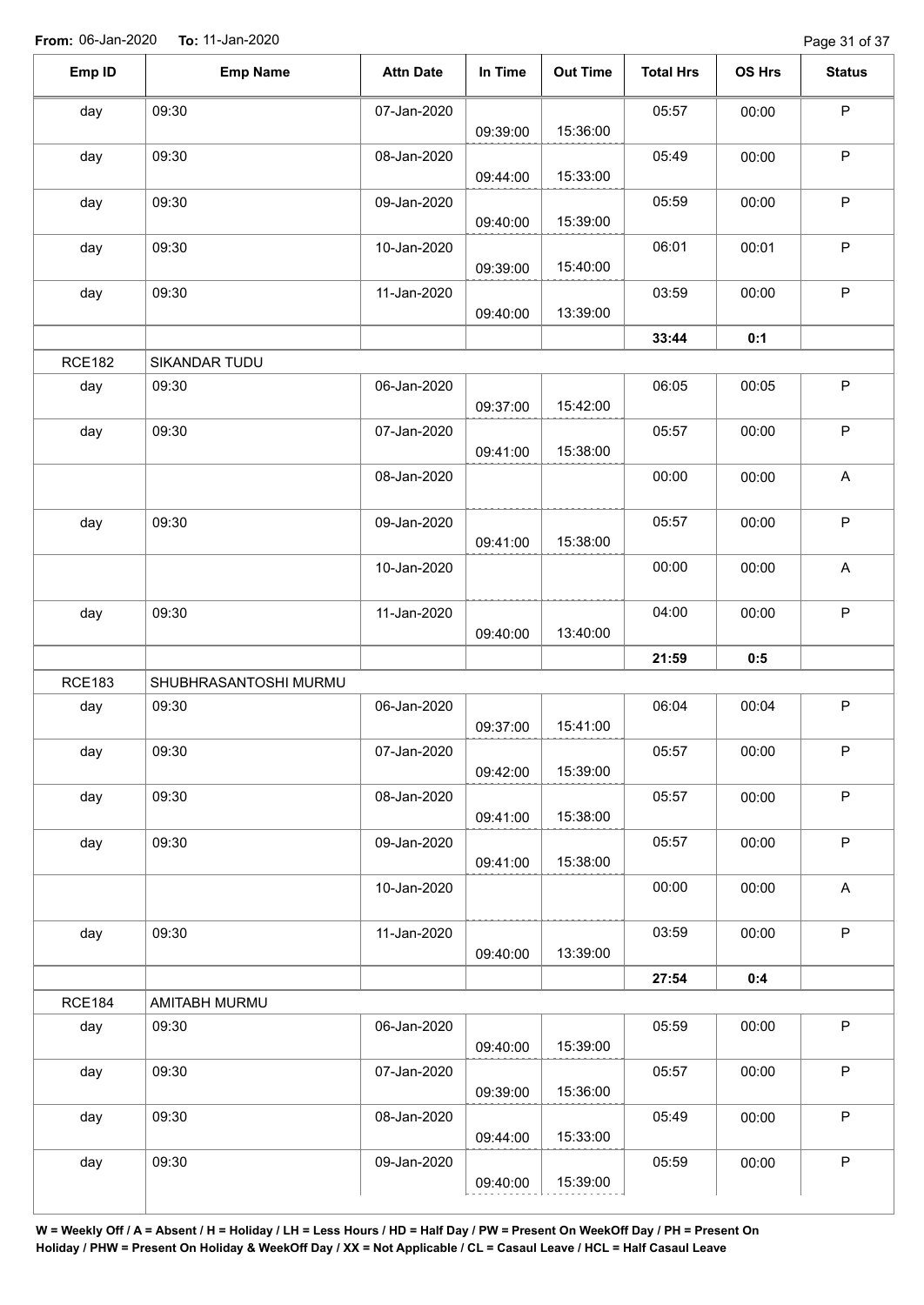Page 32 of 37

| Emp ID        | <b>Emp Name</b>       | <b>Attn Date</b> | In Time  | <b>Out Time</b> | <b>Total Hrs</b> | OS Hrs | <b>Status</b> |
|---------------|-----------------------|------------------|----------|-----------------|------------------|--------|---------------|
|               |                       |                  |          |                 |                  |        |               |
| day           | 09:30                 | 10-Jan-2020      | 09:39:00 | 15:40:00        | 06:01            | 00:01  | $\sf P$       |
| day           | 09:30                 | 11-Jan-2020      |          |                 | 03:59            | 00:00  | P             |
|               |                       |                  | 09:40:00 | 13:39:00        |                  |        |               |
|               |                       |                  |          |                 | 33:44            | 0:1    |               |
| <b>RCE185</b> | BIRENDRA NATH MARANDI |                  |          |                 |                  |        |               |
| day           | 09:30                 | 06-Jan-2020      | 09:37:00 | 15:41:00        | 06:04            | 00:04  | $\sf P$       |
| day           | 09:30                 | 07-Jan-2020      | 09:41:00 | 15:38:00        | 05:57            | 00:00  | $\sf P$       |
| day           | 09:30                 | 08-Jan-2020      | 09:41:00 | 15:37:00        | 05:56            | 00:00  | P             |
| day           | 09:30                 | 09-Jan-2020      |          |                 | 05:57            | 00:00  | $\mathsf P$   |
|               |                       |                  | 09:41:00 | 15:38:00        |                  |        |               |
| day           | 09:30                 | 10-Jan-2020      | 09:41:00 | 15:39:00        | 05:58            | 00:00  | P             |
| day           | 09:30                 | 11-Jan-2020      | 09:37:00 | 13:42:00        | 04:05            | 00:00  | $\sf P$       |
|               |                       |                  |          |                 | 33:57            | 0:4    |               |
| <b>RCE186</b> | SUBODH MURMU          |                  |          |                 |                  |        |               |
|               |                       | 06-Jan-2020      |          |                 | 00:00            | 00:00  | $\mathsf{A}$  |
| day           | 09:30                 | 07-Jan-2020      | 09:39:00 | 15:36:00        | 05:57            | 00:00  | P             |
| day           | 09:30                 | 08-Jan-2020      | 09:45:00 | 15:33:00        | 05:48            | 00:00  | $\sf P$       |
| day           | 09:30                 | 09-Jan-2020      | 09:40:00 | 15:39:00        | 05:59            | 00:00  | $\mathsf P$   |
| day           | 09:30                 | 10-Jan-2020      | 09:39:00 | 15:40:00        | 06:01            | 00:01  | P             |
| day           | 09:30                 | 11-Jan-2020      | 09:40:00 | 13:39:00        | 03:59            | 00:00  | P             |
|               |                       |                  |          |                 | 27:44            | 0:1    |               |
| <b>RCE187</b> | VIJAY KUMAR RAUT      |                  |          |                 |                  |        |               |
| day           | 09:30                 | 06-Jan-2020      | 09:40:00 | 15:39:00        | 05:59            | 00:00  | P             |
| day           | 09:30                 | 07-Jan-2020      | 09:39:00 | 15:36:00        | 05:57            | 00:00  | $\sf P$       |
| day           | 09:30                 | 08-Jan-2020      | 09:45:00 | 15:33:00        | 05:48            | 00:00  | P             |
| day           | 09:30                 | 09-Jan-2020      |          |                 | 05:59            | 00:00  | $\mathsf P$   |
|               |                       |                  | 09:40:00 | 15:39:00        |                  |        | P             |
| day           | 09:30                 | 10-Jan-2020      | 09:39:00 | 15:40:00        | 06:01            | 00:01  |               |
| day           | 09:30                 | 11-Jan-2020      | 09:41:00 | 13:39:00        | 03:58            | 00:00  | $\mathsf P$   |
|               |                       |                  |          |                 | 33:42            | 0:1    |               |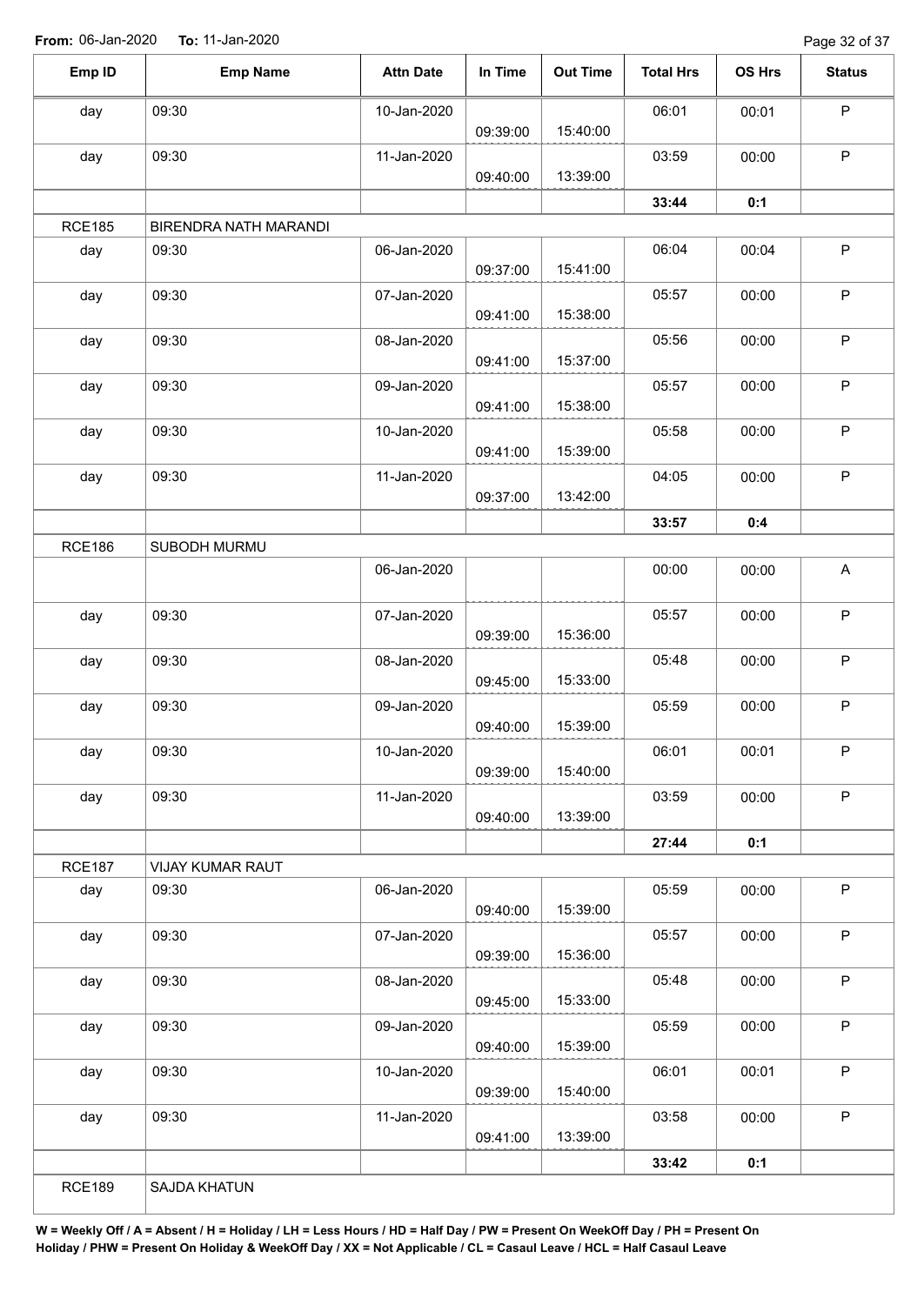Page 33 of 37

| Emp ID        | <b>Emp Name</b>       | <b>Attn Date</b> | In Time  | <b>Out Time</b> | <b>Total Hrs</b> | <b>OS Hrs</b> | <b>Status</b> |
|---------------|-----------------------|------------------|----------|-----------------|------------------|---------------|---------------|
| day           | 09:30                 | 06-Jan-2020      |          |                 | 06:02            | 00:02         | $\mathsf P$   |
|               |                       |                  | 09:38:00 | 15:40:00        |                  |               |               |
| day           | 09:30                 | 07-Jan-2020      | 09:37:00 | 15:35:00        | 05:58            | 00:00         | $\sf P$       |
| day           | 09:30                 | 08-Jan-2020      |          |                 | 05:52            | 00:00         | $\mathsf P$   |
|               |                       |                  | 09:43:00 | 15:35:00        |                  |               |               |
| day           | 09:30                 | 09-Jan-2020      | 09:43:00 | 15:37:00        | 05:54            | 00:00         | ${\sf P}$     |
| day           | 09:30                 | 10-Jan-2020      | 09:42:00 | 15:37:00        | 05:55            | 00:00         | $\mathsf P$   |
| day           | 09:30                 | 11-Jan-2020      | 09:39:00 | 13:41:00        | 04:02            | 00:00         | $\sf P$       |
|               |                       |                  |          |                 | 33:43            | 0:2           |               |
| <b>RCE190</b> | MD. SALUDDIN ANSARI   |                  |          |                 |                  |               |               |
| day           | 09:30                 | 06-Jan-2020      |          | 15:40:00        | 06:01            | 00:01         | $\mathsf P$   |
| day           | 09:30                 | 07-Jan-2020      | 09:39:00 |                 | 05:57            | 00:00         | $\mathsf P$   |
|               |                       |                  | 09:38:00 | 15:35:00        |                  |               |               |
| day           | 09:30                 | 08-Jan-2020      |          |                 | 05:52            | 00:00         | $\mathsf P$   |
|               |                       |                  | 09:43:00 | 15:35:00        |                  |               |               |
| day           | 09:30                 | 09-Jan-2020      | 09:43:00 | 15:37:00        | 05:54            | 00:00         | $\mathsf P$   |
|               |                       | 10-Jan-2020      |          |                 | 00:00            | 00:00         | A             |
| day           | 09:30                 | 11-Jan-2020      | 09:38:00 | 13:42:00        | 04:04            | 00:00         | $\sf P$       |
|               |                       |                  |          |                 | 27:48            | 0:1           |               |
| <b>RCE191</b> | <b>INJMAMUL RAHIM</b> |                  |          |                 |                  |               |               |
| day           | 09:30                 | 06-Jan-2020      |          |                 | 06:03            | 00:03         | P.            |
|               |                       |                  | 09:38:00 | 15:41:00        |                  |               |               |
| day           | 09:30                 | 07-Jan-2020      | 09:37:00 | 15:35:00        | 05:58            | 00:00         | $\mathsf P$   |
| day           | 09:30                 | 08-Jan-2020      |          |                 | 05:54            | 00:00         | $\mathsf P$   |
|               |                       |                  | 09:42:00 | 15:36:00        |                  |               |               |
| day           | 09:30                 | 09-Jan-2020      | 09:42:00 | 15:37:00        | 05:55            | 00:00         | $\sf P$       |
| day           | 09:30                 | 10-Jan-2020      |          |                 | 05:57            | 00:00         | $\mathsf P$   |
|               |                       |                  | 09:41:00 | 15:38:00        |                  |               |               |
| day           | 09:30                 | 11-Jan-2020      | 09:38:00 | 13:42:00        | 04:04            | 00:00         | $\mathsf P$   |
|               |                       |                  |          |                 | 33:51            | 0:3           |               |
| <b>RCE192</b> | SONAMUNI TUDU         |                  |          |                 |                  |               |               |
| day           | 09:30                 | 06-Jan-2020      | 09:39:00 | 15:40:00        | 06:01            | 00:01         | $\sf P$       |
|               | 09:30                 | 07-Jan-2020      |          |                 | 05:57            | 00:00         | $\mathsf P$   |
| day           |                       |                  | 09:38:00 | 15:35:00        |                  |               |               |
| day           | 09:30                 | 08-Jan-2020      | 09:43:00 | 15:35:00        | 05:52            | 00:00         | $\sf P$       |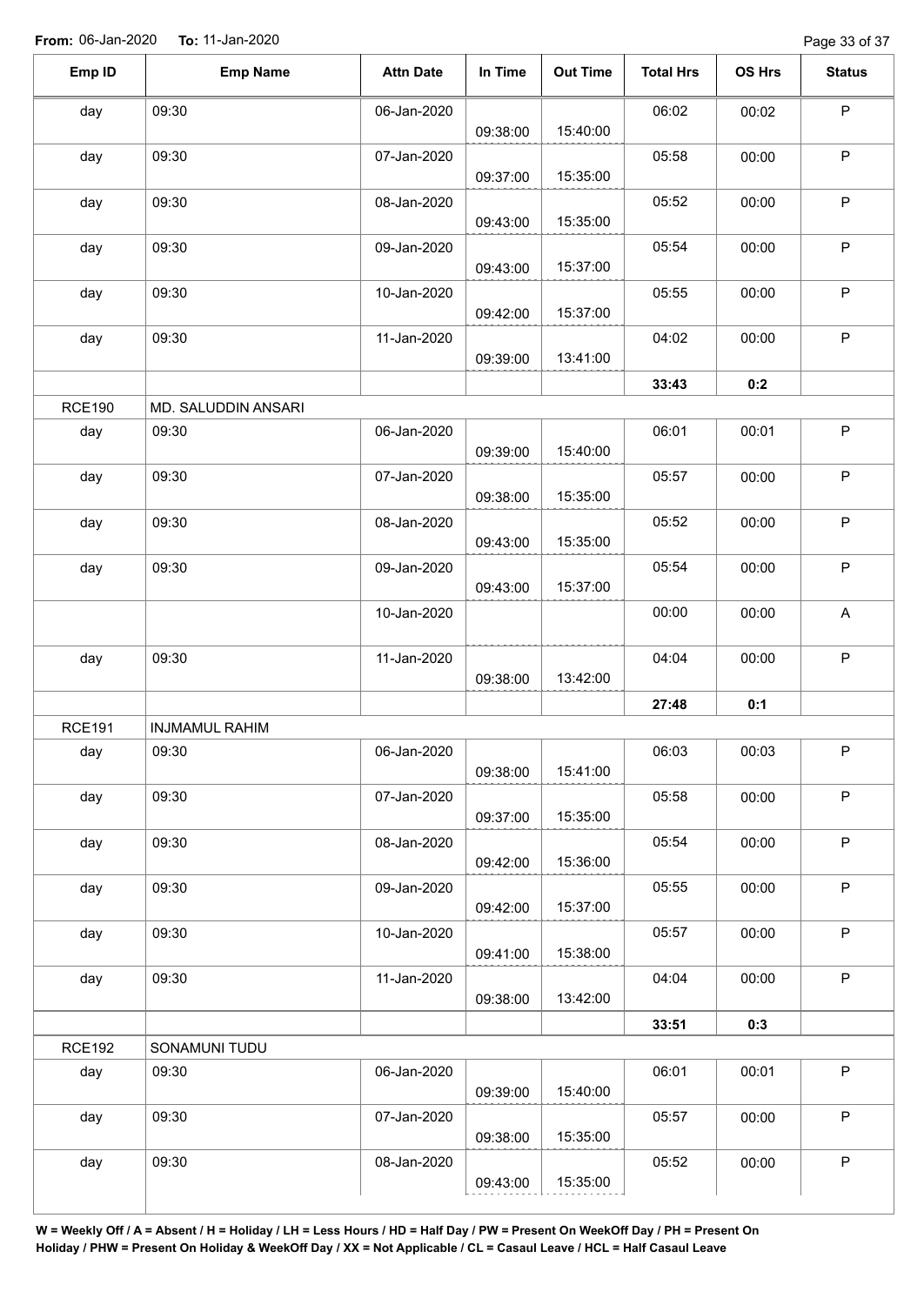Page 34 of 37

| Emp ID        | <b>Emp Name</b>   | <b>Attn Date</b> | In Time  | <b>Out Time</b> | <b>Total Hrs</b> | OS Hrs | <b>Status</b>             |
|---------------|-------------------|------------------|----------|-----------------|------------------|--------|---------------------------|
| day           | 09:30             | 09-Jan-2020      |          |                 | 05:54            | 00:00  | $\mathsf P$               |
|               |                   |                  | 09:43:00 | 15:37:00        |                  |        |                           |
|               |                   | 10-Jan-2020      |          |                 | 00:00            | 00:00  | $\boldsymbol{\mathsf{A}}$ |
| day           | 09:30             | 11-Jan-2020      |          |                 | 04:03            | 00:00  | $\mathsf P$               |
|               |                   |                  | 09:38:00 | 13:41:00        |                  |        |                           |
|               |                   |                  |          |                 | 27:47            | 0:1    |                           |
| <b>RCE193</b> | RAMCHANDRA HANSDA |                  |          |                 |                  |        |                           |
|               |                   | 06-Jan-2020      |          |                 | 00:00            | 00:00  | A                         |
| day           | 09:30             | 07-Jan-2020      |          |                 | 05:57            | 00:00  | $\mathsf P$               |
|               |                   |                  | 09:40:00 | 15:37:00        |                  |        |                           |
| day           | 09:30             | 08-Jan-2020      |          |                 | 05:47            | 00:00  | $\mathsf P$               |
|               |                   |                  | 09:45:00 | 15:32:00        |                  |        |                           |
| day           | 09:30             | 09-Jan-2020      |          |                 | 05:58            | 00:00  | $\mathsf P$               |
|               |                   |                  | 09:41:00 | 15:39:00        |                  |        |                           |
| day           | 09:30             | 10-Jan-2020      |          |                 | 06:00            | 00:00  | $\mathsf P$               |
|               |                   |                  | 09:40:00 | 15:40:00        |                  |        |                           |
| day           | 09:30             | 11-Jan-2020      |          |                 | 03:57            | 00:00  | $\mathsf P$               |
|               |                   |                  | 09:41:00 | 13:38:00        |                  |        |                           |
|               |                   |                  |          |                 | 27:39            | 0:0    |                           |
| <b>RCE194</b> | MUSARRAF HUSSAIN  |                  |          |                 |                  |        |                           |
| day           | 09:30             | 06-Jan-2020      |          |                 | 05:59            | 00:00  | $\mathsf P$               |
|               |                   |                  | 09:40:00 | 15:39:00        |                  |        |                           |
| day           | 09:30             | 07-Jan-2020      |          |                 | 05:57            | 00:00  | $\mathsf P$               |
|               |                   |                  | 09:39:00 | 15:36:00        |                  |        |                           |
|               | 09:30             | 08-Jan-2020      |          |                 | 05:48            | 00:00  | $\mathsf P$               |
| day           |                   |                  | 09:45:00 | 15:33:00        |                  |        |                           |
|               | 09:30             |                  |          |                 |                  |        | P                         |
| day           |                   | 09-Jan-2020      | 09:41:00 | 15:39:00        | 05:58            | 00:00  |                           |
|               |                   | 10-Jan-2020      |          |                 | 00:00            |        | $\mathsf A$               |
|               |                   |                  |          |                 |                  | 00:00  |                           |
|               | 09:30             | 11-Jan-2020      |          |                 | 04:01            | 00:00  | $\mathsf P$               |
| day           |                   |                  | 09:39:00 | 13:40:00        |                  |        |                           |
|               |                   |                  |          |                 | 27:43            | 0:0    |                           |
| <b>RCE195</b> | SANTOSH HEMBROM   |                  |          |                 |                  |        |                           |
|               |                   | 06-Jan-2020      |          |                 | 05:58            | 00:00  | $\sf P$                   |
| day           | 09:30             |                  | 09:40:00 | 15:38:00        |                  |        |                           |
|               |                   |                  |          |                 |                  |        | $\mathsf P$               |
| day           | 09:30             | 07-Jan-2020      | 09:40:00 | 15:36:00        | 05:56            | 00:00  |                           |
|               |                   |                  |          |                 |                  |        |                           |
| day           | 09:30             | 08-Jan-2020      | 09:45:00 | 15:32:00        | 05:47            | 00:00  | $\mathsf P$               |
|               |                   |                  |          |                 |                  |        |                           |
| day           | 09:30             | 09-Jan-2020      | 09:41:00 | 15:39:00        | 05:58            | 00:00  | $\sf P$                   |
|               |                   |                  |          |                 |                  |        |                           |
| day           | 09:30             | 10-Jan-2020      |          | 15:40:00        | 06:00            | 00:00  | $\mathsf P$               |
|               |                   |                  | 09:40:00 |                 |                  |        |                           |
| day           | 09:30             | 11-Jan-2020      |          |                 | 03:57            | 00:00  | $\sf P$                   |
|               |                   |                  | 09:41:00 | 13:38:00        |                  |        |                           |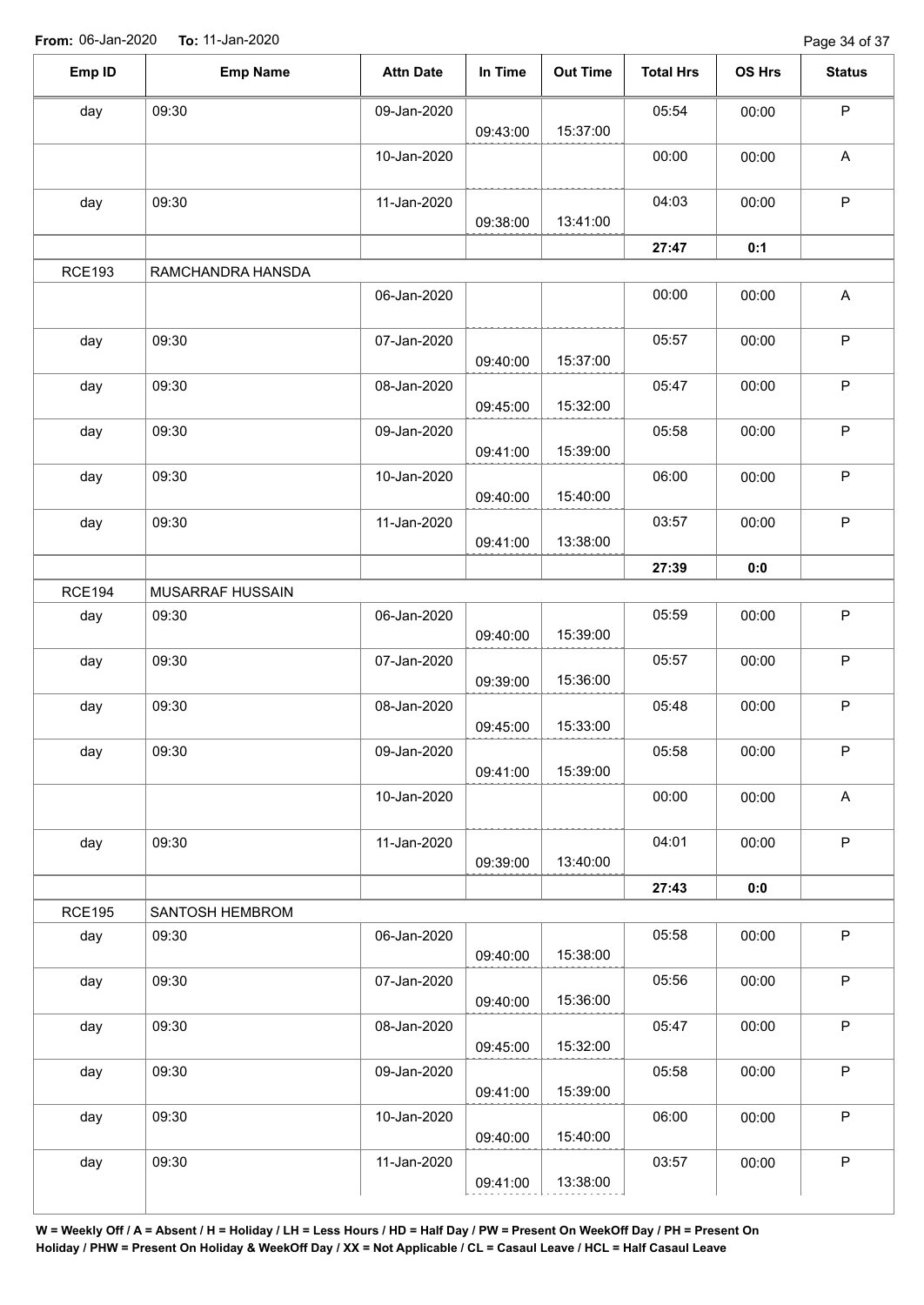Page 35 of 37

|               |                        |                  |          |                 |                  |               | $1$ agd JJ UI JI          |
|---------------|------------------------|------------------|----------|-----------------|------------------|---------------|---------------------------|
| Emp ID        | <b>Emp Name</b>        | <b>Attn Date</b> | In Time  | <b>Out Time</b> | <b>Total Hrs</b> | <b>OS Hrs</b> | <b>Status</b>             |
|               |                        |                  |          |                 | 33:36            | 0:0           |                           |
| <b>RCE196</b> | <b>NILESH KUMAR</b>    |                  |          |                 |                  |               |                           |
| day           | 09:30                  | 06-Jan-2020      |          |                 | 06:04            | 00:04         | $\mathsf P$               |
|               |                        |                  | 09:37:00 | 15:41:00        |                  |               |                           |
| day           | 09:30                  | 07-Jan-2020      |          |                 | 05:57            | 00:00         | $\mathsf P$               |
|               | 09:30                  | 08-Jan-2020      | 09:41:00 | 15:38:00        |                  |               | $\sf P$                   |
| day           |                        |                  | 09:41:00 | 15:37:00        | 05:56            | 00:00         |                           |
| day           | 09:30                  | 09-Jan-2020      |          |                 | 05:57            | 00:00         | $\sf P$                   |
|               |                        |                  | 09:41:00 | 15:38:00        |                  |               |                           |
|               |                        | 10-Jan-2020      |          |                 | 00:00            | 00:00         | A                         |
|               |                        |                  |          |                 |                  |               |                           |
| day           | 09:30                  | 11-Jan-2020      |          | 13:41:00        | 04:02            | 00:00         | $\sf P$                   |
|               |                        |                  | 09:39:00 |                 | 27:56            | 0:4           |                           |
| <b>RCE197</b> | ANISHA RANI            |                  |          |                 |                  |               |                           |
| day           | 09:30                  | 06-Jan-2020      |          |                 | 06:01            | 00:01         | $\sf P$                   |
|               |                        |                  | 09:39:00 | 15:40:00        |                  |               |                           |
| day           | 09:30                  | 07-Jan-2020      |          |                 | 05:58            | 00:00         | $\sf P$                   |
|               |                        |                  | 09:37:00 | 15:35:00        |                  |               |                           |
|               |                        | 08-Jan-2020      |          |                 | 00:00            | 00:00         | $\boldsymbol{\mathsf{A}}$ |
| day           | 09:30                  | 09-Jan-2020      |          |                 | 05:57            | 00:00         | $\mathsf P$               |
|               |                        |                  | 09:42:00 | 15:39:00        |                  |               |                           |
| day           | 09:30                  | 10-Jan-2020      |          |                 | 05:59            | 00:00         | $\sf P$                   |
|               |                        |                  | 09:40:00 | 15:39:00        |                  |               |                           |
|               |                        | 11-Jan-2020      |          |                 | 00:00            | 00:00         | $\mathsf A$               |
|               |                        |                  |          |                 |                  |               |                           |
|               |                        |                  |          |                 | 23:55            | 0:1           |                           |
| <b>RCE198</b> | <b>TAMANNA KHATOON</b> |                  |          |                 |                  |               |                           |
| day           | 09:30                  | 06-Jan-2020      | 09:38:00 | 15:40:00        | 06:02            | 00:02         | $\mathsf P$               |
| day           | 09:30                  | 07-Jan-2020      |          |                 | 05:58            | 00:00         | $\mathsf P$               |
|               |                        |                  | 09:37:00 | 15:35:00        |                  |               |                           |
| day           | 09:30                  | 08-Jan-2020      |          |                 | 05:52            | 00:00         | $\mathsf P$               |
|               |                        |                  | 09:43:00 | 15:35:00        |                  |               |                           |
| day           | 09:30                  | 09-Jan-2020      |          |                 | 05:54            | 00:00         | $\mathsf P$               |
|               |                        |                  | 09:43:00 | 15:37:00        |                  |               |                           |
| day           | 09:30                  | 10-Jan-2020      | 09:42:00 | 15:38:00        | 05:56            | 00:00         | $\mathsf P$               |
| day           | 09:30                  | 11-Jan-2020      |          |                 | 04:03            | 00:00         | $\sf P$                   |
|               |                        |                  | 09:38:00 | 13:41:00        |                  |               |                           |
|               |                        |                  |          |                 | 33:45            | 0:2           |                           |
| <b>RCE199</b> | MD. BABER ALI          |                  |          |                 |                  |               |                           |
| day           | 09:30                  | 06-Jan-2020      |          |                 | 06:05            | 00:05         | $\sf P$                   |
|               |                        |                  | 09:37:00 | 15:42:00        |                  |               |                           |
| day           | 09:30                  | 07-Jan-2020      |          |                 | 05:57            | 00:00         | $\sf P$                   |
|               |                        |                  | 09:41:00 | 15:38:00        |                  |               |                           |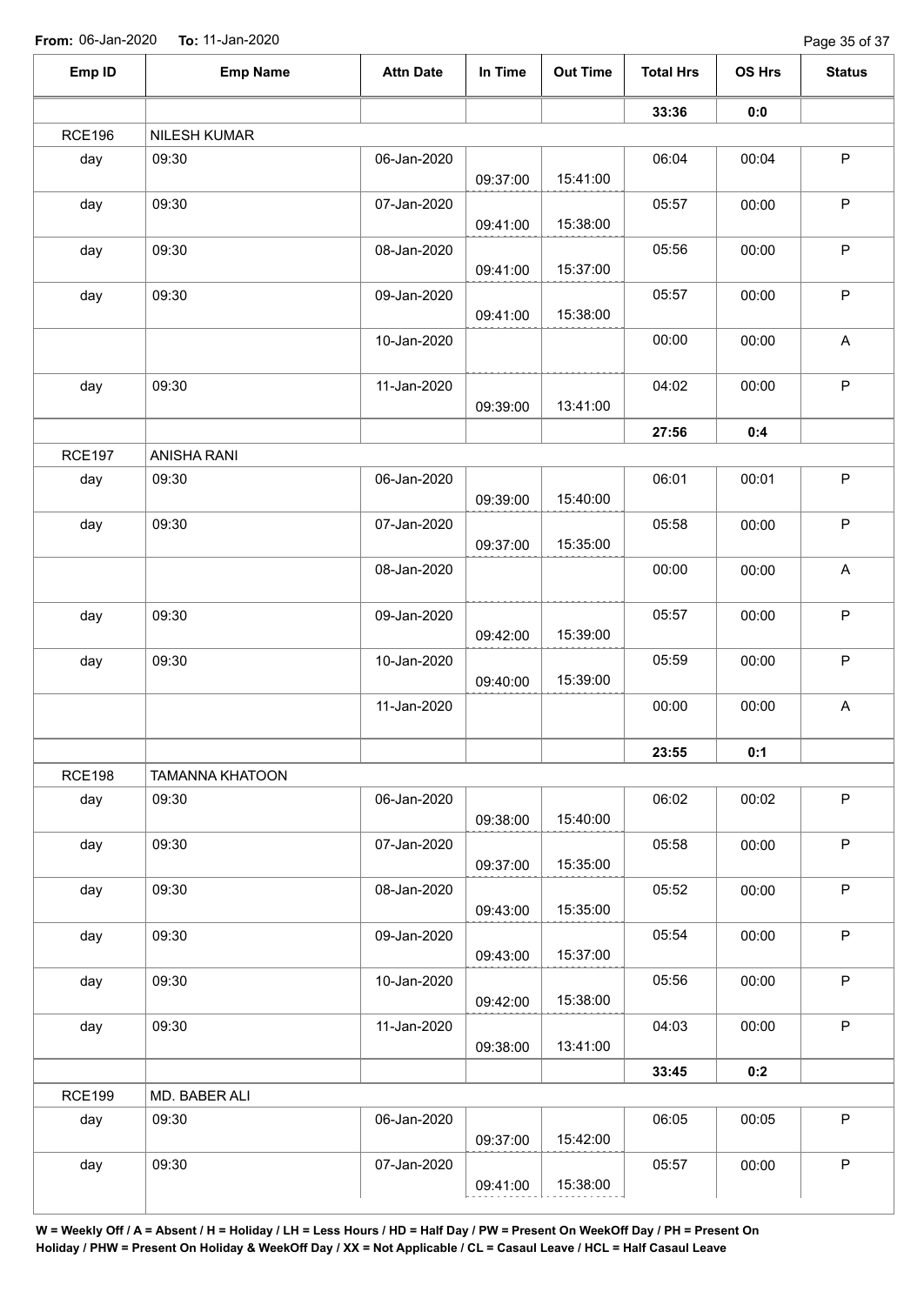Page 36 of 37

| $\sf P$<br>09:30<br>05:54<br>00:00<br>08-Jan-2020<br>day<br>15:36:00<br>09:42:00<br>$\sf P$<br>09:30<br>05:57<br>09-Jan-2020<br>00:00<br>day<br>15:39:00<br>09:42:00<br>$\mathsf P$<br>06:00<br>09:30<br>10-Jan-2020<br>00:00<br>day<br>15:40:00<br>09:40:00<br>$\sf P$<br>09:30<br>04:06<br>11-Jan-2020<br>00:00<br>day<br>13:43:00<br>09:37:00<br>33:59<br>0:5<br>ABDUL HAMID<br>$\mathsf P$<br>09:30<br>day<br>06-Jan-2020<br>06:00<br>00:00<br>15:39:00<br>09:39:00<br>$\sf P$<br>09:30<br>07-Jan-2020<br>05:58<br>00:00<br>day<br>15:36:00<br>09:38:00<br>P<br>09:30<br>08-Jan-2020<br>05:50<br>day<br>00:00<br>15:34:00<br>09:44:00<br>P<br>09:30<br>06:00<br>09-Jan-2020<br>day<br>00:00<br>15:40:00<br>09:40:00<br>A<br>10-Jan-2020<br>00:00<br>00:00<br>$\mathsf P$<br>09:30<br>11-Jan-2020<br>03:59<br>00:00<br>day<br>13:39:00<br>09:40:00<br>27:47<br>0:0<br><b>RCE176</b><br><b>VIDDYA BHARTI</b><br>$\sf P$<br>06-Jan-2020<br>06:02<br>day<br>09:30<br>00:02<br>09:41:00<br>15:43:00<br>$\mathsf P$<br>09:30<br>day<br>07-Jan-2020<br>05:55<br>00:00<br>15:37:00<br>09:42:00<br>09:30<br>08-Jan-2020<br>05:53<br>00:00<br>P<br>day<br>15:38:00<br>09:45:00<br>P<br>09:30<br>09-Jan-2020<br>05:56<br>00:00<br>day<br>15:40:00<br>09:44:00<br>P<br>09:30<br>10-Jan-2020<br>05:59<br>day<br>00:00<br>15:42:00<br>09:43:00<br>P<br>09:30<br>11-Jan-2020<br>04:03<br>day<br>00:00<br>13:44:00<br>09:41:00<br>33:48<br>0:2<br><b>RCE188</b><br>MEGHNATH KUMAR PANDIT<br>P<br>06:01<br>09:30<br>06-Jan-2020<br>00:01<br>day<br>15:40:00<br>09:39:00<br>P<br>09:30<br>07-Jan-2020<br>05:56<br>00:00<br>day<br>15:34:00<br>09:38:00<br>P<br>05:51<br>09:30<br>08-Jan-2020<br>00:00<br>day<br>15:34:00<br>09:43:00<br>$\mathsf{P}$<br>05:52<br>09:30<br>09-Jan-2020<br>00:00<br>day<br>15:36:00<br>09:44:00<br>P<br>09:30<br>05:53<br>00:00<br>day<br>10-Jan-2020<br>15:36:00<br>09:43:00 | Emp ID        | <b>Emp Name</b> | <b>Attn Date</b> | In Time | <b>Out Time</b> | <b>Total Hrs</b> | OS Hrs | <b>Status</b> |
|-----------------------------------------------------------------------------------------------------------------------------------------------------------------------------------------------------------------------------------------------------------------------------------------------------------------------------------------------------------------------------------------------------------------------------------------------------------------------------------------------------------------------------------------------------------------------------------------------------------------------------------------------------------------------------------------------------------------------------------------------------------------------------------------------------------------------------------------------------------------------------------------------------------------------------------------------------------------------------------------------------------------------------------------------------------------------------------------------------------------------------------------------------------------------------------------------------------------------------------------------------------------------------------------------------------------------------------------------------------------------------------------------------------------------------------------------------------------------------------------------------------------------------------------------------------------------------------------------------------------------------------------------------------------------------------------------------------------------------------------------------------------------------------------------------------------------------------------------------------------------------------------------|---------------|-----------------|------------------|---------|-----------------|------------------|--------|---------------|
|                                                                                                                                                                                                                                                                                                                                                                                                                                                                                                                                                                                                                                                                                                                                                                                                                                                                                                                                                                                                                                                                                                                                                                                                                                                                                                                                                                                                                                                                                                                                                                                                                                                                                                                                                                                                                                                                                               |               |                 |                  |         |                 |                  |        |               |
|                                                                                                                                                                                                                                                                                                                                                                                                                                                                                                                                                                                                                                                                                                                                                                                                                                                                                                                                                                                                                                                                                                                                                                                                                                                                                                                                                                                                                                                                                                                                                                                                                                                                                                                                                                                                                                                                                               |               |                 |                  |         |                 |                  |        |               |
|                                                                                                                                                                                                                                                                                                                                                                                                                                                                                                                                                                                                                                                                                                                                                                                                                                                                                                                                                                                                                                                                                                                                                                                                                                                                                                                                                                                                                                                                                                                                                                                                                                                                                                                                                                                                                                                                                               |               |                 |                  |         |                 |                  |        |               |
|                                                                                                                                                                                                                                                                                                                                                                                                                                                                                                                                                                                                                                                                                                                                                                                                                                                                                                                                                                                                                                                                                                                                                                                                                                                                                                                                                                                                                                                                                                                                                                                                                                                                                                                                                                                                                                                                                               |               |                 |                  |         |                 |                  |        |               |
|                                                                                                                                                                                                                                                                                                                                                                                                                                                                                                                                                                                                                                                                                                                                                                                                                                                                                                                                                                                                                                                                                                                                                                                                                                                                                                                                                                                                                                                                                                                                                                                                                                                                                                                                                                                                                                                                                               |               |                 |                  |         |                 |                  |        |               |
|                                                                                                                                                                                                                                                                                                                                                                                                                                                                                                                                                                                                                                                                                                                                                                                                                                                                                                                                                                                                                                                                                                                                                                                                                                                                                                                                                                                                                                                                                                                                                                                                                                                                                                                                                                                                                                                                                               |               |                 |                  |         |                 |                  |        |               |
|                                                                                                                                                                                                                                                                                                                                                                                                                                                                                                                                                                                                                                                                                                                                                                                                                                                                                                                                                                                                                                                                                                                                                                                                                                                                                                                                                                                                                                                                                                                                                                                                                                                                                                                                                                                                                                                                                               |               |                 |                  |         |                 |                  |        |               |
|                                                                                                                                                                                                                                                                                                                                                                                                                                                                                                                                                                                                                                                                                                                                                                                                                                                                                                                                                                                                                                                                                                                                                                                                                                                                                                                                                                                                                                                                                                                                                                                                                                                                                                                                                                                                                                                                                               |               |                 |                  |         |                 |                  |        |               |
|                                                                                                                                                                                                                                                                                                                                                                                                                                                                                                                                                                                                                                                                                                                                                                                                                                                                                                                                                                                                                                                                                                                                                                                                                                                                                                                                                                                                                                                                                                                                                                                                                                                                                                                                                                                                                                                                                               |               |                 |                  |         |                 |                  |        |               |
|                                                                                                                                                                                                                                                                                                                                                                                                                                                                                                                                                                                                                                                                                                                                                                                                                                                                                                                                                                                                                                                                                                                                                                                                                                                                                                                                                                                                                                                                                                                                                                                                                                                                                                                                                                                                                                                                                               | <b>RCE200</b> |                 |                  |         |                 |                  |        |               |
|                                                                                                                                                                                                                                                                                                                                                                                                                                                                                                                                                                                                                                                                                                                                                                                                                                                                                                                                                                                                                                                                                                                                                                                                                                                                                                                                                                                                                                                                                                                                                                                                                                                                                                                                                                                                                                                                                               |               |                 |                  |         |                 |                  |        |               |
|                                                                                                                                                                                                                                                                                                                                                                                                                                                                                                                                                                                                                                                                                                                                                                                                                                                                                                                                                                                                                                                                                                                                                                                                                                                                                                                                                                                                                                                                                                                                                                                                                                                                                                                                                                                                                                                                                               |               |                 |                  |         |                 |                  |        |               |
|                                                                                                                                                                                                                                                                                                                                                                                                                                                                                                                                                                                                                                                                                                                                                                                                                                                                                                                                                                                                                                                                                                                                                                                                                                                                                                                                                                                                                                                                                                                                                                                                                                                                                                                                                                                                                                                                                               |               |                 |                  |         |                 |                  |        |               |
|                                                                                                                                                                                                                                                                                                                                                                                                                                                                                                                                                                                                                                                                                                                                                                                                                                                                                                                                                                                                                                                                                                                                                                                                                                                                                                                                                                                                                                                                                                                                                                                                                                                                                                                                                                                                                                                                                               |               |                 |                  |         |                 |                  |        |               |
|                                                                                                                                                                                                                                                                                                                                                                                                                                                                                                                                                                                                                                                                                                                                                                                                                                                                                                                                                                                                                                                                                                                                                                                                                                                                                                                                                                                                                                                                                                                                                                                                                                                                                                                                                                                                                                                                                               |               |                 |                  |         |                 |                  |        |               |
|                                                                                                                                                                                                                                                                                                                                                                                                                                                                                                                                                                                                                                                                                                                                                                                                                                                                                                                                                                                                                                                                                                                                                                                                                                                                                                                                                                                                                                                                                                                                                                                                                                                                                                                                                                                                                                                                                               |               |                 |                  |         |                 |                  |        |               |
|                                                                                                                                                                                                                                                                                                                                                                                                                                                                                                                                                                                                                                                                                                                                                                                                                                                                                                                                                                                                                                                                                                                                                                                                                                                                                                                                                                                                                                                                                                                                                                                                                                                                                                                                                                                                                                                                                               |               |                 |                  |         |                 |                  |        |               |
|                                                                                                                                                                                                                                                                                                                                                                                                                                                                                                                                                                                                                                                                                                                                                                                                                                                                                                                                                                                                                                                                                                                                                                                                                                                                                                                                                                                                                                                                                                                                                                                                                                                                                                                                                                                                                                                                                               |               |                 |                  |         |                 |                  |        |               |
|                                                                                                                                                                                                                                                                                                                                                                                                                                                                                                                                                                                                                                                                                                                                                                                                                                                                                                                                                                                                                                                                                                                                                                                                                                                                                                                                                                                                                                                                                                                                                                                                                                                                                                                                                                                                                                                                                               |               |                 |                  |         |                 |                  |        |               |
|                                                                                                                                                                                                                                                                                                                                                                                                                                                                                                                                                                                                                                                                                                                                                                                                                                                                                                                                                                                                                                                                                                                                                                                                                                                                                                                                                                                                                                                                                                                                                                                                                                                                                                                                                                                                                                                                                               |               |                 |                  |         |                 |                  |        |               |
|                                                                                                                                                                                                                                                                                                                                                                                                                                                                                                                                                                                                                                                                                                                                                                                                                                                                                                                                                                                                                                                                                                                                                                                                                                                                                                                                                                                                                                                                                                                                                                                                                                                                                                                                                                                                                                                                                               |               |                 |                  |         |                 |                  |        |               |
|                                                                                                                                                                                                                                                                                                                                                                                                                                                                                                                                                                                                                                                                                                                                                                                                                                                                                                                                                                                                                                                                                                                                                                                                                                                                                                                                                                                                                                                                                                                                                                                                                                                                                                                                                                                                                                                                                               |               |                 |                  |         |                 |                  |        |               |
|                                                                                                                                                                                                                                                                                                                                                                                                                                                                                                                                                                                                                                                                                                                                                                                                                                                                                                                                                                                                                                                                                                                                                                                                                                                                                                                                                                                                                                                                                                                                                                                                                                                                                                                                                                                                                                                                                               |               |                 |                  |         |                 |                  |        |               |
|                                                                                                                                                                                                                                                                                                                                                                                                                                                                                                                                                                                                                                                                                                                                                                                                                                                                                                                                                                                                                                                                                                                                                                                                                                                                                                                                                                                                                                                                                                                                                                                                                                                                                                                                                                                                                                                                                               |               |                 |                  |         |                 |                  |        |               |
|                                                                                                                                                                                                                                                                                                                                                                                                                                                                                                                                                                                                                                                                                                                                                                                                                                                                                                                                                                                                                                                                                                                                                                                                                                                                                                                                                                                                                                                                                                                                                                                                                                                                                                                                                                                                                                                                                               |               |                 |                  |         |                 |                  |        |               |
|                                                                                                                                                                                                                                                                                                                                                                                                                                                                                                                                                                                                                                                                                                                                                                                                                                                                                                                                                                                                                                                                                                                                                                                                                                                                                                                                                                                                                                                                                                                                                                                                                                                                                                                                                                                                                                                                                               |               |                 |                  |         |                 |                  |        |               |
|                                                                                                                                                                                                                                                                                                                                                                                                                                                                                                                                                                                                                                                                                                                                                                                                                                                                                                                                                                                                                                                                                                                                                                                                                                                                                                                                                                                                                                                                                                                                                                                                                                                                                                                                                                                                                                                                                               |               |                 |                  |         |                 |                  |        |               |
|                                                                                                                                                                                                                                                                                                                                                                                                                                                                                                                                                                                                                                                                                                                                                                                                                                                                                                                                                                                                                                                                                                                                                                                                                                                                                                                                                                                                                                                                                                                                                                                                                                                                                                                                                                                                                                                                                               |               |                 |                  |         |                 |                  |        |               |
|                                                                                                                                                                                                                                                                                                                                                                                                                                                                                                                                                                                                                                                                                                                                                                                                                                                                                                                                                                                                                                                                                                                                                                                                                                                                                                                                                                                                                                                                                                                                                                                                                                                                                                                                                                                                                                                                                               |               |                 |                  |         |                 |                  |        |               |
|                                                                                                                                                                                                                                                                                                                                                                                                                                                                                                                                                                                                                                                                                                                                                                                                                                                                                                                                                                                                                                                                                                                                                                                                                                                                                                                                                                                                                                                                                                                                                                                                                                                                                                                                                                                                                                                                                               |               |                 |                  |         |                 |                  |        |               |
|                                                                                                                                                                                                                                                                                                                                                                                                                                                                                                                                                                                                                                                                                                                                                                                                                                                                                                                                                                                                                                                                                                                                                                                                                                                                                                                                                                                                                                                                                                                                                                                                                                                                                                                                                                                                                                                                                               |               |                 |                  |         |                 |                  |        |               |
|                                                                                                                                                                                                                                                                                                                                                                                                                                                                                                                                                                                                                                                                                                                                                                                                                                                                                                                                                                                                                                                                                                                                                                                                                                                                                                                                                                                                                                                                                                                                                                                                                                                                                                                                                                                                                                                                                               |               |                 |                  |         |                 |                  |        |               |
|                                                                                                                                                                                                                                                                                                                                                                                                                                                                                                                                                                                                                                                                                                                                                                                                                                                                                                                                                                                                                                                                                                                                                                                                                                                                                                                                                                                                                                                                                                                                                                                                                                                                                                                                                                                                                                                                                               |               |                 |                  |         |                 |                  |        |               |
|                                                                                                                                                                                                                                                                                                                                                                                                                                                                                                                                                                                                                                                                                                                                                                                                                                                                                                                                                                                                                                                                                                                                                                                                                                                                                                                                                                                                                                                                                                                                                                                                                                                                                                                                                                                                                                                                                               |               |                 |                  |         |                 |                  |        |               |
|                                                                                                                                                                                                                                                                                                                                                                                                                                                                                                                                                                                                                                                                                                                                                                                                                                                                                                                                                                                                                                                                                                                                                                                                                                                                                                                                                                                                                                                                                                                                                                                                                                                                                                                                                                                                                                                                                               |               |                 |                  |         |                 |                  |        |               |
|                                                                                                                                                                                                                                                                                                                                                                                                                                                                                                                                                                                                                                                                                                                                                                                                                                                                                                                                                                                                                                                                                                                                                                                                                                                                                                                                                                                                                                                                                                                                                                                                                                                                                                                                                                                                                                                                                               |               |                 |                  |         |                 |                  |        |               |
|                                                                                                                                                                                                                                                                                                                                                                                                                                                                                                                                                                                                                                                                                                                                                                                                                                                                                                                                                                                                                                                                                                                                                                                                                                                                                                                                                                                                                                                                                                                                                                                                                                                                                                                                                                                                                                                                                               |               |                 |                  |         |                 |                  |        |               |
|                                                                                                                                                                                                                                                                                                                                                                                                                                                                                                                                                                                                                                                                                                                                                                                                                                                                                                                                                                                                                                                                                                                                                                                                                                                                                                                                                                                                                                                                                                                                                                                                                                                                                                                                                                                                                                                                                               |               |                 |                  |         |                 |                  |        |               |
|                                                                                                                                                                                                                                                                                                                                                                                                                                                                                                                                                                                                                                                                                                                                                                                                                                                                                                                                                                                                                                                                                                                                                                                                                                                                                                                                                                                                                                                                                                                                                                                                                                                                                                                                                                                                                                                                                               |               |                 |                  |         |                 |                  |        |               |
|                                                                                                                                                                                                                                                                                                                                                                                                                                                                                                                                                                                                                                                                                                                                                                                                                                                                                                                                                                                                                                                                                                                                                                                                                                                                                                                                                                                                                                                                                                                                                                                                                                                                                                                                                                                                                                                                                               |               |                 |                  |         |                 |                  |        |               |
|                                                                                                                                                                                                                                                                                                                                                                                                                                                                                                                                                                                                                                                                                                                                                                                                                                                                                                                                                                                                                                                                                                                                                                                                                                                                                                                                                                                                                                                                                                                                                                                                                                                                                                                                                                                                                                                                                               |               |                 |                  |         |                 |                  |        |               |
|                                                                                                                                                                                                                                                                                                                                                                                                                                                                                                                                                                                                                                                                                                                                                                                                                                                                                                                                                                                                                                                                                                                                                                                                                                                                                                                                                                                                                                                                                                                                                                                                                                                                                                                                                                                                                                                                                               |               |                 |                  |         |                 |                  |        |               |
|                                                                                                                                                                                                                                                                                                                                                                                                                                                                                                                                                                                                                                                                                                                                                                                                                                                                                                                                                                                                                                                                                                                                                                                                                                                                                                                                                                                                                                                                                                                                                                                                                                                                                                                                                                                                                                                                                               |               |                 |                  |         |                 |                  |        |               |
|                                                                                                                                                                                                                                                                                                                                                                                                                                                                                                                                                                                                                                                                                                                                                                                                                                                                                                                                                                                                                                                                                                                                                                                                                                                                                                                                                                                                                                                                                                                                                                                                                                                                                                                                                                                                                                                                                               |               |                 |                  |         |                 |                  |        |               |
|                                                                                                                                                                                                                                                                                                                                                                                                                                                                                                                                                                                                                                                                                                                                                                                                                                                                                                                                                                                                                                                                                                                                                                                                                                                                                                                                                                                                                                                                                                                                                                                                                                                                                                                                                                                                                                                                                               |               |                 |                  |         |                 |                  |        |               |
|                                                                                                                                                                                                                                                                                                                                                                                                                                                                                                                                                                                                                                                                                                                                                                                                                                                                                                                                                                                                                                                                                                                                                                                                                                                                                                                                                                                                                                                                                                                                                                                                                                                                                                                                                                                                                                                                                               |               |                 |                  |         |                 |                  |        |               |
|                                                                                                                                                                                                                                                                                                                                                                                                                                                                                                                                                                                                                                                                                                                                                                                                                                                                                                                                                                                                                                                                                                                                                                                                                                                                                                                                                                                                                                                                                                                                                                                                                                                                                                                                                                                                                                                                                               |               |                 |                  |         |                 |                  |        |               |
|                                                                                                                                                                                                                                                                                                                                                                                                                                                                                                                                                                                                                                                                                                                                                                                                                                                                                                                                                                                                                                                                                                                                                                                                                                                                                                                                                                                                                                                                                                                                                                                                                                                                                                                                                                                                                                                                                               |               |                 |                  |         |                 |                  |        |               |
|                                                                                                                                                                                                                                                                                                                                                                                                                                                                                                                                                                                                                                                                                                                                                                                                                                                                                                                                                                                                                                                                                                                                                                                                                                                                                                                                                                                                                                                                                                                                                                                                                                                                                                                                                                                                                                                                                               |               |                 |                  |         |                 |                  |        |               |